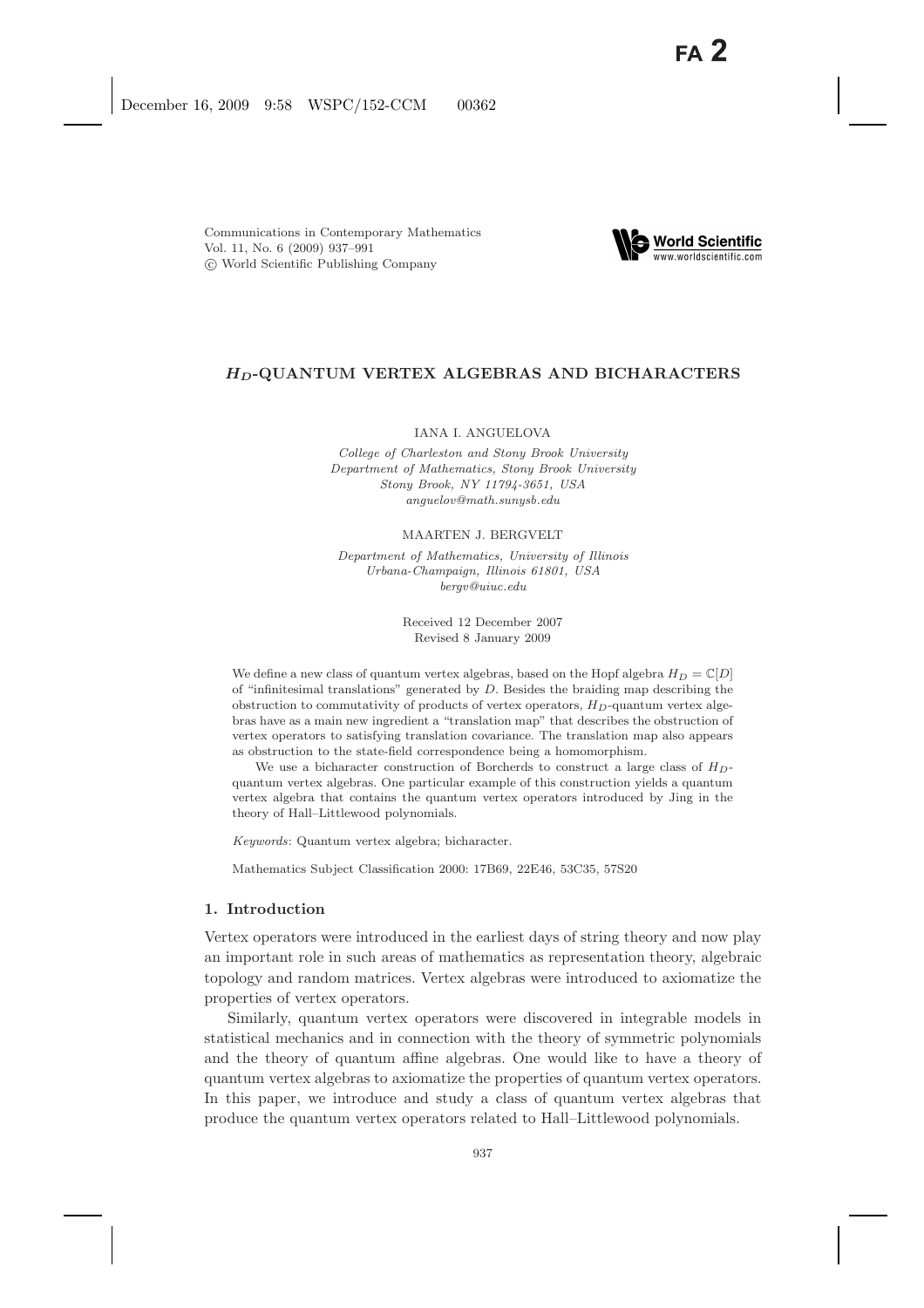Recall that a vertex operator on a space V is a series  $a(z) = \sum_{n \in \mathbb{Z}} a_{(n)} z^{-n-1}$ ,<br> $\in \text{End}(V)$  satisfying some oxtra conditions. We call vertex operators  $a(z) \, b(z)$  $a_{(n)} \in \text{End}(V)$ , satisfying some extra conditions. We call vertex operators  $a(z)$ ,  $b(z)$ *local* with respect to each other if the commutator is a sum of derivatives of delta distributions:

$$
[a(z_1), b(z_2)] = \sum_{n=0}^{N} c_n(z_2) \partial_{z_2} \delta(z_1, z_2).
$$

For *quantum vertex operators* this will no longer be true: one needs a *braiding* map  $S_{z_1,z_2}^{(\tau)}$ :  $b(z_2)a(z_1) \mapsto ba(z_2, z_1)$ , where  $ba(z_2, z_1)$  is some other End(V)-valued series. Then we should have S-locality, [5], i.e. we need that the *braided commutator*

$$
[a(z), b(z_2)]_S = a(z_1)b(z_2) - ba(z_2, z_1)
$$

is a sum of derivatives of delta distributions. One of the goals of this paper is to give explicit examples of quantum vertex algebras where one can easily calculate both the quantum vertex operators and their braiding.

There are several proposals for what a quantum vertex algebra should be. There are Borcherds' theory of (A, H, S)-vertex algebras, see [4], the Etingof–Kazhdan theory of quantum vertex operator algebras [5], and the Frenkel–Reshetikhin theory of deformed chiral algebras, see [7]. (Li has developed the Etingof–Kazhdan theory further, see for example [13, 12].)

The Borcherds theory is based on the observation that products and iterates of vertex operators in vertex algebras are expansions of rational functions in multiple variables. The idea then is to start with these rational objects instead of constructing them after the fact from the vertex operators. Instead of a single vector space V on which the vertex operators act, one has for any integer  $n \geq 1$  the space  $V(n)$  of "rational vertex operators" in n variables. This is a quite beautiful idea, and is easily adapted to include quantum vertex algebras of (A, H, S)-type. However, even for classical vertex algebras it seems not known how to include such basic examples as affine vertex algebras in the (A, H, S)-framework. In this paper, we therefore prefer to develop a theory that is closer to the usual theory, with a single underlying vector space  $V$ . We do take, however, from Borcherds' paper the idea of a *bicharacter* as a method to construct examples: we will use bicharacters both to produce the vertex operators and the braiding. (See [1] for more details.)

The Etingof–Kazhdan theory is very close to the classical theory, in fact so close that it is not suitable to describe quantum vertex operators related to symmetric polynomials. Briefly, in the usual theory (and in [5]) vertex operators  $a(z)$  satisfy translation covariance of the form

$$
e^{\gamma D}a(z_1)e^{-\gamma D} = a(z_1 + \gamma), \tag{1.1}
$$

where  $D: V \to V$  is the infinitesimal translation operator and we expand in positive powers of  $\gamma$ . If we introduce the notation  $a(z)b = Y_z(a \otimes b)$ , we can write this, since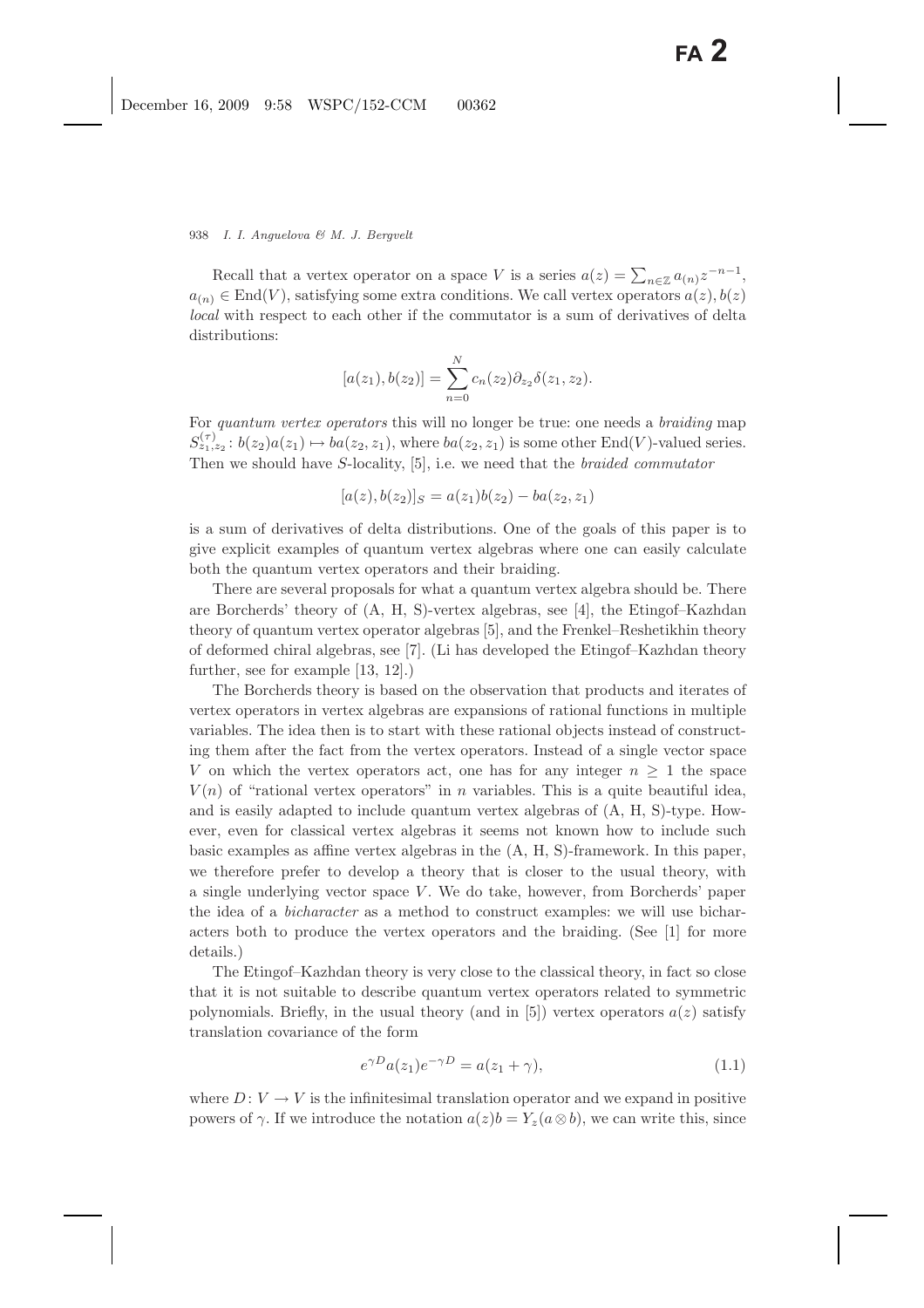$\partial_z a(z)=(Da)(z)$ , as

$$
e^{\gamma D}Y_z = Y_z \circ (e^{\gamma D} \otimes e^{\gamma D}),
$$

making clear the similarity of a vertex algebra with an associative ring M with a group action (where  $qm(a \otimes b) = m(ga \otimes gb)$ ) if m is the multiplication in M, and  $g \in G$ ,  $a, b \in M$ , see Appendix A).

It was shown in the thesis [1] that (1.1) cannot hold in the case of quantum vertex operators related to symmetric polynomials. Also, and this is not unrelated to the translation covariance in Etingof–Kazhdan, the braiding map  $S_{z_1,z_2}$  in [5] is in fact assumed to be of the form  $S_{z_1,z_2} = \tilde{S}_{z_1-z_2}$ , where  $\tilde{S}_z$  is a function of a single variable. It was also shown in [1] that this does not hold for symmetric polynomials.

In this paper we introduce the notion of an  $H_D$ -quantum vertex algebra (where  $H_D = \mathbb{C}[D]$  is the Hopf algebra of infinitesimal translations), generalizing [5] in various ways. First we need to relax the translations covariance (1.1). We introduce, besides the braiding map  $S_{z_1,z_2}^{(\tau)}$ , also another map  $S_{z_1,z_2}^{(\gamma)}$  on  $V \otimes V$  such that we get instead

$$
e^{\gamma D} Y_{z_1} \circ S_{z_1, z_2}^{(\gamma)} = Y_{z_1} \circ (e^{\gamma D} \otimes e^{\gamma D}).
$$

Both  $S_{z_1,z_2}^{(\gamma)}$  and  $S_{z_1,z_2}^{(\tau)}$  are rational functions of both  $z_1$  and  $z_2$ , not just of the difference  $z_1 - z_2$  as in [5]. Another difference is that in [5] vertex operators satisfy a braided version of skew-symmetry:

$$
Y_z \circ S_{z,0}^{(\tau)}(a \otimes b) = e^{zD} Y(b, -z)a.
$$
 (1.2)

This relation does not make sense for quantum vertex operators coming from symmetric polynomials: the braiding  $S_{z_1,z_2}^{(\tau)}$  is in general *singular* for  $z_2 = 0$ . This motivates us to take as basic building block of the theory not the vertex operator  $Y_z$ , but the *two-variable* vertex operators  $X_{z_1,z_2}: V \otimes V \to V[[z_1,z_2]][z_1^{-1}, (z_1-z_2)^{-1}].$ <br>We see define then  $V$  by  $V(z, z) = V_{-1}(z \otimes b)$ , but such a vertex operator  $V$  no We can define then Y by  $Y(a, z)b = X_{z,0}(a \otimes b)$ , but such a vertex operator Y no longer needs to satisfy (1.2). See Corollary 9.1 for the version of skew-symmetry that holds for  $H_D$ -quantum vertex algebras.

Conversely, if we start with Y, we can introduce  $X_{z_1,z_2}$  by analytic continuation: we have the expansion

$$
i_{z_1;z_2}X_{z_1,z_2}(a\otimes b) = Y(a,z_1)Y(b,z_2)1,
$$
\n(1.3)

where  $i_{z,w}$  is the expansion in the region  $|z| > |w|$ . See Sec. 8 for details and an alternative definition of  $X_{z_1,z_2}$ .

Note that for a classical vertex algebra (and also for an Etingof–Kazhdan quantum vertex operator algebra) the translation map  $S_{z_1,z_2}^{(\gamma)}$  is the identity, so that in this case

$$
X_{z_1,z_2}(a\otimes b)=e^{z_2}Y(a,z_1-z_2)b\in V[[z_1,z_2]][(z_1-z_2)^{-1}].
$$

In particular in these cases  $X_{z_1,z_2} (a \otimes b)$  is not singular for  $z_1 = 0$ . We consider a more general theory where in  $X_{z_1,z_2}$  ( $a \otimes b$ ) poles in  $z_1$  are allowed (and in fact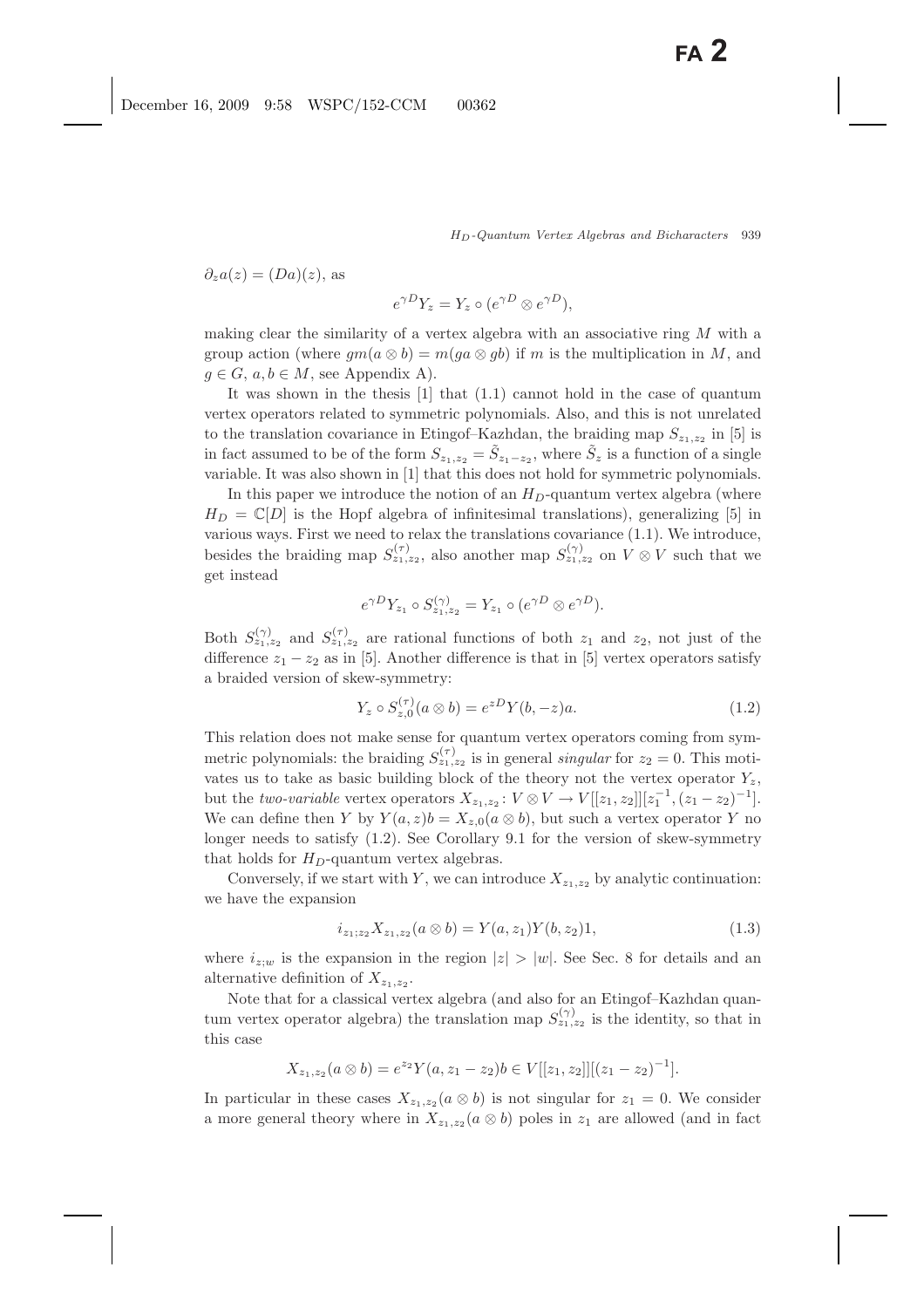are necessary to be able to treat the quantum vertex operators associated with the Hall–Littlewood polynomials).

In the construction of quantum vertex algebras one or more quantum parameters will appear. They can usually be thought of as describing the deformation away from an ordinary vertex algebra. We should mention that, just as when quantizing universal enveloping algebras, there are two ways of interpreting the quantum parameters in quantum vertex algebras. Either the quantum parameters are independent formal variables or they are complex numbers. The theory of Etingof–Kazhdan follows the first approach, as opposed to the Frenkel–Reshetikhin definition of deformed chiral algebras, which considers the deformation parameter(s) to be complex number(s). In this paper, we also follow the first approach: we have an independent variable  $t$ and an  $H_D$ -quantum vertex algebra V is a (topologically free) module over the ring  $\mathbb{C}[[t]]$  of formal power series in t. When putting  $t = 0$  one gets in examples generally an ordinary vertex algebra, although we did not require this in our axioms. Note that Li in [13], for instance, studies a form of the Etingof–Kazhdan axioms where the quantum parameter is a complex number.

Maybe the most important difference between our  $H_D$ -quantum vertex algebras and classical vertex algebras (and the theory of Etingof–Kazhdan) is the following. We can define a product of states:  $a_{(n)}b$ , and for fields:  $a(z)_{(n)}b(z)$ , but it is no longer true that the state-field correspondence  $a \mapsto Y(a, z)$  is a homomorphism of products: in general  $Y(a_{(n)}b, z) \neq Y(a, z)_{(n)}Y(b, z)$ , see Theorem 18.1 for an exact statement.

The outline of the paper is as follows. There are three parts. In the first part we define  $H_D$ -quantum vertex algebras in Sec. 4 and study their properties in the following sections. We derive in Secs. 15 and 16 fundamental identities in our quantum vertex algebras: the braided Jacobi identity and the braided Borcherds identity. These are used in Secs.  $17-19$  to study the S-commutator,  $(n)$ -products of states and of fields and normal ordered products. In Sec. 20, we derive a weak associativity relation. In the next part of the paper, we assume that our underlying vector space  $V$  is a commutative and cocommutative Hopf algebra, which allows us to define bicharacters on  $V$  in Sec. 22. Using bicharacters we construct a class of  $H_D$ -quantum vertex algebras in Sec. 23 and in the rest of this section we explore some of the properties of bicharacter  $H_D$ -quantum vertex algebras.

In last part of the paper, Sec. 26 and the following sections, we study in detail a single example of a Hopf algebra  $V$  with a fixed bicharacter on it. The resulting  $H_D$ -quantum vertex algebra is a deformation of the familiar lattice vertex algebra based on the lattice  $L = \mathbb{Z}$  with pairing  $(m, n) \mapsto mn$ . Some of quantum vertex operators in this example were used by Jing, see [8], to study Hall– Littlewood symmetric polynomials. In Appendix A, we describe the "nonsingular" analog of  $H_D$ -quantum vertex algebras: braided algebras with group action. In Appendix B, we discuss the construction of braiding maps for  $H_D$ -quantum vertex algebras.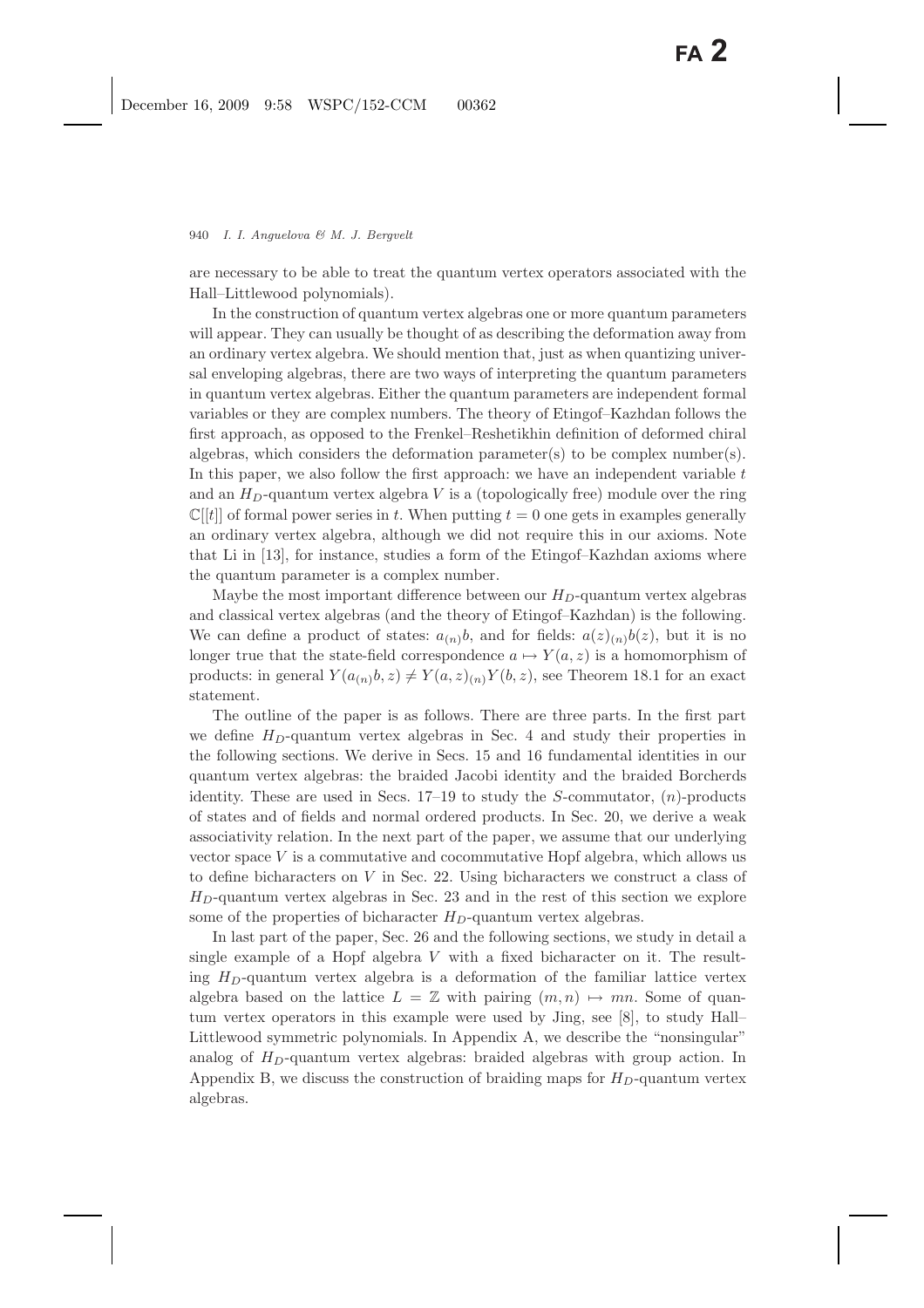### **2. The Hopf Algebra** *H<sup>D</sup>*

Let  $H_D = \mathbb{C}[D]$  be the universal enveloping algebra of the 1-dimensional Lie algebra generated by D.  $H_D$  is a Hopf-algebra, with coproduct  $\Delta_{H_D} : D \mapsto D \otimes 1 + 1 \otimes D$ , antipode  $S: D \mapsto -D$  and counit  $\epsilon_{H_D}: D \mapsto 0$ .  $H_D$  is a fundamental ingredient in the construction of vertex algebras, where it appears as the symmetry algebra of infinitesimal translations in physical space. In this paper the full Hopf algebra structure of  $H_D$  will play only an explicit role when we discuss bicharacter constructions, in the definition of  $H_D$ -quantum vertex algebras in the next section only the algebra structure will be used. However, from Borcherds' papers [3, 4] it will be clear that in fact the Hopf algebra  $H_D$  underlies the whole theory of vertex algebras (and their quantum versions).

#### **3. Topologically Free Modules and Series**

Let t be a variable. We will use t to describe quantum deformations, the classical limit corresponding to  $t \to 0$ .

Let  $k = \mathbb{C}[[t]]$  and recall that a k-module V is called *topologically free* if it is torsion free and if it is separated and complete for the t-adic topology. Equivalently, V is topologically free iff it is of the form  $V_0[[t]]$ , where  $V_0 = V/tV$ , and  $W[[t]]$  is the space of series  $\sum_{k=0}^{\infty} w_k t^k$ ,  $w_k \in W$ . See [10] for more details.<br>In the security was will often have to dool with series in param

In the sequel we will often have to deal with series in parameters  $z, z_1, z_2, \ldots$ with coefficients depending on t. For instance, consider  $k((z)) = \mathbb{C}[t]]((z))$ . This is a k-module, but not topologically free, as it is not complete. The completion is, of course,  $\mathbb{C}((z))[[t]]$ . More generally, if V is a topologically free k-module, then the completion of  $V((z))$  is the topologically free  $V_0((z))[[t]]$ .

**Convention:** We will assume that all k-modules V in this paper are complete and we will not distinguish between V and its completion  $\hat{V}$ . So we write, to unclutter the notation, always  $V((z))$  for its completion  $V_0((z))[t]$ , if  $V = V_0[[t]]$ , and similar for more complicated spaces of series.

We will also consider rational expressions in multiple variables and their expansions. For instance for a rational function in  $z_1$ ,  $z_2$  with only possibly poles at  $z_1 = 0$ ,  $z_2 = 0$  or  $z_1 - z_2 = 0$  we can define expansion maps

$$
i_{z_1; z_2}: \frac{1}{z_1 - z_2} \mapsto \sum_{n \ge 0} z_1^{-n-1} z_2^n, \qquad \frac{1}{z_1} \mapsto \frac{1}{z_1}, \quad \frac{1}{z_2} \mapsto \frac{1}{z_2},
$$

$$
i_{z_2; z_1}: \frac{1}{z_1 - z_2} \mapsto -\sum_{n \ge 0} z_2^{-n-1} z_1^n, \quad \frac{1}{z_1} \mapsto \frac{1}{z_1}, \quad \frac{1}{z_2} \mapsto \frac{1}{z_2},
$$

$$
i_{z_2; z_1 - z_2}: \frac{1}{z_1} \mapsto \sum_{n \ge 0} z_2^{-n-1} (z_1 - z_2)^n, \quad \frac{1}{z_2} \mapsto \frac{1}{z_2}, \quad \frac{1}{z_1 - z_2} \mapsto \frac{1}{z_1 - z_2}.
$$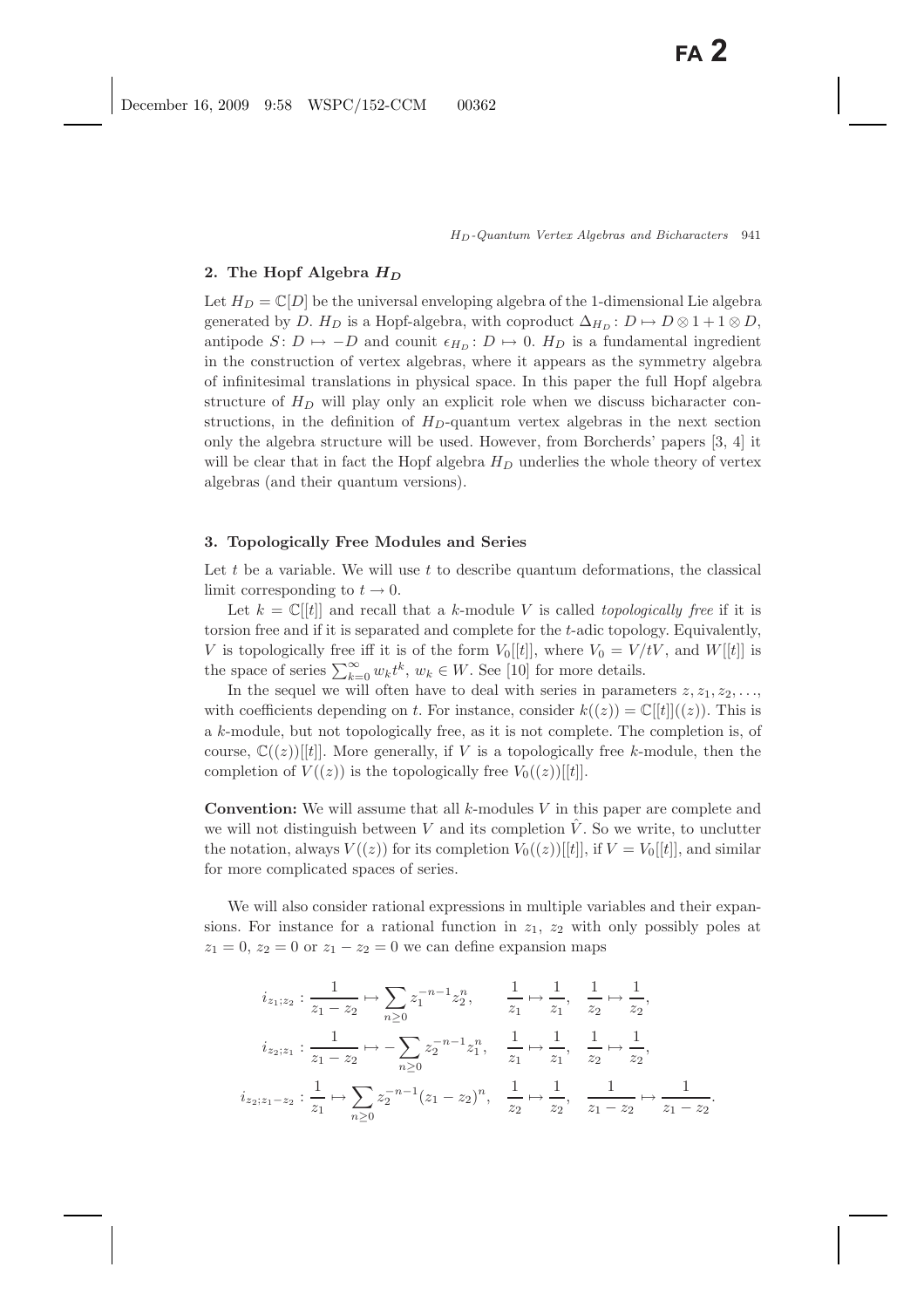We will write  $i_{z_1,z_2;w_1}$  for  $i_{z_1,w_1}i_{z_2;w_1}$ , and  $i_{z_1,z_2;w_1,w_2}$  for  $i_{z_1,z_2;w_1}i_{z_1,z_2;w_2}$ . We define  $i_{z_1:z_2,\ldots,z_n}$  to be the expansion in the region  $|z_1| > |z_2| > \cdots > |z_n|$ .

If  $A \in V \otimes V$  then we define for instance  $A^{23}$ ,  $A^{13} \in V^{\otimes 3}$  by  $A^{23} = 1 \otimes A$ , and  $A^{13} = a' \otimes 1 \otimes a''$ , if  $A = a' \otimes a''$ .

# **4.** *HD***-Quantum Vertex Algebras**

Now we are ready to define the central concept of this paper. The definition is rather complicated, and in Appendix A we explain a simpler version of this notion, called a braided ring with symmetry, where the multiplication is nonsingular.

We emphasize that in the following definition we use the Convention on complete k-modules in Sec. 3.

**Definition 4.1.** Let V be a topologically free  $k = \mathbb{C}[[t]]$ -module and an  $H_D$ module. An  $H_D$ -quantum vertex algebra structure on V consists of

- $1 \in V$ , the vacuum vector.
- a (singular)  $k$ -linear multiplication map

$$
X_{z_1,z_2}: V^{\otimes 2} \to V[[z_1,z_2]][z_1^{-1}, (z_1-z_2)^{-1}].
$$

• A k-linear braiding map  $S^{(\tau)}$  and a k-linear translation map  $S^{(\gamma)}$  of the form

$$
S_{z_1,z_2}^{(\tau)} : V^{\otimes 2} \to V^{\otimes 2}[z_1^{\pm 1}, z_2^{\pm 1}, (z_1 - z_2)^{-1}],
$$
  
\n
$$
S_{z_1,z_2}^{(\gamma)} : V^{\otimes 2} \to V^{\otimes 2}[z_1^{\pm 1}, z_2, (z_1 + \gamma)^{\pm 1}, (z_2 + \gamma), (z_1 - z_2)^{-1}].
$$

These objects satisfy the following axioms:

# **(Vacuum)**

$$
X_{z_1, z_2}(a \otimes 1) = e^{z_1 D} a, \quad X_{z_1, z_2}(1 \otimes a) = e^{z_2 D} a,
$$
\n(4.1)

$$
S_{z_1,z_2}(a\otimes 1) = a\otimes 1, \quad S_{z_1,z_2}(1\otimes a) = 1\otimes a. \tag{4.2}
$$

Here and below we write generically S for both  $S^{(\tau)}$  and  $S^{(\gamma)}$ .

# **(***HD***-Covariance)**

$$
X_{z_1, z_2}(a \otimes Db) = \partial_{z_2} X_{z_1, z_2}(a \otimes b), \tag{4.3}
$$

$$
(1 \otimes e^{\gamma D}) i_{z_1 - z_2, z_2; \gamma} S_{z_1, z_2 + \gamma} = S_{z_1, z_2} (1 \otimes e^{\gamma D}), \qquad (4.4)
$$

$$
e^{\gamma D} X_{z_1, z_2} S_{z_1, z_2}^{(\gamma)} = X_{z_1 + \gamma, z_2 + \gamma}.
$$
 (4.5)

**(Yang–Baxter)**

$$
S_{z_1,z_2}^{12} S_{z_1,z_3}^{13} S_{z_2,z_3}^{23} = S_{z_2,z_3}^{23} S_{z_1,z_3}^{13} S_{z_1,z_2}^{12}.
$$
 (4.6)

# **(Compatibility with Multiplication)**

$$
S_{z_1,z_2}(X_{w_1,w_2} \otimes 1) = (X_{w_1,w_2} \otimes 1)i_{z_1,z_1-z_2;w_1,w_2} S_{z_1+w_1,z_2}^{23} S_{z_1+w_2,z_2}^{13}, \quad (4.7)
$$

$$
S_{z_1,z_2}(1\otimes X_{w_1,w_2})=(1\otimes X_{w_1,w_2})i_{z_1-z_2,z_2;w_1,w_2}S_{z_1,z_2+w_1}^{12}S_{z_1,z_2+w_2}^{13}.\tag{4.8}
$$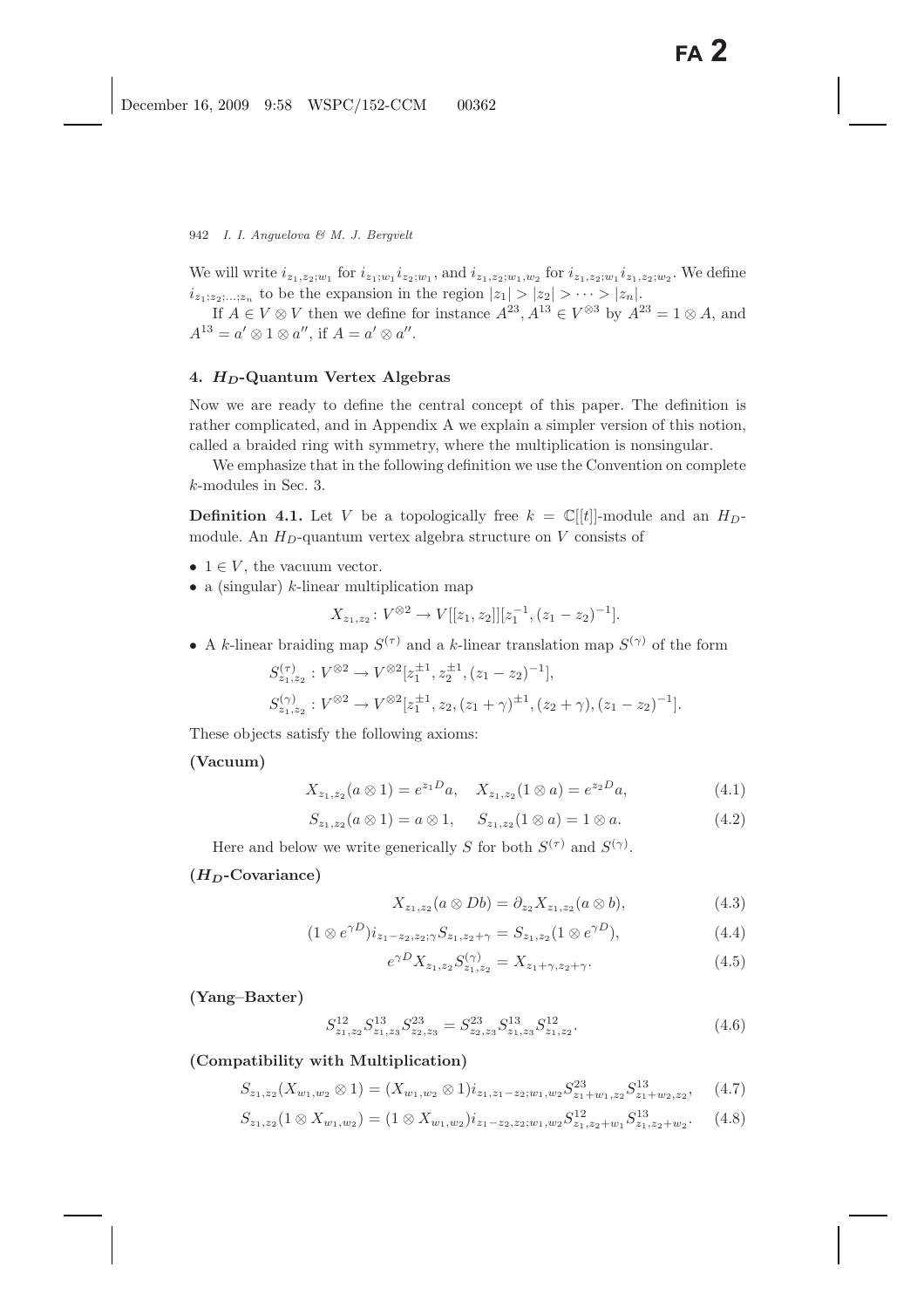**(Group Properties)**

$$
S_{z_1, z_2}^{(\tau)} \circ \tau \circ S_{z_2, z_1}^{(\tau)} \circ \tau = 1_{V^{\otimes 2}},\tag{4.9}
$$

$$
S_{z_1, z_2}^{(\gamma_1)} S_{z_1 + \gamma_1, z_2 + \gamma_1}^{(\gamma_2)} = S_{z_1, z_2}^{(\gamma_1 + \gamma_2)}, \tag{4.10}
$$

$$
S_{z_1, z_2}^{(\gamma=0)} = 1_{V^{\otimes 2}}.\tag{4.11}
$$

**(Locality)** For every  $a, b \in V$  and  $k \geq 0$  there is  $N \geq 0$  such that for all  $c \in V$ 

$$
(z_1 - z_2)^N X_{z_1,0} (1 \otimes X_{z_2,0}) (a \otimes b \otimes c)
$$
  
\n
$$
\equiv (z_1 - z_2)^N X_{z_2,0} (1 \otimes X_{z_1,0}) (i_{z_2;z_1} S_{z_2,z_1}^{(\tau)} (b \otimes a) \otimes c) \mod t^k.
$$
 (4.12)

**Remark 4.1.** In the above definition  $z_1, z_2, w_1, w_2, \gamma$  are independent commuting variables. In general one should be careful with specializing these variables. For instance, we can evaluate  $X_{z_1,z_2}$  at  $z_2 = 0$  but not at  $z_1 = 0$ , in general. For this reason one cannot put  $\gamma = -z_1$  in (4.5).

**Remark 4.2.** The vacuum axioms (4.1) for  $z_2 = 0$  are

$$
X_{z_1,0}(a\otimes 1)=e^{z_1D}a, \quad X_{z_1,0}(1\otimes a)=a.
$$

In the literature on vertex algebras the first equation is called the *creation axiom*, and the second the vacuum axiom. In our formalism it seems unnatural to give different names to very similar statements, so we call in (4.1) both vacuum axioms, as they involve the vacuum vector 1.

#### **5. Intermezzo on Expansions**

Let W be a vector space (over C) and  $A(z_1, z_2) \in W((z_1))((z_2))$ . It is well known<sup>a</sup> that if there is an  $N \geq 0$  such that

$$
A_N = (z_1 - z_2)^N A(z_1, z_2) \in W[[z_1, z_2]][z_1^{-1}, z_2^{-1}], \tag{5.1}
$$

then  $A(z_1, z_2)$  is in the image of the (injective) map  $i_{z_1, z_2}$ , i.e. there is a (unique)  $X(z_1, z_2) \in W[[z_1, z_2]][z_1^{-1}, z_2^{-1}, (z_1 - z_2)^{-1}]$  such that we have the expansion

$$
A(z_1, z_2) = i_{z_1; z_2} X(z_1, z_2).
$$
\n(5.2)

In fact, we can take  $X(z_1, z_2)=(z_1 - z_2)^{-N} A_N$ . In this case we have also

$$
(z_1 - z_2)^N A(z_1, z_2) = (z_1 - z_2)^N X(z_1, z_2).
$$
\n(5.3)

(Note that although  $A_N$  depends on N, we obtain the same X for all N that make (5.1) true, cf. [11].)

<sup>a</sup>See for instance the notion of compatible fields in [3, Definition 7.3], [17], and the reformulation of compatibility in [11, 14].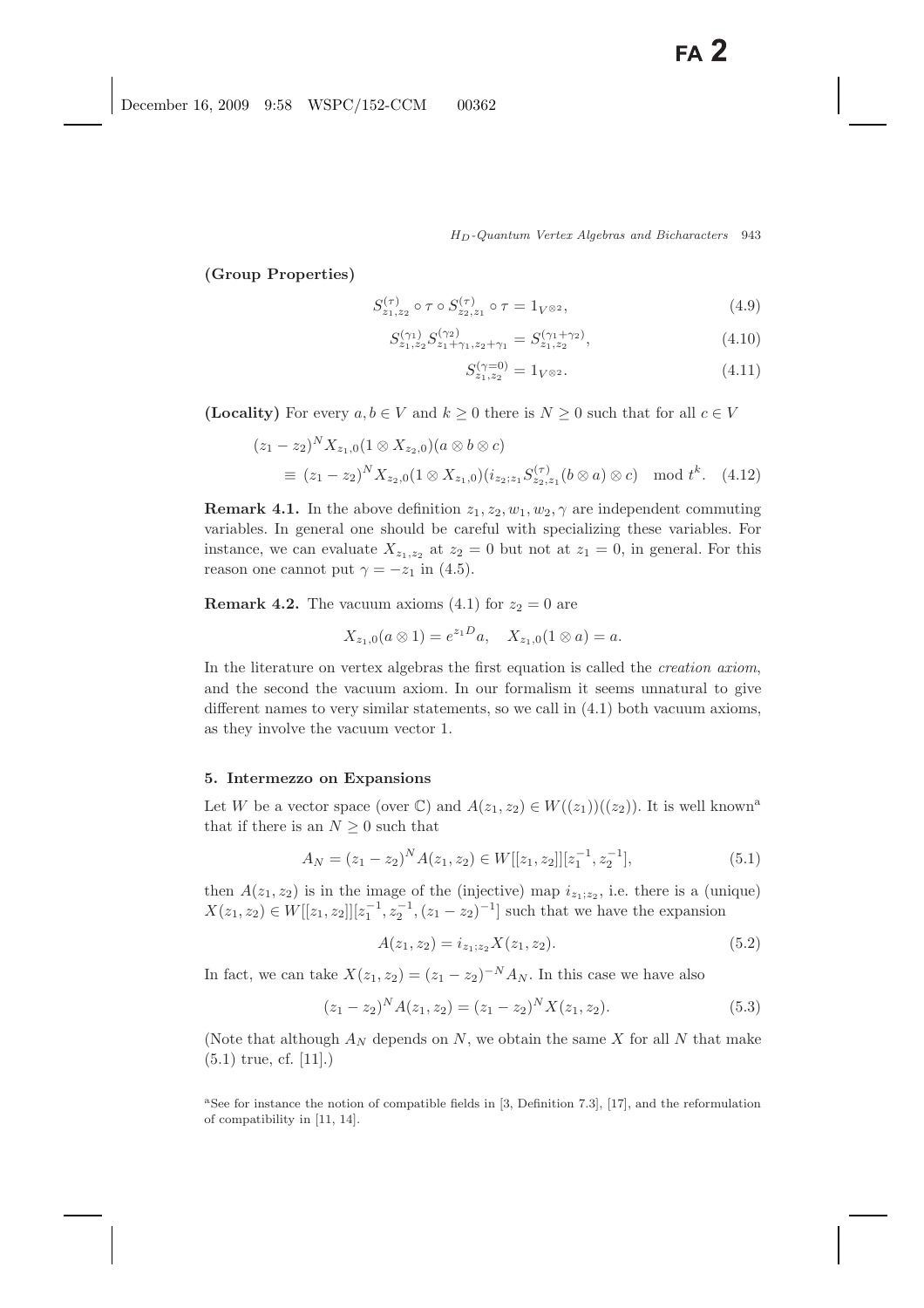944 *I. I. Anguelova & M. J. Bergvelt*

One way to check (5.1) is by finding  $B(z_2, z_1) \in W((z_2))(z_1)$  such that

$$
(z_1 - z_2)^N A(z_1, z_2) = (z_1 - z_2)^N B(z_2, z_1).
$$
\n(5.4)

Indeed, the left-hand side shows that  $(5.4)$  has at worst a finite order pole in  $z_2$ (by assumption on  $A(z_1, z_2)$ ) and the right-hand side that at worst it has a finite order pole in  $z_1$  (by assumption on  $B(z_2, z_1)$ ). This means that (5.4) belongs to  $W[[z_1, z_2]][z_1^{-1}, z_2^{-1}]$ , as we wanted to show. In this case we have not only that A is<br>the expansion  $(5, 2)$  of Y, but also that B is the "eppecite" expansion: the expansion  $(5.2)$  of X, but also that B is the "opposite" expansion:

$$
B(z_1, z_2) = i_{z_2; z_1} X(z_1, z_2).
$$

There are generalizations to more variables  $z_1, z_2, \ldots, z_n$ , and to various expansion maps.

We will need slight refinements of these phenomena in case there is a quantum parameter t present. For example:

**Lemma 5.1.** *Let*  $W = W_0[[t]]$  *be a topologically free k-module and* 

 $A(z_1, z_2; t) \in W((z_1))((z_2)),$ 

*and supppose that for every*  $k \geq 0$  *there is an*  $N \geq 0$  *such that* 

$$
A_N^k \equiv (z_1 - z_2)^N A(z_1, z_2; t) \mod t^k \in W_0[[z_1, z_2]][z_1^{-1}, z_2^{-1}][[t]]/\langle t^k \rangle.
$$
 (5.5)  
Then there is a  $X(z_1, z_2) \in W[[z_1, z_2]][z_1^{-1}, z_2^{-1}, (z_1 - z_2)^{-1}]$  such that

$$
i_{z_1; z_2} X(z_1, z_2) = A(z_1, z_2). \tag{5.6}
$$

**Proof.** If  $(5.5)$  holds for some N we can define

$$
X^{k} = (z_{1} - z_{2})^{-N} A_{N}^{k} \in W_{0}[[z_{1}, z_{2}]][z_{1}^{-1}, z_{2}^{-1}, (z_{1} - z_{2})^{-1}][[t]]/\langle t^{k} \rangle,
$$

and we have

$$
i_{z_1; z_2} X^k(z_1, z_2) = A_N^k(z_1, z_2; t).
$$

Then the  $X^k$ s fit together to define a (unique)  $X(z_1, z_2; t) \in W_0[[z_1, z_2]][z_1^{-1}]$  $z_1^{-1}, z_2^{-1},$  $(z_1 - z_2)^{-1}[[t]] = W[[z_1, z_2]][z_1^{-1}, z_2^{-1}, (z_1 - z_2)^{-1}]$  such that (5.6) holds (see the convention on k-modules in Sec. 3).

Note that there need not to be a uniform  $N$  that makes (5.5) true for all  $k$ ; consider for instance the case  $A(z_1, z_2; t) = i_{z_1, z_2} e^{t/(z_1 - z_2)}$ .

**Lemma 5.2.** *Let* W *be a topologically free* k*-module. If there are*

$$
A(z_1, z_2; t) \in W((z_1))((z_2)), \quad B(z_2, z_1; t) \in W((z_2))((z_1))
$$

*such that for every*  $k \geq 0$  *there is an*  $N \geq 0$  *such that* 

$$
(z_1 - z_2)^N A(z_1 z_2; t) \equiv (z_1 - z_2)^N B(z_2, z_1; t) \mod t^k,
$$
\n(5.7)

*then there is*  $X(z_1, z_2) \in W[[z_1, z_2]][z_1^{-1}, z_2^{-1}, (z_1 - z_2)^{-1}]$  *such that* 

$$
i_{z_1;z_2}X(z_1,z_2) = A(z_1,z_2), \quad i_{z_2;z_1}X(z_1,z_1) = B(z_2,z_1),
$$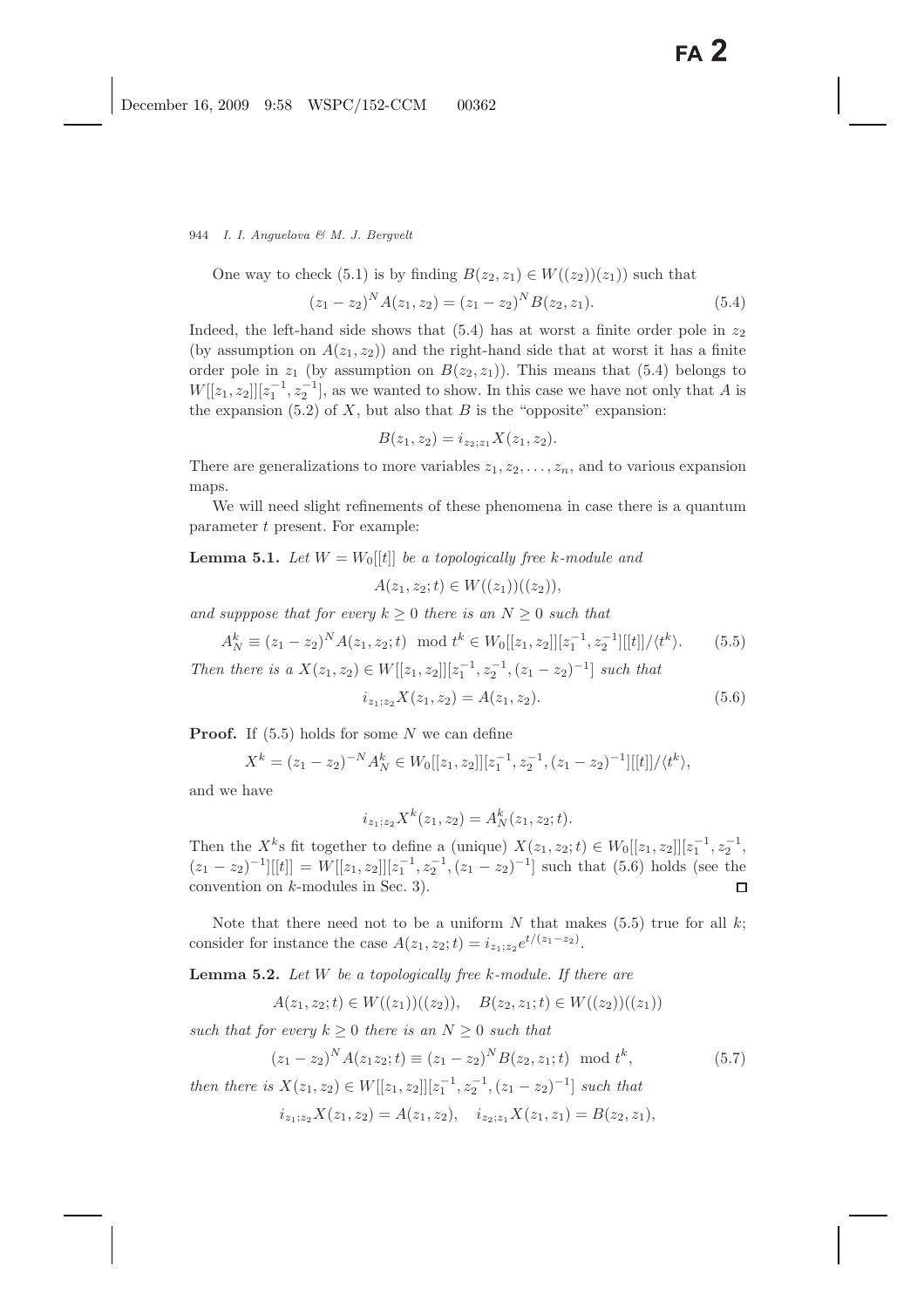*and in this case we have*

$$
(z_1 - z_2)^N A(z_1, z_2) = (z_1 - z_2)^N B(z_2, z_1) = (z_1 - z_2)^N X(z_1, z_2).
$$

**6. First Consequences of the Definition Lemma 6.1.**

$$
D1=0.
$$

**Proof.** By the vacuum axiom  $(4.1)$  we have

$$
X_{z_1,z_2}(1\otimes 1)=e^{z_1D}1=e^{z_2D}1\in V[[z_1]]\cap V[[z_2]].
$$

This implies  $D1 = 0$ .

We emphasize that  $X_{z_1,z_2}$  is assumed to be nonsingular in the  $z_2$  variable at zero, so that  $X_{z_1,0}$  is defined. (We used this already in the locality axiom, (4.12).) Define

$$
X_z: V \to V[[z]], \quad a \mapsto X_z(a) = e^{zD}a.
$$
 (6.1)

We think of  $X<sub>z</sub>$  as the "singular multiplication of 1 element of  $V$ ", which happens to be nonsingular, just as  $X_{z_1,z_2}$  is the singular multiplication of 2 elements. Later, in Theorem 11.1, we will define a singular multiplication  $X_{z_1,\dots,z_n}$  of n elements of  $V$ .

Then we have

$$
X_z(a) = X_{z,0}(a \otimes 1), \tag{6.2}
$$

by the vacuum axiom (4.1).

**Lemma 6.2.** *For all*  $a, b \in V$  *we have the following expansion:* 

$$
i_{z_1,z_2}X_{z_1,z_2}(a\otimes b)=X_{z_1,0}(1\otimes X_{z_2})(a\otimes b).
$$

**Proof.** Since  $X_{z_1,z_2}$  is regular at  $z_2 = 0$  we have

$$
i_{z_1; z_2} X_{z_1, z_2} (a \otimes b) = e^{z_2 \partial_w} X_{z_1, w}|_{w=0}
$$
  
=  $X_{z_1, 0} (a \otimes e^{z_2 D}b)$  by (4.3),  
=  $X_{z_1, 0} (1 \otimes X_{z_2}) (a \otimes b)$  by (6.1).

**Remark 6.1.** We derived the expansion of Lemma 6.2 from the covariance axiom (4.3). Conversely, if we know that  $X_{z_1,z_2}$  has this expansion we see that  $\partial_{z_2}X_{z_1,z_2} (a \otimes b)$  and  $X_{z_1,z_2} (a \otimes Db)$  both have the same image under  $i_{z_1,z_2}$ . So,  $i_{z_1;z_2}$  being injective, we can derive the covariance axiom (4.3) from the existence of the expansion in Lemma 6.2.

#### 7. Analytic Continuation for  $n = 2$

To make contact with the usual notation and terminology in the theory of vertex algebras we introduce some definitions.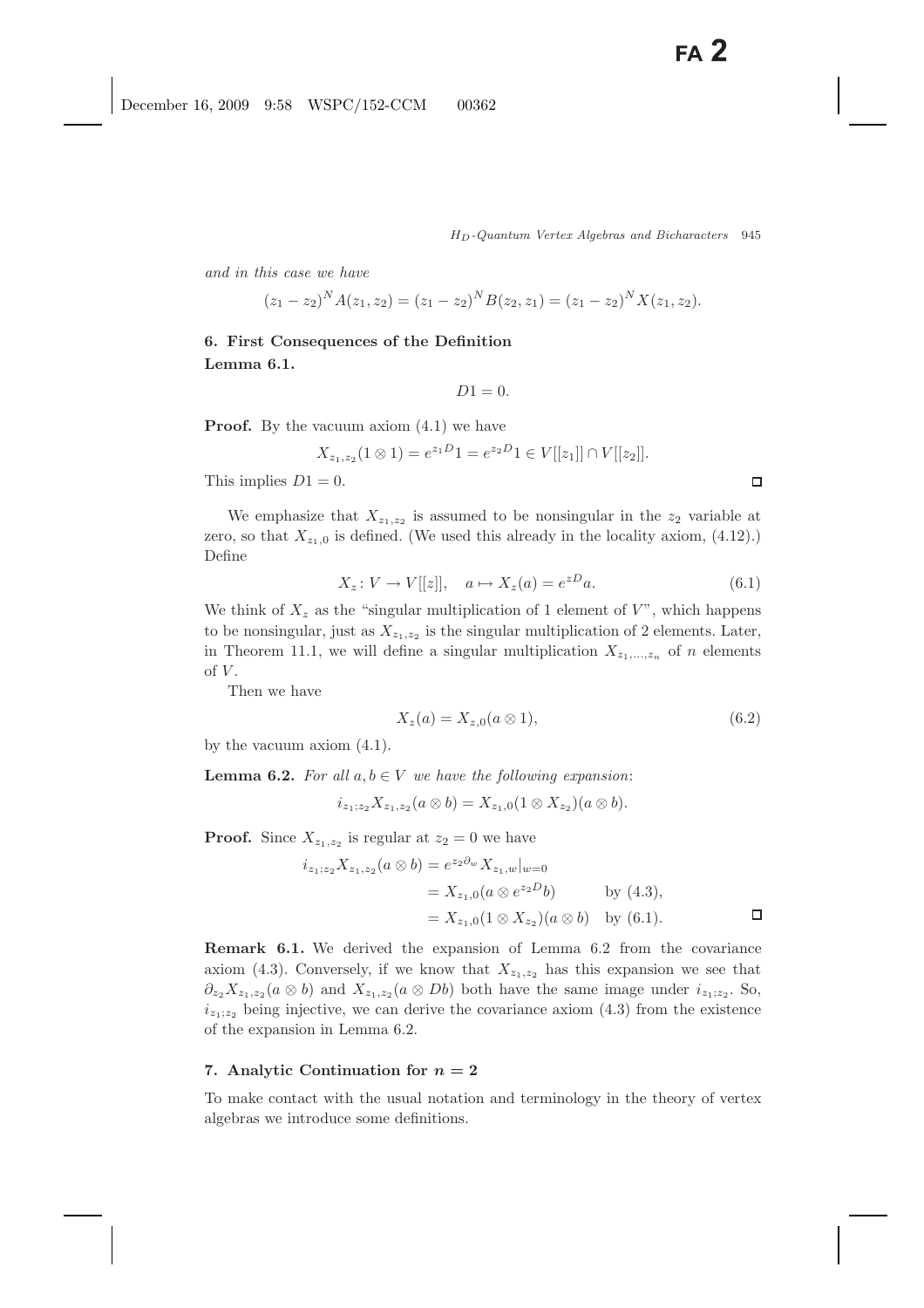**Definition 7.1 (Field).** Let V be a topologically free k-module. A *field* on V is an element of  $\text{Hom}(V, V((z)))$ .

We use here the Convention in Sec. 3. So if  $a(z)$  is a field, we have for all  $b \in V$ 

$$
a(z)b \in V_0((z))[[t]].
$$

**Definition 7.2 (Vertex Operator).** If V is an  $H_D$ -quantum vertex algebra we define the vertex operator  $Y(a, z)$  associated to  $a \in V$  by

$$
Y(a,z)b = X_{z,0}(a \otimes b),\tag{7.1}
$$

for  $b \in V$ . We will also use the notation  $Y_z : a \otimes b \mapsto Y(a, z)b$ , so that  $Y_z = X_{z,0}$ .

Note that the vertex operator  $a(z) = Y(a, z)$  for an  $H_D$ -quantum vertex algebra is a field, for every  $a \in V$ .

We can rewrite Lemma 6.2 as follows:

**Corollary 7.1 (Analytic Continuation).** *The singular multiplication*  $X_{z_1,z_2}(a\otimes$ b) *is the analytic continuation of the product of vertex operators*  $Y(a, z_1)Y(b, z_2)1$ , *i.e.*

$$
i_{z_1;z_2}X_{z_1,z_2}(a\otimes b)=Y(a,z_1)Y(b,z_2)1.
$$

**Remark 7.1.** In Theorem 11.1 we construct an *n*-variable version  $X_{z_1,z_2,...,z_n}$  of the singular multiplication satisfying

$$
i_{z_1; z_2; \dots; z_n} X_{z_1, z_2, \dots, z_n} (a_1 \otimes a_2 \otimes \dots \otimes a_n) = Y(a_1, z_1) Y(a_2, z_2) \dots Y(a_n, z_n) 1,
$$

i.e. we construct the analytic continuation of arbitrary product of vertex operators.

**Remark 7.2.** At this point we would like to emphasize that the axioms we use are much weaker than those of Frenkel–Reshetikhin, [7]. Indeed, one of their axioms not only requires that the product of (quantum) vertex operators can be analytically continued, but also that the resulting function is meromorphic in the variables. This is not always the case in our  $H_D$ -quantum vertex algebras. For instance, we allow a singular multiplication  $X_{z_1,z_2}(a\otimes b)$  with a singularity of the form  $e^{t/(z_1-z_2)}$ , but this does not satisfy the Frenkel–Reshetikhin axioms, as there is an essential singularity at  $z_1 = z_2$ . In our setup the quantum parameter t is an independent variable (and we always expand in positive powers of  $t$ ), whereas in Frenkel–Reshetikhin  $t$  is a complex number.

# **8. Alternative Axioms**

We have formulated the axioms of an  $H_D$ -quantum vertex algebra in terms of the rational singular multiplication  $X_{z_1,z_2}$ . Traditionally the axioms of a vertex algebra have been formulated in terms of the 1-variable vertex operator  $Y_z$ . Let us briefly indicate how this would work for  $H_D$ -quantum vertex algebras. Our axioms from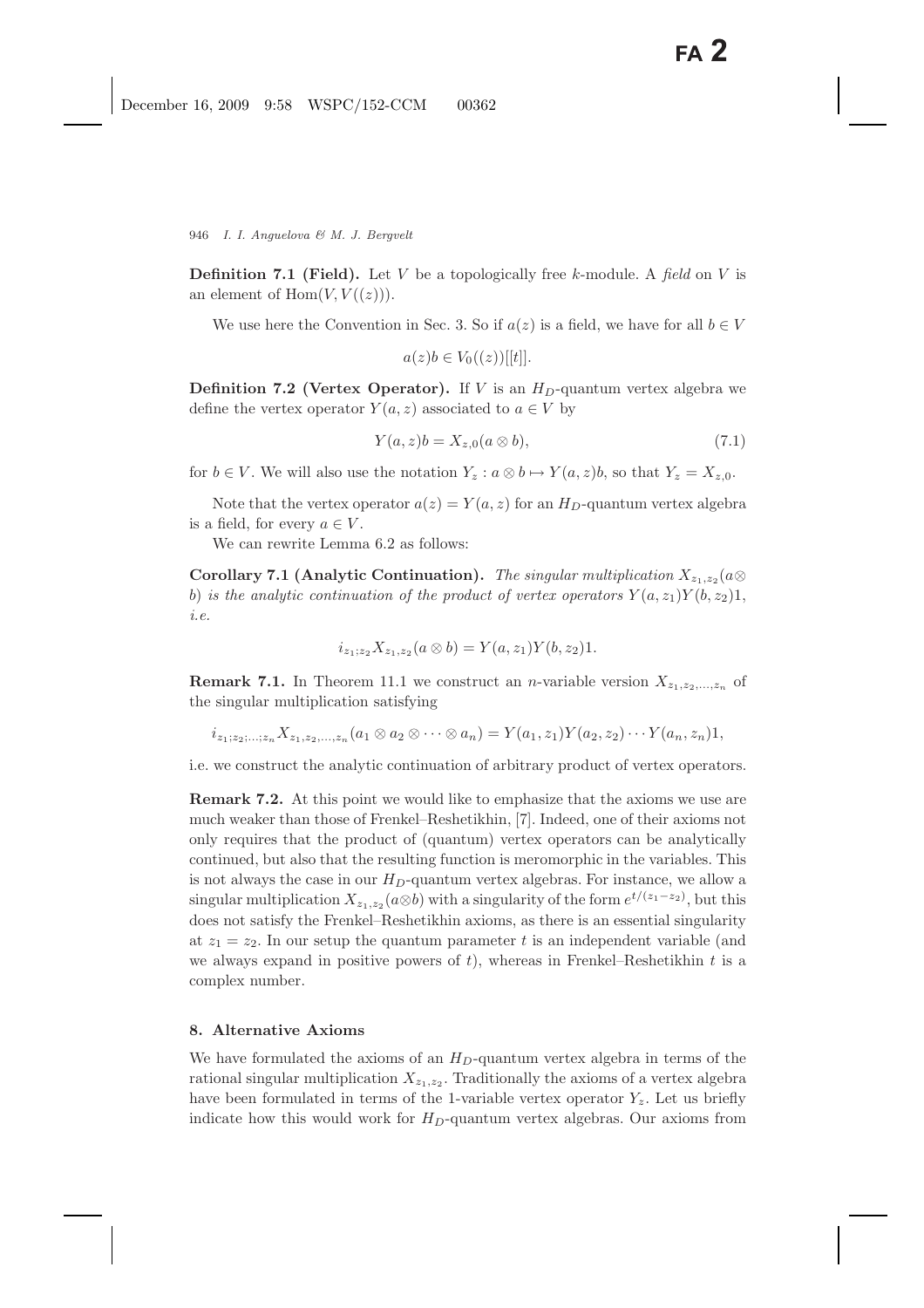Definition 4.1 would change slightly. We start out with assuming the existence of a map

$$
Y_z\colon V\otimes V\to V((z)),
$$

instead of the singular multiplication  $X_{z_1,z_2}$ . The braiding and translation maps  $S^{(\tau)}$  and  $S^{(\gamma)}$  are as before. The vertex operator satisfies the following axioms:

### **(Vacuum)**

$$
Y_z(1\otimes a) = a, \quad Y_z(a\otimes 1) = e^{zD}a
$$

**(***HD***-Covariance)**

$$
i_{z;\gamma} Y(a, z + \gamma) e^{\gamma D} b = i_{z;\gamma} e^{\gamma D} Y_z \circ S_{z,0}^{(\gamma)} (a \otimes b).
$$
 (8.1)

**(Compatibility with Multiplication)**

$$
S_{z_1,z_2}(Y_w \otimes 1) = (Y_w \otimes 1)i_{z_1,z_1-z_2;w} S_{z_1+w,z_2}^{23} S_{z_1,z_2}^{13}, \tag{8.2}
$$

$$
S_{z_1,z_2}(1 \otimes Y_w) = (1 \otimes Y_w)i_{z_1-z_2,z_2;w} S^{12}_{z_1,z_2+w} S^{13}_{z_1,z_2}.
$$
 (8.3)

**(Locality)** For all  $a, b \in V$  and  $k \geq 0$  there exists  $N \geq 0$  such that for all  $c \in V$ 

$$
(z-w)^N Y(a,z) Y(b,w)c \equiv (z-w)^N Y_w(1 \otimes Y_z)(S_{w,z}(b \otimes a) \otimes c) \mod t^k. \quad (8.4)
$$

Given these axioms we can reconstruct  $X_{z_1,z_2}$ .

**Lemma 8.1.** *There exists a map*

$$
X_{z_1,z_2}: V \otimes V \to V[[z_1,z_2]][z_1^{-1}, (z_1-z_2)^{-1}]
$$

*such that*

$$
i_{z_1;z_2}X_{z_1,z_2}(a\otimes b)=Y(a,z_1)Y(b,z_2)1.
$$

**Proof.** Let  $A(z_1, z_2) = Y(a, z_1)Y(b, z_2)1$ . By definition of the braiding  $S^{(\tau)}$  and the locality (8.4) for every  $k \geq 0$  we have an  $N \geq 0$  such that

$$
(z_1 - z_2)^N A(z_1, z_2) \in V_0[[z_1, z_2]][z_1^{-1}]][[t]] \mod t^k,
$$

and the lemma follows from Lemma 5.1.

Thus we can *define* in the present setup the singular multiplication  $X_{z_1,z_2}$  to be the analytic continuation of the product  $Y(a, z_1)Y(b, z_2)1$ .

Alternatively, given the fields  $Y(a, z)$  for any  $a \in V$  we can define  $X_{z_1,z_2}$  as follows:

**Definition 8.1.** For any  $a, b \in V$  define

$$
X_{z_1,z_2}(a\otimes b)=e^{z_2D}Y_{z_1-z_2}S_{z_1-z_2,0}^{(z_2)}(a\otimes b).
$$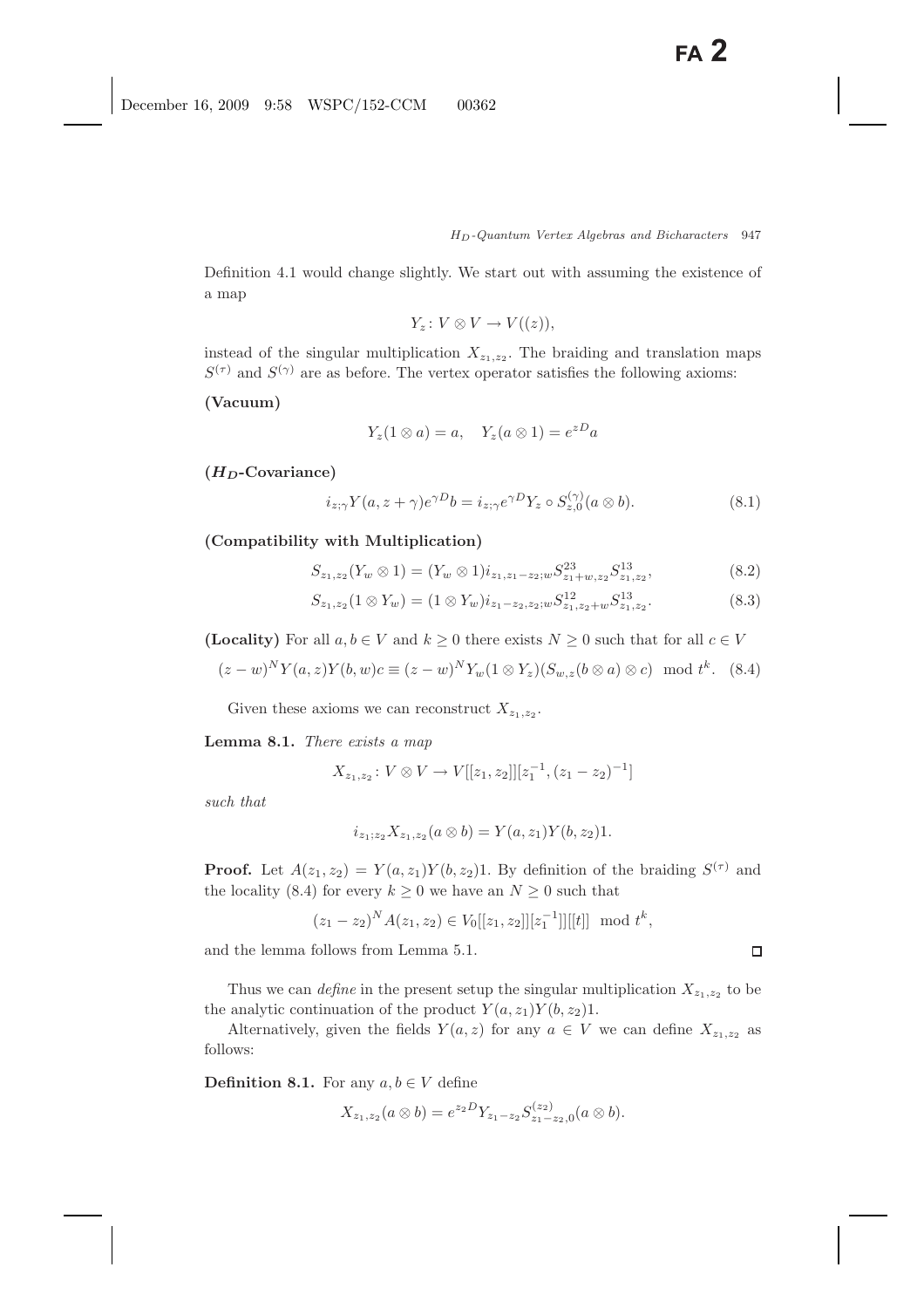The two definitions are equivalent:

**Lemma 8.2.** *If*  $X_{z_1,z_2}$  *is given by Definition* 8.1 *then* 

$$
i_{z_1;z_2}X_{z_1,z_2}(a\otimes b)=Y(a,z_1)e^{z_2D}b=Y(a,z_1)Y(b,z_2)1.
$$

The proof follows from (8.1) and the vacuum axiom.

To obtain the axioms of Sec. 4 note that Lemma 8.2 implies the covariance axiom (4.3), by Lemma 6.2 and Remark 6.1. The rest of the axioms follow immediately.

**Remark 8.1.** We give in Definition 8.1 a direct construction of  $X_{z_1,z_2}$  in terms of  $Y_z$ , without using analytic continuation. It seems not so easy to give such an explicit formula for the singular multiplication  $X_{z_1,\,\ldots,z_n}$  of n elements of V, to be introduced in Theorem 11.1 using analytic continuation.

**Remark 8.2.** In the case of classical vertex algebras, as well as Etingof–Kazhdan (EK) quantum vertex operator algebras or Frenkel–Reshetikhin deformed chiral algebras, the translation map  $S_{z_1,z_2}^{(\gamma)}$  is the identity, so that in this case

$$
X_{z_1,z_2}(a\otimes b) = e^{z_2D}Y(a,z_1-z_2)b \in V[[z_1,z_2]][(z_1-z_2)^{-1}].
$$
\n(8.5)

In particular in these cases we can let  $z_1 = 0$  as  $X_{z_1,z_2} (a \otimes b)$  is not singular for  $z_1 = 0$ . That is no longer the case for the examples of vertex operators connected to symmetric polynomials. Therefore we have allowed for singular multiplication maps which are singular in  $z_1$  (but not in  $z_2$ , if we want to be able to define  $Y_z$ fields as above). It is possible to modify the theory further to allow for singularities in both the variables, but we have not yet encountered examples which would call for such generalization.

The conclusion of this section is that we can start either with  $Y_z$  or with  $X_{z_1,z_2}$ as fundamental ingredient in the theory. Since there are by now hundreds of papers on vertex algebras written in terms of  $Y_z$  we have allowed ourselves to emphasize  $X_{z_1,z_2}$  in this paper.

#### **9. Braiding and Skewsymmetry**

An important fact of the theory of classical vertex algebras is that the singular multiplication maps  $X_{z_1,z_2}$  are "commutative", i.e. we have for any  $a, b \in V$ 

$$
X_{z_1,z_2}(a\otimes b)=X_{z_2,z_1}(b\otimes a).
$$

In the case of  $H_D$ -quantum vertex algebras the singular multiplication maps  $X_{z_1,z_2}$ on  $V^{\otimes 2}$  are no longer "commutative", but rather "braided commutative", as shown by the next lemma.

**Lemma 9.1 (Braided Symmetry).** *For any*  $a, b \in V$ 

$$
X_{z_1,z_2}(a\otimes b)=X_{z_2,z_1}S_{z_2,z_1}^{(\tau)}(b\otimes a).
$$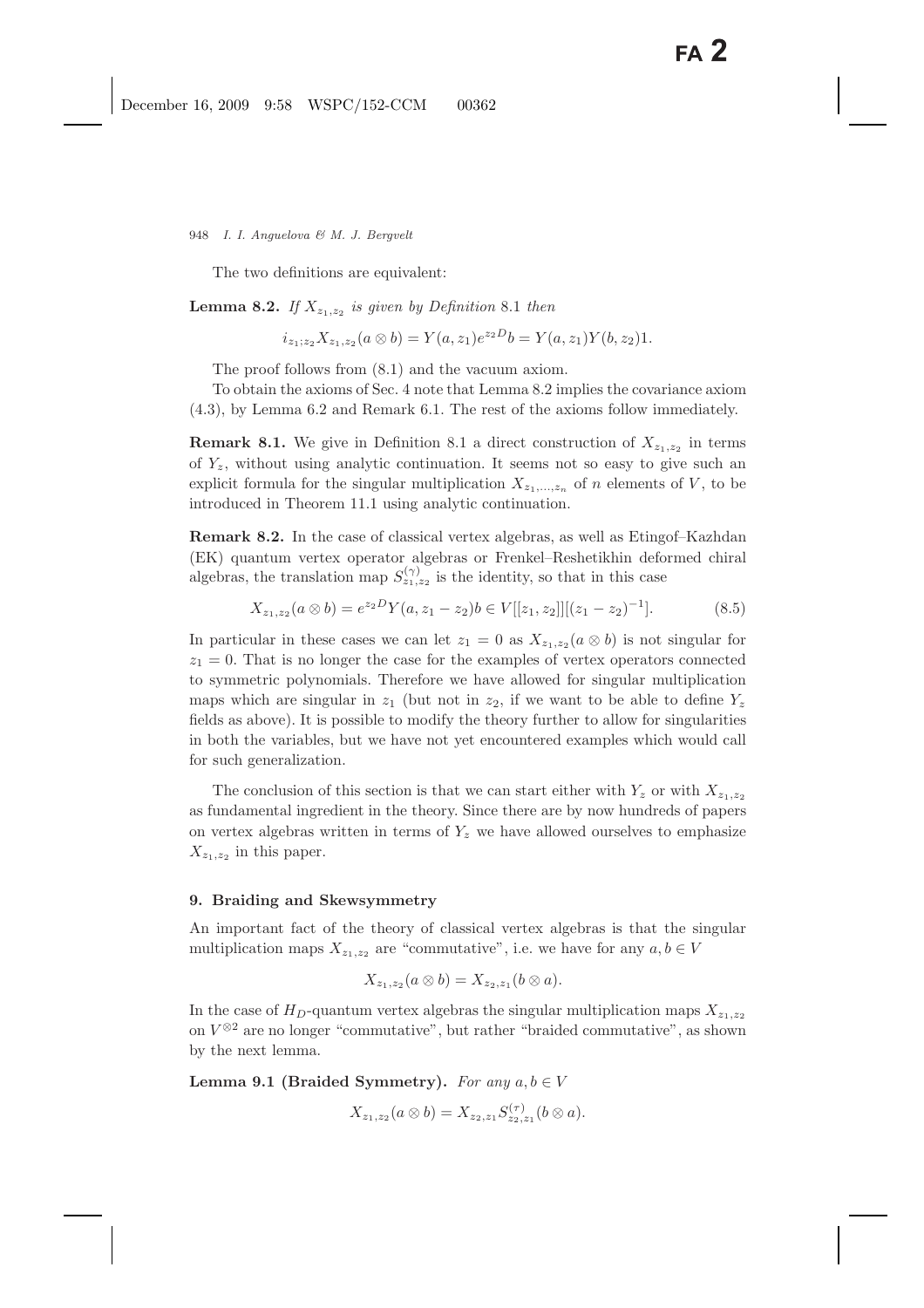**Proof.** Let  $E = X_{z_1,z_2}(a \otimes b)$ ,  $F = X_{z_2,z_1} S_{z_2,z_1}^{(\tau)}(b \otimes a)$ . We have

$$
i_{z_1; z_2}E = X_{z_1,0}(1 \otimes X_{z_2})(a \otimes b) \qquad \text{by Lemma 6.2}
$$
  
=  $X_{z_1,0}(1 \otimes X_{z_2,0})(a \otimes b \otimes 1) \qquad \text{by (6.1)}.$  (9.1)

On the other hand, by the same calculation,

$$
i_{z_2;z_1}F = X_{z_2,0}(1 \otimes X_{z_1,0})(i_{z_2;z_1}S_{z_2,z_1}^{(\tau)}(b \otimes a) \otimes 1).
$$
 (9.2)

By the locality axiom (4.12) the right-hand sides of (9.1) and (9.2) are after multiplication by  $(z_1 - z_2)^N$  equal modulo  $t^k$ . But then there is for all  $k \ge 0$  an  $N \ge 0$ such that for the left-hand sides we have

$$
(z_1 - z_2)^N E \equiv (z_1 - z_2)^N F \mod t^k.
$$

Since E and F both belong to  $V[[z_1, z_2]][z_1^{-1}, z_2^{-1}, (z_1-z_2)^{-1}]$  this implies that they<br>gro in fact coupl are in fact equal.

**Corollary 9.1 (Skewsymmetry).** *For any*  $a, b \in V$  *we have* 

$$
e^{z_2D}Y_{z_1-z_2}\circ S_{z_1-z_2,0}^{(z_2)}(a\otimes b)=e^{z_1D}Y_{z_2-z_1}\circ S_{z_2-z_1,0}^{(z_1)}\circ S_{z_2,z_1}^{(\tau)}(b\otimes a).
$$

The proof follows from Lemma 9.1 and Definition 8.1.

**Remark 9.1.** In the case of EK quantum vertex operator algebras the translation map  $S_{z_1,z_2}^{(\gamma)}$  is the identity, *and* the braiding map depends on a single variable  $z_1-z_2$ , therefore we can substitute  $z_1 = 0$  and we get the EK braided skewsymmetry relation

$$
e^{zD}Y(a,-z)b=Y_z\circ S_z^{(\tau)}(b\otimes a),
$$

where  $S_z^{(\tau)} = S_{z,0}^{(\tau)}$ .

Note that we cannot substitute  $z_1 = 0$  in general as  $S_{z_2,z_1}^{(\tau)}$  might be singular at  $z_1 = 0$ , see Sec. 26. The skewsymmetry relation in Corollary 9.1 looks much less appealing than the braided symmetry relation in Lemma 9.1. Many of the properties of  $H_D$ -quantum vertex algebras look more symmetric in terms of the singular maps  $X_{z_1,z_2}$ , which was one of the reasons we prefer working with them, rather than the  $Y_z$  fields.

### **10. Braiding Maps for** *n >* **2**

The singular multiplication map  $X_{z_1,z_2}$  on  $V^{\otimes 2}$  is invariant under simultaneous interchange of the variables  $z_1, z_2$  and the factors in  $V^{\otimes 2}$ , up to insertion of the two variable braiding map  $S_{z_1,z_2}^{(\tau)}$ , according to the Lemma 9.1. In the next section we will construct for all  $n \geq 1$  a singular multiplication map  $X_{z_1,\ldots,z_n}$  on  $V^{\otimes n}$ , see Theorem 11.1. These are invariant under simultaneous permutation of the variables  $z_i$  and the factors in  $V^{\otimes n}$ , up to insertion of an *n* variable braiding map  $S^f_{z_1,\dots,z_n}$ , see Corollary 11.1. In this section we construct these braiding maps.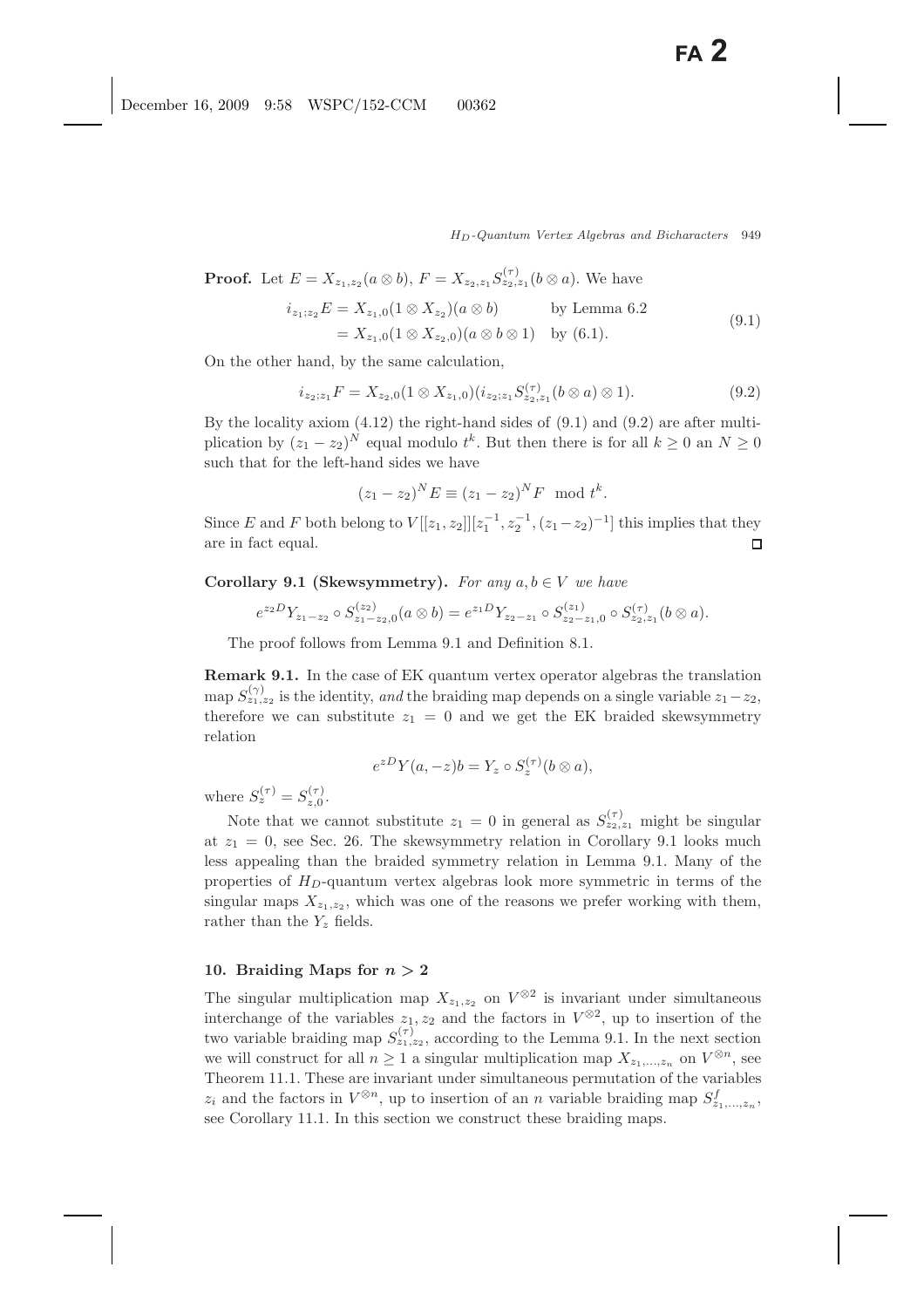Let  $n \geq 2$ ,  $I_n = \{1, 2, ..., n\}$  and let  $S_n$  be the permutation group of  $I_n$ , i.e. the group of bijections  $f: I_n \to I_n$ . Let  $\mathbf{w}_i = (ii+1) \in S_n$  (where  $i = 1, 2, ..., n$ ) be the simple transposition given on  $j \in I_n$  by

$$
\mathbf{w}_{i}(j) = \begin{cases} j & j \neq i, i+1 \\ i+1 & j = i \\ i & j = i+1. \end{cases}
$$

Then  $S_n$  is generated by the  $w_i$ , with as only relations

$$
\mathbf{w}_i^2 = 1, \quad \mathbf{w}_i \mathbf{w}_{i+1} \mathbf{w}_i = \mathbf{w}_{i+1} \mathbf{w}_i \mathbf{w}_{i+1}, \tag{10.1}
$$

and

$$
\mathbf{w}_i \mathbf{w}_j = \mathbf{w}_j \mathbf{w}_i, \quad |i - j| \ge 2. \tag{10.2}
$$

Now let V be a topologically free k-module, and define a *right* action for  $f \in S_n$  on the *n*-fold tensor product of  $V$  by

$$
\sigma_{\mathbf{f}} \colon V^{\otimes n} \to V^{\otimes n}, \quad A_n \mapsto a_{\mathbf{f}(1)} \otimes a_{\mathbf{f}(2)} \otimes \cdots \otimes a_{\mathbf{f}(n)},
$$
  
where  $A_n = a_1 \otimes a_2 \otimes \cdots \otimes a_n \in V^{\otimes n}$ . Let  $\tau \colon a \otimes b \mapsto b \otimes a \in V^{\otimes 2}$ . Then  

$$
\sigma_{\mathbf{w}_i} = i^{i-1} \otimes \tau \otimes 1^{n-i-1}.
$$

Here we write  $1^k$  for  $1_V \otimes 1_V \otimes \cdots \otimes 1_V$ , the k-fold tensor product of the identity  $1_V: V \to V$ . We emphasize that if  $f = g w_i$  then  $\sigma_f = \sigma_{w_i} \sigma_g$ .

Let Rat<sub>z<sub>1,z<sub>2</sub>,...,z<sub>n</sub></sub> be the space of rational functions in *n* variables. Then  $S_n$  acts</sub> on the *left* on Rat<sub> $z_1, z_2, ..., z_n$  by permutation the variables: if  $f \in S_n$  and  $A_{z_1, ..., z_n} \in$ </sub>  $\text{Rat}_{z_1,z_2,...,z_n}$ , then we put

$$
f.A_{z_1,...,z_n} = A_{f(z_1,z_2,...,z_n)},
$$

where we write  $f(z_1, z_2, ..., z_n)$  for  $z_{f(1)}, z_{f(2)}, ..., z_{f(n)}$ .

Now let  $\text{Map}_{z_1,z_2,...,z_n}(V^{\otimes n})$  be the space of linear maps

$$
V^{\otimes n} \to V^{\otimes n}[z_i^{\pm 1}, (z_i - z_j)^{-1}], \quad 1 \le i < j \le n.
$$

We have an action of  $S_n$  on  $\text{Map}_{z_1,z_2,\dots,z_n}(V^{\otimes n})$  combining the action of  $S_n$  on  $V^{\otimes n}$ <br>and on national functions: if  $f \in S_n$  and  $A_n$  is  $\subset \text{Map}$  ( $V^{\otimes n}$ ) then define and on rational functions: if  $f \in S_n$  and  $A_{z_1,...,z_n} \in \text{Map}_{z_1,z_2,...,z_n}(V^{\otimes n})$  then define

$$
\mathbf{f} \cdot A_{z_1,\ldots,z_n} = \sigma_{\mathbf{f}}^{-1} \circ A_{\mathbf{f}(z_1,z_2,\ldots,z_n)} \circ \sigma_{\mathbf{f}}.
$$

Now let V be an  $H_D$ -quantum vertex algebra. So we get, by definition, in particular a braiding map  $S_{z_1,z_2}^{(\tau)} \in \text{Map}_{z_1,z_2}(V^{\otimes 2})$ . For simplicity we denote it by  $S_{z_1,z_2}$  in this section, as we will not use  $S_{z_1,z_2}^{(\gamma)}$  here. It satisfies, see Definition 4.1,

$$
S_{z_1, z_2} \circ \tau \circ S_{z_2, z_1} \circ \tau = 1_{V^{\otimes 2}},\tag{10.3}
$$

$$
S_{z_1,z_2}^{12} S_{z_1,z_3}^{13} S_{z_2,z_3}^{23} = S_{z_1,z_3}^{14} S_{z_1,z_3}^{13} S_{z_1,z_2}^{12}.
$$
 (10.4)

We will use the braiding matrix  $S_{z_1,z_2}$  to define a map  $S_n \to \text{Map}_{z_1,z_2,\dots,z_n} (V^{\otimes n})$ .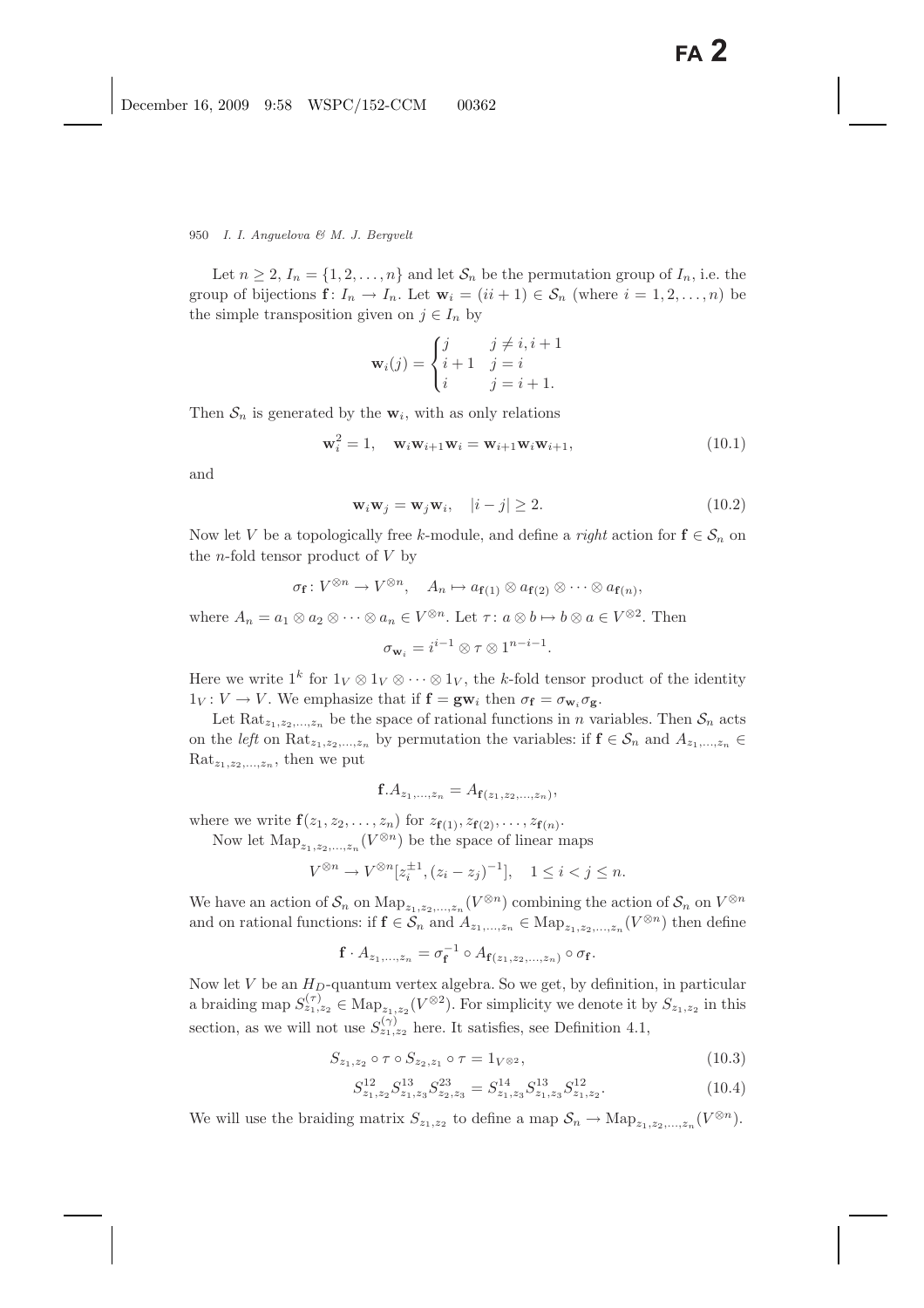**Definition 10.1 (Braiding Maps).** Define for each  $f \in S_n$  an element  $S_{z_1,...,z_n}^f$ of Map<sub>z<sub>1,z2</sub>,...<sub>zn</sub> ( $V^{\otimes n}$ ), called the braiding map associated to **f**, by expanding **f** (in</sub> any way) in simple reflections  $w_i$  and using

$$
S_{z_1,...,z_n}^{\mathbf{w}_i} = 1^{i-1} \otimes S_{z_i,z_{i+1}}^{(\tau)} \otimes i^{n-i-1},
$$

and

$$
S_{z_1,\ldots,z_n}^{\mathbf{fg}} = S_{z_1,\ldots,z_n}^{\mathbf{g}} \sigma_{\mathbf{g}} S_{\mathbf{g}^{-1}(z_1,\ldots,z_n)}^{\mathbf{f}}(\sigma_{\mathbf{f}})^{-1}.
$$
 (10.5)

The point is that to define  $S^{\mathbf{f}}_{z_1,\dots,z_n}$  for  $\mathbf{f} \in S_n$ , we can take *any* decomposition<br>into simple transpositions  $\mathbf{r}_i$ , i.e. this definition is unambigious. The proof of of **f** into simple transpositions  $\mathbf{w}_i$ , i.e. this definition is unambigious. The proof of this statement is discussed in Appendix B.

### **11. Analytic Continuation for** *n >* **2**

If V is an  $H_D$ -quantum vertex algebra, recall that we have the "singular" multiplications  $X_z$  and  $X_{z_1,z_2}$  of 1, respectively 2 elements of V, see (6.1) and Definition 4.1. We will in this section construct singular multiplications  $X_{z_1,\ldots,z_n}$  of n elements of  $V$ .

Let  $f_n = w_1w_2 \ldots w_{n-1}$  be the n-cycle  $(123 \ldots n)$  and consider the associated braiding matrix  $S_{z_1,\,\ldots,z_n}^{\mathbf{f}_n}$ . We have  $\mathbf{f}_n = \mathbf{w}_1(23\ldots n)$ . Writing  $\mathbf{f}_{n-1} = (23\ldots n)$  and  $\sigma_n = \sigma_{\mathbf{f}_n}$  we find from (10.5) that

$$
S_{z_2,z_3,\ldots,z_n,z_1}^{\mathbf{f}_n} \sigma_n = (1 \otimes S_{z_3,\ldots,z_n,z_1}^{\mathbf{f}_{n-1}} \sigma_{n-1}) (S_{z_2,z_1}^{(\tau)} \tau \otimes 1^{\otimes n-2}). \tag{11.1}
$$

We will frequently use the abbreviation

$$
p_n = p_n(z_1, z_2, \dots, z_n) = \prod_{1 \le i < j \le n} z_i - z_j. \tag{11.2}
$$

**Theorem 11.1 (Analytic Continuation).** Let V be an  $H_D$ -quantum vertex alge*bra. There exist for all*  $n \geq 2$  *maps* 

$$
X_{z_1,...,z_n}: V^{\otimes n} \to V[[z_k]][z_i^{-1}, (z_i - z_j)^{-1}], \quad 1 \le i < j \le n, 1 \le k \le n
$$

*such that*

$$
i_{z_1; z_2, \dots, z_n} X_{z_1, \dots, z_n} = X_{z_1, 0} (1 \otimes X_{z_2, \dots, z_n}). \tag{11.3}
$$

*and*

$$
X_{z_1, z_2, \dots, z_n} = X_{z_2, \dots, z_n, z_1} S_{z_2, \dots, z_n, z_1}^{\mathbf{f}_n} \sigma_n,
$$
\n(11.4)

*where*  $S_{z_2,\ldots,z_n,z_1}^{\mathbf{f}_n}$  *is defined in Definition* 10.1*.* 

**Proof.** The theorem is true for  $n = 2$  by Lemmas 6.2 and 9.1. Assume the theorem is true for  $\ell, 2 \leq \ell \leq n_0$  and let  $n = n_0 + 1$ . The induction hypothesis implies that

$$
i_{z_2;z_3,...,z_n}X_{z_2,z_3,...,z_n}=X_{z_2,0}(1\otimes X_{z_3,z_4,...,z_n}),
$$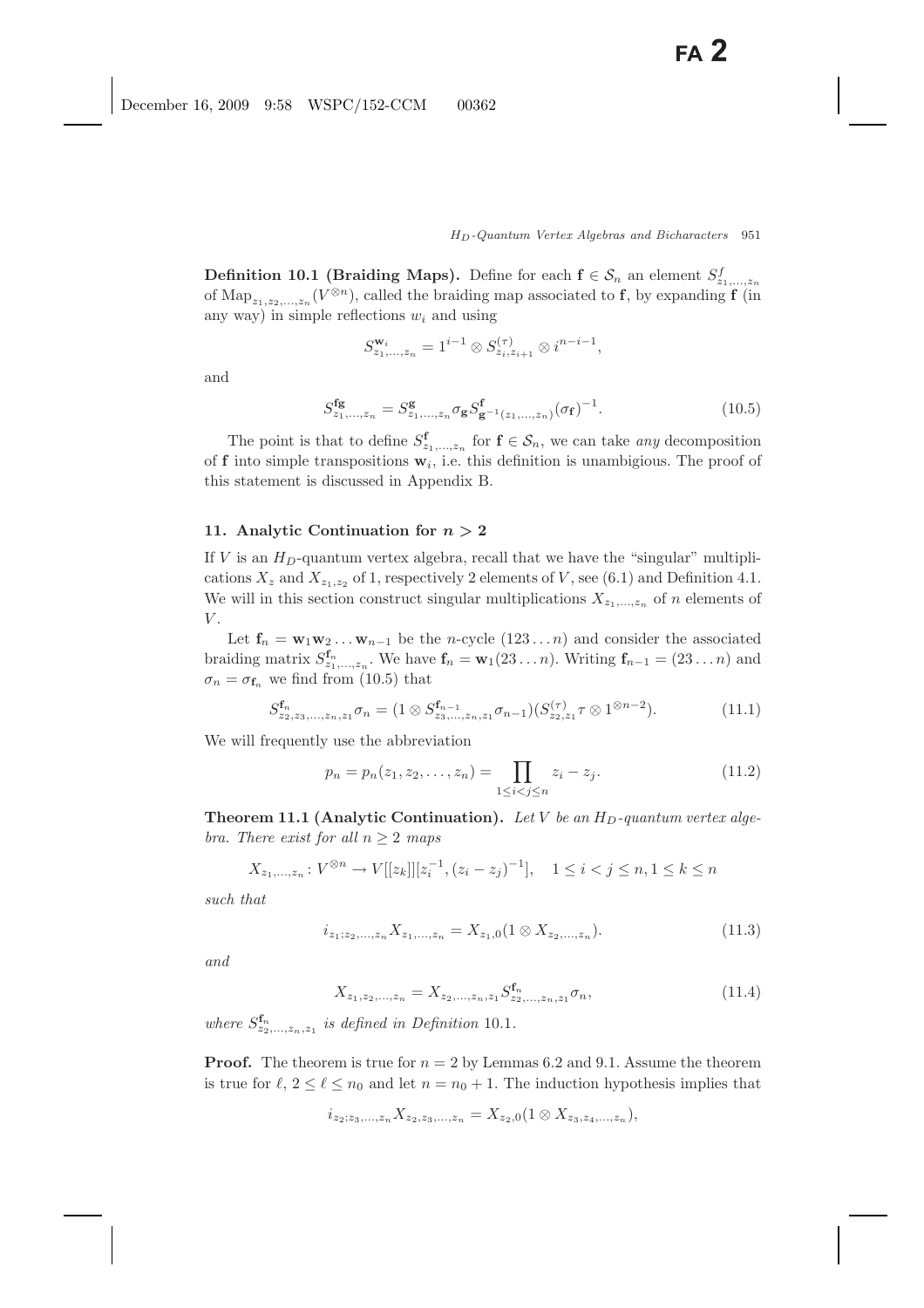952 *I. I. Anguelova & M. J. Bergvelt*

so that for every  $k \geq 0$  there is an  $N \geq 0$  such that

$$
p_{n-1}^N X_{z_2, z_3, \dots, z_n} \equiv p_{n-1}^N X_{z_2, 0} (1 \otimes X_{z_3, z_4, \dots, z_n}) \mod t^k.
$$
 (11.5)

Also we have

$$
X_{z_1, z_3, z_4, \dots, z_n} = X_{z_3, z_4, \dots, z_n, z_1} S_{z_3, z_4, \dots, z_n, z_1}^{f_{n-1}} \sigma_{n-1}.
$$
\n(11.6)

Consider  $E = X_{z_1,0}(1 \otimes X_{z_2,z_3,...,z_n})(A_n)$ ,  $A_n \in V^{\otimes n}$ . This is an element of  $V((z_1))[[z_2, z_3, \ldots, z_n]][z_1^{-1}, \ldots, z_{n-1}^{-1}, (z_i - z_j)^{-1}], 2 \le i < j \le n$ , and we want to show E is in the image of the expansion  $i_{z_1;z_2,...,z_n}$ . For this it suffices to show that for every  $k \geq 0$  there is an  $N \geq 0$  such that  $p_n^N E$  has at worst a finite order pole in  $z_1$ . This is a small calculation: for all  $k \geq 0$  there is  $N \geq 0$  such that modulo  $t^k$  we have

$$
p_n^N E = p_n^N X_{z_1,0} (1 \otimes (X_{z_2,0}(1 \otimes X_{z_3,\ldots,z_n}))) (A_n)
$$
 by (11.5)

$$
= p_n^N X_{z_2,0} (1 \otimes (X_{z_1,0}(1 \otimes X_{z_3,\ldots,z_n}))) (i_{z_2;z_1} S_{z_2,z_1}^{(\tau)} \tau \otimes 1^{n-2})(A_n) \text{ by (4.12)}
$$

$$
= p_n^N X_{z_2,0} (1 \otimes (X_{z_1,z_3,\dots,z_n})) (S_{z_2,z_1}^{(\tau)} \tau \otimes 1^{n-2}) (A_n)
$$
 by (11.5)

$$
= p_n^N X_{z_2,0} (1 \otimes (X_{z_3,z_4,\dots,z_n,z_1})) (1 \otimes S_{z_3,z_4,\dots,z_n,z_1}^{t_{n-1}} \sigma_{n-1})
$$
  
 
$$
\times (S_{z_2,z_1}^{(\tau)} \tau \otimes 1^{n-2})(A_n)
$$
 by (11.6)

$$
= p_n^N X_{z_2,0}(1 \otimes (X_{z_3,z_4,\ldots,z_n,z_1})) S_{z_2,z_3,\ldots,z_n,z_1}^{\mathbf{f}_n} \sigma_n(A_n)
$$
 by (11.1).

We see from the last expression that  $p_n^N E$  has at worst a finite order pole in  $z_1$  and hange than is  $Y$ hence there is  $X_{z_1,z_2,...,z_n}$  such that (11.3) holds.

Next consider  $F = X_{z_2,z_3,\dots,z_n,z_1} S_{z_2,z_3,\dots,z_n,z_1}^{f_n} \sigma_n(A_n)$  and  $G = X_{z_1,\dots,z_n}(A_n)$ . For all  $k \geq 0$  there is an  $N \geq 0$  such that modulo  $t^k$ 

$$
p_n^N E = p_n^N G.
$$

By what we just proved we have

$$
i_{z_2;z_3,...,z_n,z_1}F=X_{z_2,0}(1\otimes X_{z_3,...,z_n,z_1})i_{z_2;z_3,...,z_n,z_1}S_{z_2,z_3,...,z_n,z_1}^{\mathbf{f}_n}\sigma_n(A_n),
$$

and so for all  $k \geq 0$  there is  $N \geq 0$  such that modulo  $t^k$  we have

$$
p_n^N F = p_n^N X_{z_2,0} (1 \otimes X_{z_3,...,z_n,z_1}) i_{z_2;z_3,...,z_n,z_1} S_{z_2,z_3,...,z_n,z_1}^{\mathbf{f}_n} \sigma_n(A_n) = p_n^N E = p_n^N G.
$$
  
Since *G*, *F* both belong to  $V[[z_i]][z_i^{-1}, (z_i - z_j)^{-1}]$  this forces *G* = *F*, i.e. (11.4) holds.

**Corollary 11.1 (Analytic Continuation for Products of Fields).** *For all*  $n \geq 2$  and  $1 \leq i \leq n-1$  we have, if  $A_n = a_1 \otimes a_2 \otimes \cdots \otimes a_n$ , the expansion

$$
i_{z_1; z_2; \dots, z_i; z_{i+1}, z_{i+2}, \dots, z_n} X_{z_1, \dots, z_n} (A_n)
$$
  
=  $X_{z_1,0}(a_1 \otimes X_{z_2,0}(a_2 \otimes \cdots (a_{i-1} \otimes X_{z_i,0}(a_i \otimes X_{z_{i+1}, z_{i+2}, \dots, z_n} \times (a_{i+1} \otimes a_{i+2} \otimes \cdots \otimes a_n) \cdots))))$ .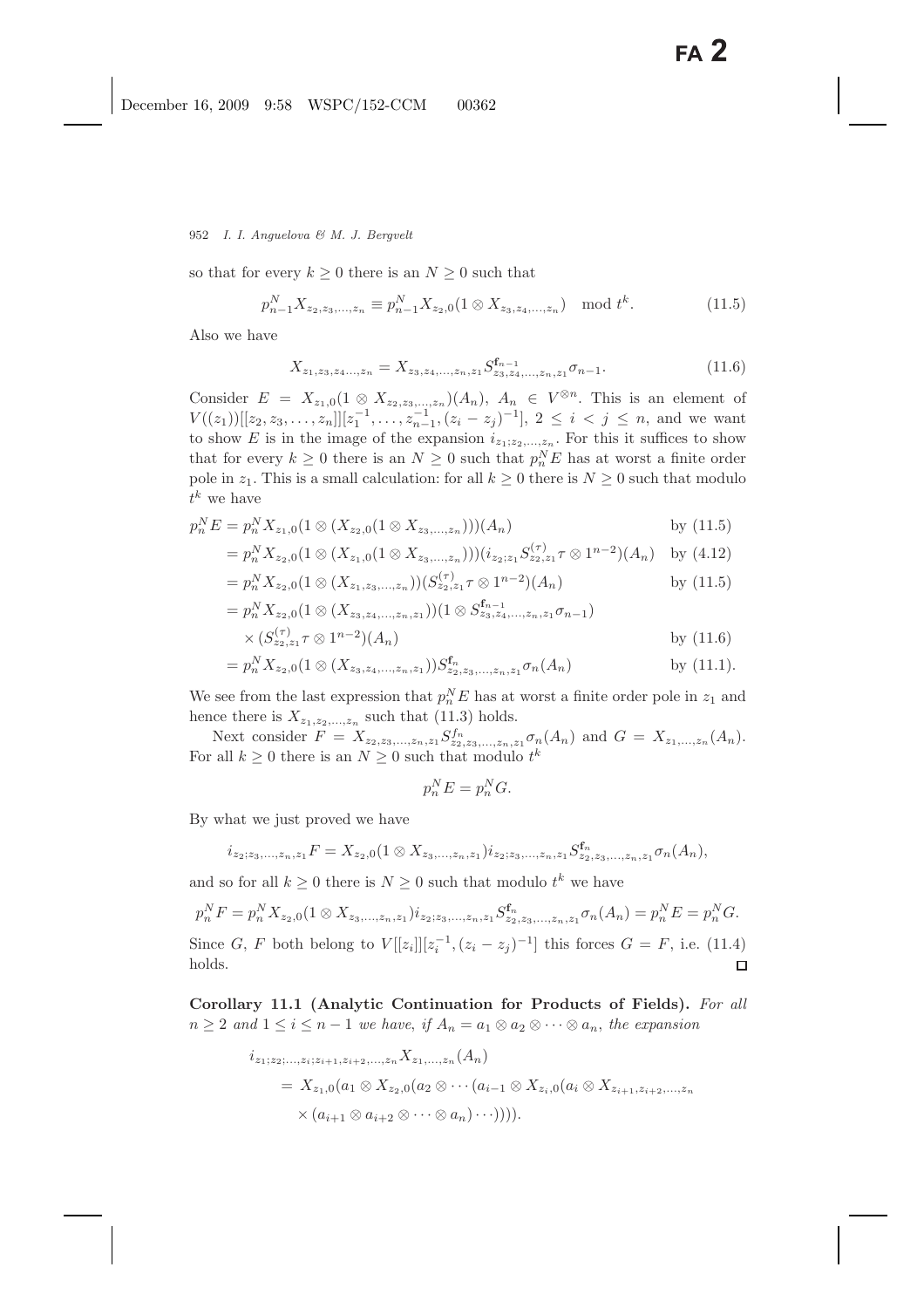In particular the case of  $i = n - 1$  of the corollary is (using the notation (7.1))

$$
i_{z_1; z_2; \dots; z_n} X_{z_1, z_2, \dots, z_n} (A_n) = Y(a_1, z_1) Y(a_2, z_2) \cdots Y(a_n, z_n) 1.
$$
 (11.7)

In other words the *n*-variable  $X_{z_1,z_2,...,z_n}(A_n)$  is the analytic continuation of the composition of n vertex operators acting on the vacuum.

## **12. Further Consequences**

**Lemma 12.1.** *The infinitesimal forms of the*  $H_D$ *-covariance axioms*  $(4.4)$ , (4.5) *are*

$$
(1 \otimes D + \partial_{z_2})S_{z_1, z_2} = S_{z_1, z_2}(1 \otimes D), \tag{12.1}
$$

$$
DY(a,z)b = \partial_z Y(a,z)b + Y(a,z)Db - Y_z \circ \alpha_{z,0}(a \otimes b). \tag{12.2}
$$

*where*  $\alpha_{z_1,z_2}$  *is defined to be*  $\partial_{\gamma}S_{z_1,z_2}^{(\gamma)}$  *and satisfies the infinitesimal form of the vacuum axioms* (4.2)

$$
\alpha_{z_1,z_2}(a\otimes 1)=0, \quad \alpha_{z_1,z_2}(1\otimes b)=0,
$$

**Lemma 12.2.** *For all*  $a, b \in V$ 

$$
X_{z_1, z_2}(Da \otimes b) = \partial_{z_1} X_{z_1, z_2}(a \otimes b), \tag{12.3}
$$

 $\Box$ 

**Proof.** By the previous Lemma 12.1

$$
X_{z_1,z_2}(Da \otimes b) = X_{z_1,z_2}\tau(1 \otimes D)(b \otimes a)
$$
  
\n
$$
= X_{z_2,z_1}S_{z_2,z_1}^{(\tau)}(1 \otimes D)(b \otimes a)
$$
 by Lemma 9.1  
\n
$$
= X_{z_2,z_1}(1 \otimes D + \partial_{z_2})S_{z_2,z_1}^{(\tau)}(b \otimes a)
$$
 by (12.1)  
\n
$$
= (\partial_{z_2}(X_{z_2,z_1})S_{z_2,z_1}^{(\tau)} + X_{z_2,z_1}\partial_{z_2}S_{z_2,z_1}^{(\tau)})(b \otimes a)
$$
 by (4.3)  
\n
$$
= \partial_{z_2}(X_{z_2,z_1}S_{z_2,z_1}^{(\tau)})(b \otimes a)
$$
  
\n
$$
= \partial_{z_2}X_{z_1,z_2}(a \otimes b)
$$
 by Lemma 9.1,

proving (12.3).

**Corollary 12.1.** *For all*  $n \geq 2, 1 \leq i \leq n$  *and*  $A_n = a_1 \otimes a_2 \otimes \cdots \otimes a_n \in V^{\otimes n}$  *we have*

$$
\partial_{z_i} X_{z_1,z_2,...,z_n}(A_n)=X_{z_1,z_2,...,z_n}(a_1\otimes\cdots\otimes Da_i\otimes\cdots\otimes a_n).
$$

**Proof.** For  $n = 2$  and  $i = 2$  this is axiom (4.3), and for  $i = 1$  this is Lemma 12.2. Put for  $n > 2$ 

$$
E = \partial_{z_i} X_{z_1,z_2,...,z_n}(A_n), \quad F = X_{z_1,z_2,...,z_n}(a_1 \otimes \cdots \otimes Da_i \otimes \cdots \otimes a_n).
$$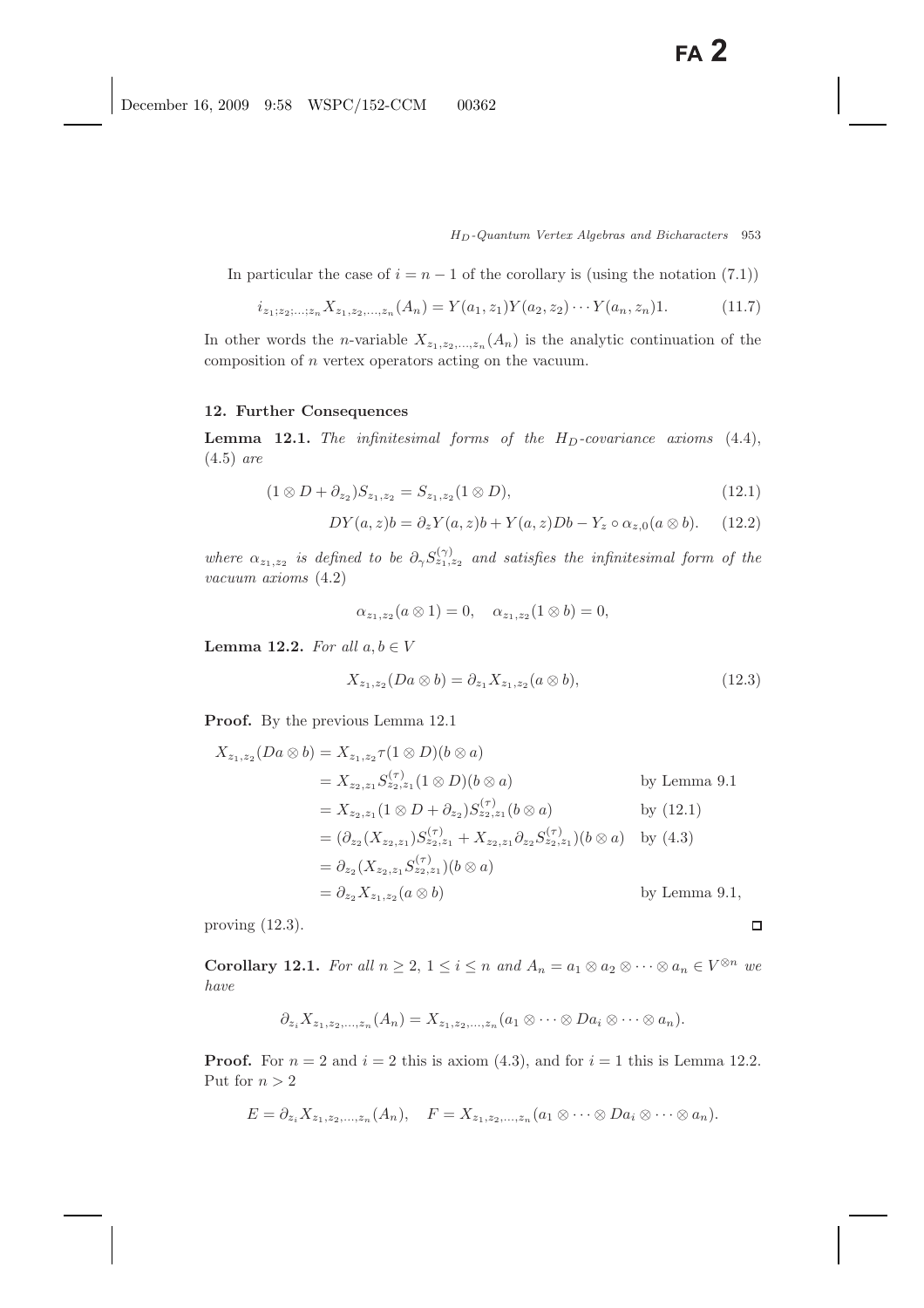Since  $\partial_{z_i}$  commutes with expansions we have

$$
i_{z_1; z_2; \dots; z_i; z_{i+1}, \dots, z_n} E
$$
  
=  $X_{z_1,0}(a_1 \otimes X_{z_2,0}(a_2 \otimes \cdots (a_{i-1} \otimes \partial_{z_i} X_{z_i,0}(a_i \otimes X_{z_{i+1}, \dots, z_n} \times (a_{i+1} \otimes \cdots \otimes a_n)) \cdots)))$   
=  $X_{z_1,0}(a_1 \otimes X_{z_2,0}(a_2 \otimes \cdots (a_{i-1} \otimes X_{z_i,0}(Da_i \otimes X_{z_{i+1}, \dots, z_n} \times (a_{i+1} \otimes \cdots \otimes a_n))) \cdots))$   
=  $i_{z_1; z_2; \dots; z_i; z_{i+1}, \dots, z_n} F$   
by Corollary 11.1.

Since both E and F belong to  $V[[z_i]][z_i^{-1},(z_i-z)^{-1}], 1 \leq i < j \leq n$ , and have the same expansion they must be equal.

**Lemma 12.3.** *For all*  $n \geq 1$  *and*  $A_n = a_1 \otimes a_2 \otimes \cdots \otimes a_n \in V^n$  *we have* 

$$
X_{z_1,z_2,...,z_n,0}(A_n \otimes 1) = X_{z_1,z_2,...,z_n}(A_n).
$$

**Proof.** For  $n = 1$  this is (6.2). Assume that the lemma is true for all  $\ell, 1 \leq \ell \leq n_0$ , and let  $n = n_0 + 1$ . Put  $E = X_{z_1, z_2, ..., z_n, 0}(A_n \otimes 1), F = X_{z_1, z_2, ..., z_n}(A_n)$ . By Theorem 11.1 and the induction hypothesis

$$
i_{z_1; z_2, ..., z_n} E = X_{z_1, 0}(a_1 \otimes X_{z_2, ..., z_n, 0}(a_2 \otimes a_3 \otimes \cdots \otimes a_n \otimes 1))
$$
  
=  $X_{z_1, 0}(a_1 \otimes X_{z_2, ..., z_n}(a_2 \otimes a_3 \otimes \cdots \otimes a_n))$   
=  $i_{z_1; z_2, ..., z_n} F$ .

Since both E and F belong to  $V[[z_i]][z_i^{-1},(z_i-z)^{-1}], 1 \leq i < j \leq n$ , and have the same expansion they must be equal.

**Lemma 12.4.** *Suppose that*  $S_{z_1,z_2}^{(\gamma)}$  *is the identity map on*  $V \otimes V$ *. Then the following is true*:

$$
DX_{z_1,z_2} = (\partial_{z_1} + \partial_{z_2})X_{z_1,z_2} = X_{z_1,z_2}(D \otimes 1 + 1 \otimes D), \quad (12.4)
$$

$$
[D, Y(a, z)] = \partial_z Y(a, z), \qquad (12.5)
$$

$$
X_{z_1, z_2} \circ (\partial_{z_1} + \partial_{z_2}) S_{z_1, z_2}^{(\tau)} = 0.
$$
 (12.6)

**Proof.** The second property is a direct consequence of Lemma 12.1. The first equality follows from expanding both sides of  $(4.5)$  in powers of  $\gamma$  and comparing the coefficients in front of  $\gamma^1$ .

For the last part rewrite (12.4) as

$$
e^{\gamma D} X_{z_1, z_2} = X_{z_1, z_2} \Delta(e^{\gamma D}),
$$

where  $\Delta$  is the coproduct of  $H_D$ , so that  $\Delta(e^{\gamma D} = e^{\gamma D} \otimes e^{\gamma D})$ . Similarly rewrite the  $H_D$ -covariance axiom (4.4) for the braiding as

$$
(1 \otimes e^{-\gamma D})S_{z_1,z_2} = e^{\gamma(\partial_{z_1} + \partial_{z_2})}S_{z_1,z_2}(1 \otimes e^{-\gamma D}).
$$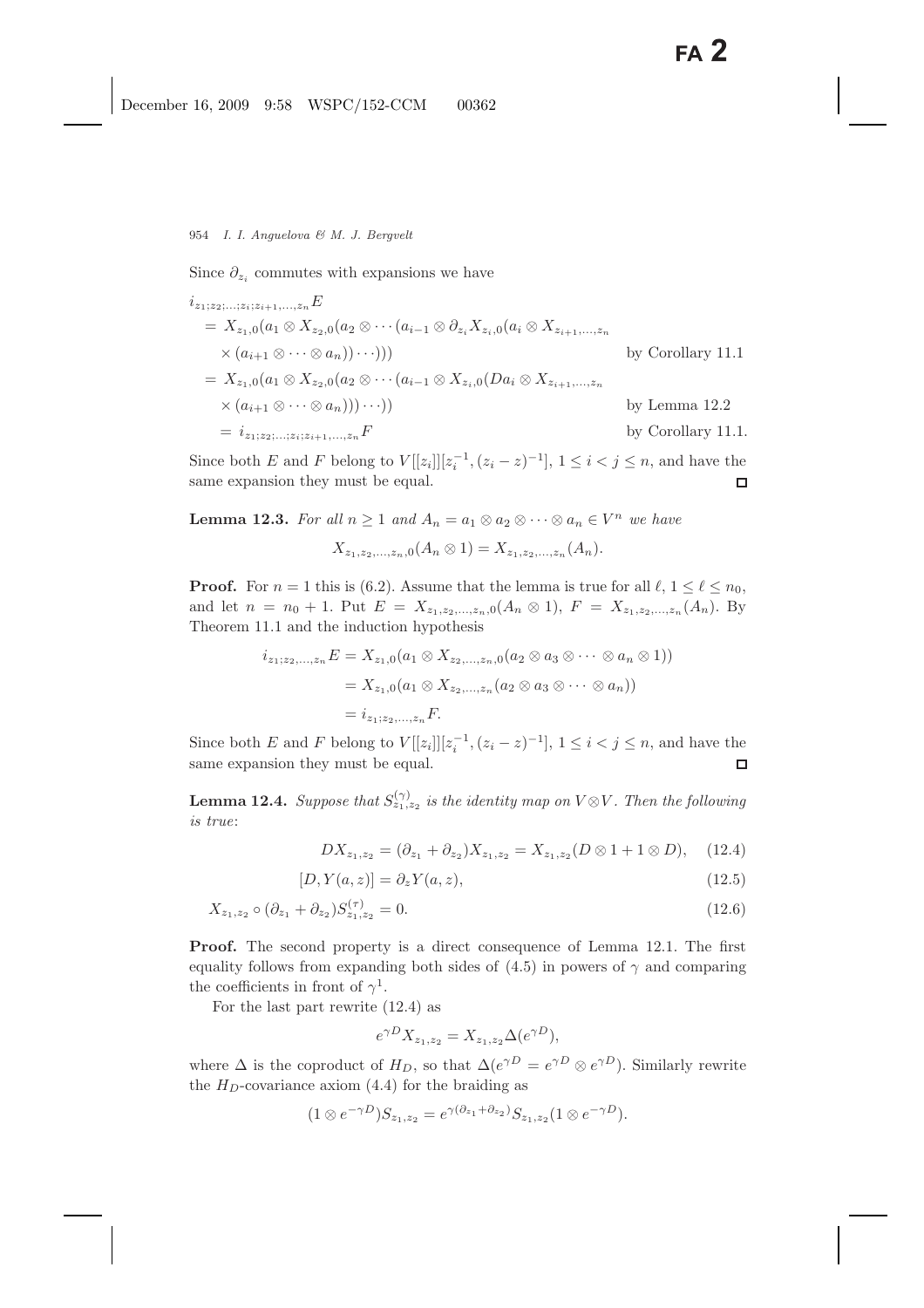By differentiating with respect to  $z_1$  the axiom (4.9) we obtain a similar equation involving  $\partial_{z_1}$  and  $e^{-\gamma D} \otimes 1$ , and we combine these as

$$
\Delta(e^{-\gamma D})S_{z_1,z_2}^{(\tau)} = e^{\gamma(\partial_{z_1} + \partial_{z_2})}S_{z_1,z_2}^{(\tau)}\Delta(e^{-\gamma D}).
$$

Now we calculate

$$
e^{-\gamma D} X_{z_2, z_1} = e^{-\gamma D} X_{z_1, z_2} S_{z_1, z_2} \tau
$$
  
=  $X_{z_1, z_2} \Delta(e^{-\gamma D}) S_{z_1, z_2} \tau$   
=  $X_{z_1, z_2} e^{\gamma (\partial_{z_1} + \partial_{z_2})} S_{z_1, z_2}^{(\tau)} \tau \Delta(e^{-\gamma D}).$ 

On the other hand

$$
e^{-\gamma D} X_{z_2, z_1} = X_{z_1, z_2} S_{z_1, z_2} \tau \Delta(e^{-\gamma D}).
$$

By multiplying by  $\Delta(e^{\gamma D})\tau$  on the right we find

$$
X_{z_1, z_2}e^{\gamma(\partial_{z_1} + \partial_{z_2})} S_{z_1, z_2}^{(\tau)} = X_{z_1, z_2} S_{z_1, z_2}^{(\tau)},
$$

from which (12.6) follows.

**Remark 12.1.** In the context of the lemma above it is natural to assume that  $S_{z_1,z_2}^{(\tau)}$  is a function of just  $z_1 - z_2$ . In this case V is a quantum vertex operator algebra as defined by Etingof–Kazhdan, see [5] (except for the fact that they insist that the braiding is of the form  $S^{(\tau)} = 1 + \mathcal{O}(t)$ .

#### **13. Braiding and Singular Multiplication**

We have seen that the *n*-fold singular multiplication has cyclic symmetry: if  $f_n$  is the cyclic permuation  $(123 \dots n)$ , then

$$
X_{z_1,\dots,z_n} = X_{\mathbf{f}_n(z_1,\dots,z_n)} S_{\mathbf{f}_n(z,\dots,z_n)}^{\mathbf{f}_n} \sigma_n,\tag{13.1}
$$

see Theorem 11.1. In this section we show that in fact the  $n$ -fold singular multiplication has arbitrary permutation symmetry: in  $(13.1)$  we can replace  $f_n$  by any  $f \in S_n$ .

**Lemma 13.1.** *For all*  $n \geq 2$  *we have* 

$$
X_{z_1,z_2,...,z_n}=X_{\mathbf{w}_1(z_1,z_2,...,z_n)}S_{z_1,...,z_n}^{\mathbf{w}_1}(\tau\otimes 1^{n-2}).
$$

**Proof.** Let  $E = X_{z_1,z_2,...,z_n}(A_n)$ ,  $F = X_{z_2,z_1,...,z_n} \circ (S_{z_2,z_1}^{(\tau)} \circ (B_{z_2,z_1}^{(\tau)} \circ (A_n), A_n \in$  $V^{\otimes n}$ . Then there exist for all  $k \geq 0$  an  $N \geq 0$  such that modulo  $t^k$ 

$$
p_n^{N} i_{z_1; z_2; z_3, z_4, \dots, z_n} E
$$
  
=  $p_n^N X_{z_1, 0} (1 \otimes X_{z_2, 0} (1 \otimes X_{z_3, z_4, \dots, z_n})) (A_n)$  by Theorem 11.1  
=  $p_n^N X_{z_2, 0} (1 \otimes X_{z_1, 0} (1 \otimes X_{z_3, z_4, \dots, z_n})) (S_{z_2, z_1}^{(\tau)} \otimes 1^{\otimes n-2})(A_n)$  by (4.12)  
=  $p_n^N i_{z_1; z_2; z_3, z_4, \dots, z_n} F$ ,

by Theorem 11.1 again. Since both E and F belong to  $V[[z_i]][z_i^{-1},(z_i-z)^{-1}]$ ,<br> $1 \le i \le i \le n$  and have the same arrangian thay must be equal.  $1 \leq i < j \leq n$ , and have the same expansion they must be equal.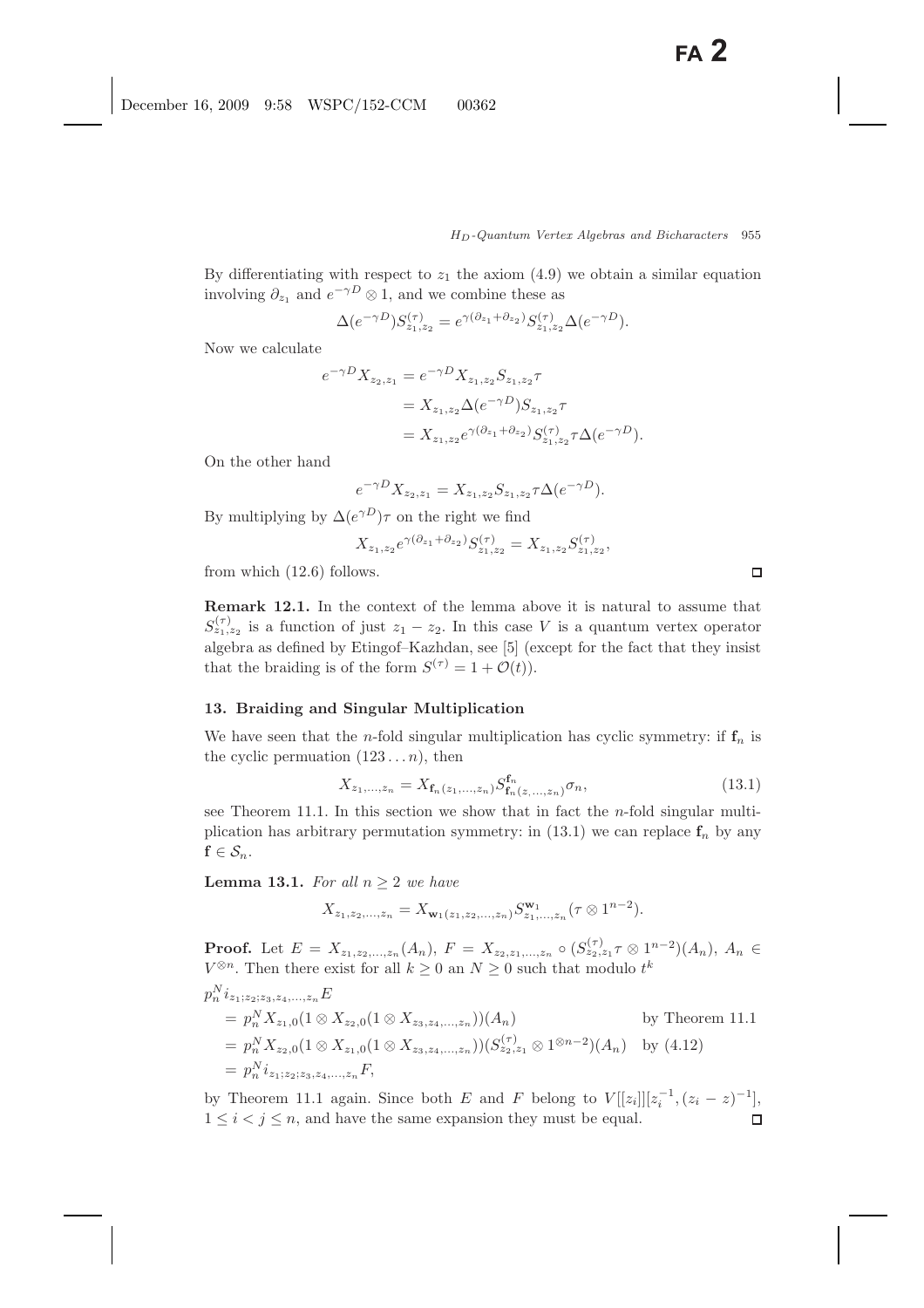Recall that the first simple transposition  $\mathbf{w}_1$  and the cyclic permutation  $f_n =$  $(123...n)$  generate  $S_n$ .

**Corollary 13.1.** *If*  $f \in S_n$  *is a permutation of*  $\{1, 2, ..., n\}$  *and*  $\sigma_f(A_n) = a_{f(1)} \otimes$  $a_{\mathbf{f}(2)} \otimes \cdots \otimes a_{\mathbf{f}(n)}$ , then

$$
X_{z_1,\ldots,z_n} = X_{\mathbf{f}(z_1,\ldots,z_n)} S_{\mathbf{f}(z_1,\ldots,z_n)}^{\mathbf{f}} \sigma_{\mathbf{f}}.
$$
 (13.2)

**Proof.** Suppose we have two elements  $f, g \in S_n$  such that (13.2) holds. Then, by (B.5),

$$
X_{fg(z_1,...,z_n)} S_{fg(z_1,...,z_n)}^{fg} \sigma_{fg} = X_{fg(z_1,...,z_n)} S_{fg(z_1,...,z_n)}^{g} \sigma_g S_{g(z_1,...,z_n)}^{f} \sigma_f
$$
  
= f.(X\_{g(z\_1,...,z\_n)} S\_{g(z\_1,...,z\_n)}^{g} \sigma\_g) S\_{f(z\_1,...,z\_n)}^{f} \sigma\_f  
= f.(X\_{(z\_1,...,z\_n)}) S\_{f(z\_1,...,z\_n)}^{f} \sigma\_f  
= X\_{z\_1,...,z\_n}.

So if (13.2) holds for **f** and for **g** it holds for **fg**. But we know that (13.2) holds for  $\mathbf{f}_n$ , by Theorem 11.1, and for  $\mathbf{w}_1$ , by Lemma 13.1, and these elements generate  $\mathcal{S}_n$ .<br>So (13.2) holds for all  $\mathbf{f} \in \mathcal{S}_n$ . So (13.2) holds for all  $f \in S_n$ .

# 14. Expansions of  $X_{z_1,z_2,0}$

We have seen that the expansion of  $X_{z_1,...,z_n}$  (in the region  $|z_1| > |z_2| > \cdots > |z_n|$ ) is expressed as a composition of 1-variable vertex operators. In particular, for  $n = 3$ we get, if  $A = a \otimes b \otimes c$ ,

$$
i_{z_1;z_2}X_{z_1,z_2,0}(A) = Y(a,z_1)Y(b,z_2)c,
$$

see (11.7). In this section we find other expansions of  $X_{z_1,z_2,0}$  that have useful expressions in terms of  $Y_z$ .

First we need a variant of the analytic continuation Theorem 11.1.

# **Lemma 14.1.**

$$
X_{z_1,z_2}(1\otimes X_{w,0}i_{z_2;w}S_{w,0}^{(z_2)})=i_{z_1-z_2,z_2;w}X_{z_1,z_2+w,z_2}.
$$

**Proof.**

$$
i_{z_1; z_2} X_{z_1, z_2} (1 \otimes X_{w,0} i_{z_2; w} S_{w,0}^{(z_2)})
$$
  
=  $X_{z_1,0} (1 \otimes e^{z_2 D} X_{w,0} i_{z_2; w} S_{w,0}^{(z_2)})$  by Lemma 6.2  
=  $X_{z_1,0} (1 \otimes i_{z_2; w} X_{w+z_2,z_2})$  by Axiom (4.5)  
=  $i_{z_2; w} i_{z_1; w+z_2, z_2} X_{z_1, z_2+w, z_2}$  by Theorem 11.1  
=  $i_{z_1; z_2} i_{z_1-z_2, z_2; w} X_{z_1, z_2+w, z_2}$ ,

since

$$
i_{z_1;z_2}i_{z_1-z_2;w}f(z_1-z_2-w)=i_{z_2;w}i_{z_1;w+z_2}f(z_1-z_2-w).
$$

The lemma follows then by canceling  $i_{z_1;z_2}$ .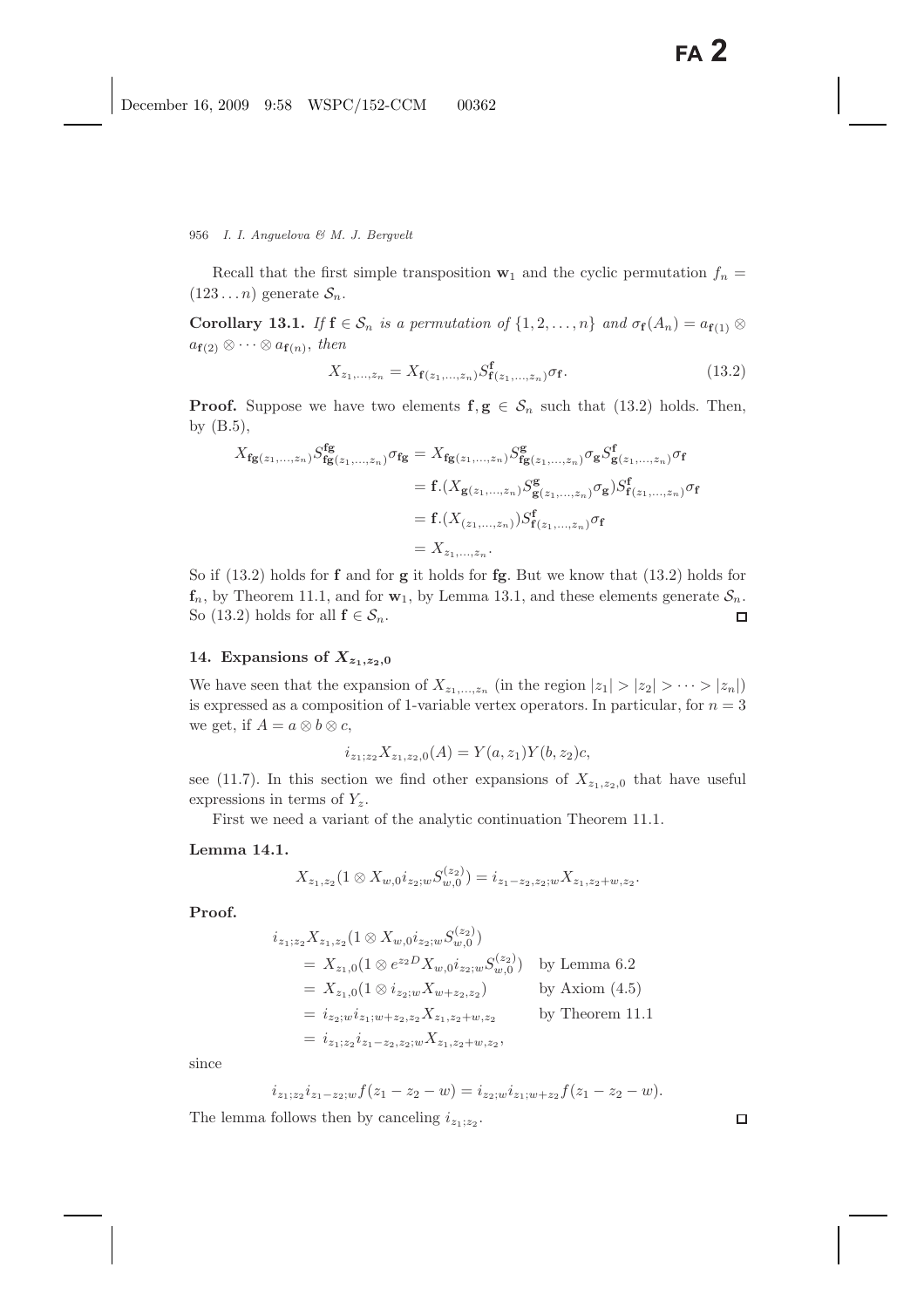Next we need a variant of the compatibility with multiplication Axiom (4.8).

# **Lemma 14.2.**

$$
S_{z_1,z_2}^{(\tau)}(1\otimes X_{w,0}S_{w,0}^{(\gamma)})=(1\otimes X_{w,0}S_{w,0}^{(\gamma)})i_{z_1-z_2,z_2;w}S_{z_1;z_2+w}^{(\tau)12}S_{z_1,z_2}^{(\tau)13}.
$$

**Proof.** We need some simple identities. By Axiom  $(4.5)$ 

$$
X_{w,0}S_{w,0}^{(\gamma)} = e^{-\gamma D}X_{w+\gamma,\gamma}.
$$
\n(14.1)

By Axiom (4.4)

$$
S_{z_1, z_2}^{(\tau)}(1 \otimes e^{-\gamma D}) = (1 \otimes e^{-\gamma D}) i_{z_1 - z_2, z_2; \gamma} S_{z_1, z_2 - \gamma}^{(\tau)}.
$$
 (14.2)

Finally, by Axiom (4.8)

$$
S_{z_1, z_2}^{(\tau)}(1 \otimes X_{w,0}) = (1 \otimes X_{w,0}) i_{z_1 - z_2, z_2; w} S_{z_1, z_2 + w}^{(\tau)12} S_{z_1, z_2}^{(\tau)13}.
$$
 (14.3)

Then

$$
S_{z_1,z_2}^{(\tau)}(1 \otimes X_{w,0}S_{w,0}^{(\gamma)})
$$
  
=  $S_{z_1,z_2}^{(\tau)}(1 \otimes e^{-\gamma D}X_{w+\gamma,\gamma})$  by (14.1)

$$
= (1 \otimes e^{-\gamma D}) i_{z_1 - z_2, z_2; \gamma} S_{z_1, z_2 - \gamma}^{(\tau)} (1 \otimes X_{w + \gamma, \gamma})
$$
 by (14.2)  
=  $(1 \otimes e^{-\gamma D})(1 \otimes X_{w + \gamma, \gamma})$ 

$$
\times i_{z_1 - z_2, z_2; \gamma} i_{z_1 - z_2 - \gamma, z_2 - \gamma; w + \gamma, \gamma} S_{z_1, z_2 - \gamma + (w - \gamma)}^{(\tau)12} S_{z_1, (z_2 - \gamma) + \gamma}^{(\tau)13} \quad \text{by (14.3)}
$$

$$
= (1 \otimes X_{w,0} S_{w,0}^{(r)})
$$
  
\n
$$
\times i_{z_1 - z_2, z_2; \gamma} i_{z_1 - z_2 - \gamma, z_2 - \gamma; w + \gamma, \gamma} S_{z_1, z_2 - \gamma + (w - \gamma)}^{(r)12} S_{z_1, (z_2 - \gamma) + \gamma}^{(\tau)13} \text{ by (14.1)}
$$
  
\n
$$
= (1 \otimes X_{w,0} S_{w,0}^{(\gamma)}) i_{z_1 - z_2, z_2; w} S_{z_1, z_2 + w}^{(\tau)12} S_{z_1, z_2}^{(\tau)13},
$$

since

$$
i_{z_1-z_2-\gamma, z_2-\gamma; w+\gamma, \gamma} f((z-\gamma)+(w+\gamma)) = i_{z_1-z_2, z_2; w} f(z+w)
$$
  

$$
i_{z_1-z_2-\gamma, z_2-\gamma; \gamma} f((z-\gamma)+\gamma) = f(z).
$$

**Remark 14.1.** Note that in Lemma 14.2 we establish the equality of two complicated expressions that depend on  $\gamma$  only via the powers  $(w + \gamma)^n$ . In particular we can take  $\gamma = z_2$ , and the equalities will still hold, although the proof of Lemma 14.2 breaks down in that case, as  $S_{z_1,0}^{(\tau)}$  need not be defined.

**Proposition 14.1.** *Let* V *be an*  $H_D$ -quantum vertex algebra, and  $A = a \otimes b \otimes c \in$  $V^{\otimes 3}$ . Then we have the following expansions:

$$
i_{z_1; z_2} X_{z_1, z_2, 0}(A) = Y(a, z_1) Y(b, z_2) c,
$$
\n(14.4)

$$
i_{z_2;z_1}X_{z_1,z_2,0}(A) = Y_{z_2}(1 \otimes Y_{z_1})i_{z_2;z_1} S_{z_2,z_1}^{(\tau),12}(b \otimes a \otimes c), \qquad (14.5)
$$

$$
i_{z_2;z_3} X_{z_2+z_3,z_2,0}(A) = Y_{z_2}(Y_{z_3} \otimes 1)i_{z_2;z_3} S_{z_3,0}^{(z_2),12}(a \otimes b \otimes c). \tag{14.6}
$$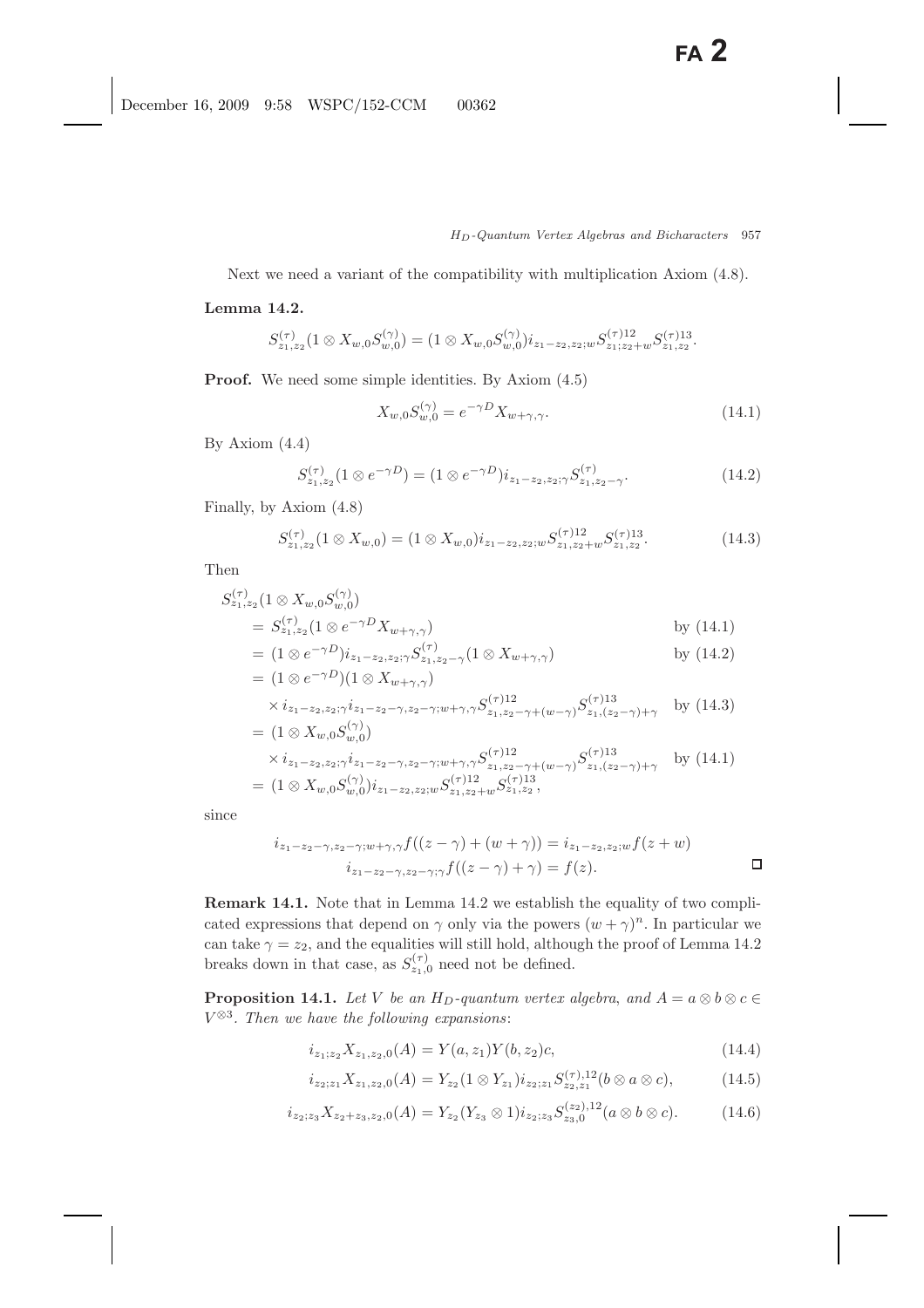958 *I. I. Anguelova & M. J. Bergvelt*

**Proof.** (14.4) is (11.7) for  $n = 3$  and  $z_3 = 0$ . By Corollary 13.1 (for  $n = 3$  and  $f = \mathbf{w}_1$ ) we have

$$
X_{z_1,z_2,0}(A)=X_{z_2,z_1,0}(S_{z_2,z_1}^{(\tau)}(b\otimes a)\otimes c).
$$

Expanding this equation by applying  $i_{z_2;z_1}$  and using (14.4) and definition (7.1) gives (14.5).

For the last part, let  $f = (132) = w_2w_1$ , so that  $\sigma_f(a \otimes b \otimes c) = c \otimes a \otimes b$ . Then

$$
S(\mathbf{f}) = S_{z_1, z_2, z_3}^{\mathbf{f}} \sigma_{\mathbf{f}} = S_{z_1, z_2, z_3}^{\mathbf{w}_1} \tau_1 S_{\mathbf{w}_1(z_1, z_2, z_3)}^{\mathbf{w}_2} \tau_1
$$

$$
= S_{z_1, z_2}^{(\tau)12} S_{z_1, z_3}^{(\tau)13} \sigma_{\mathbf{f}}.
$$

Therefore

$$
S_{\mathbf{f}(z_2+w,z_2,z_1)}^{\mathbf{f}} = S_{z+1,z_2+w,z_2}^{\mathbf{f}} = S_{z_1,z_2+w}^{(\tau)12} S_{z_1,z_2}^{(\tau)13}.
$$
 (14.7)

Let  $E = X_{z_2, z_1} (X_{z_3,0} i_{z_2, z_3} S_{z_3,0}^{(z_2)} \otimes 1)(A)$ . Then

$$
E = X_{z_1, z_2} S_{z_1, z_2}^{(\tau)} \tau(X_{z_3, 0} i_{z_2, z_3} S_{z_3, 0}^{(z_2)} \otimes 1)(A) \qquad \text{by Lemma 9.1}
$$
\n
$$
= X_{z_1, z_2} S_{z_1, z_2}^{(\tau)} (1 \otimes X_{z_3, 0} i_{z_2, z_3} S_{z_3, 0}^{(z_2)})(c \otimes a \otimes b)
$$
\n
$$
= X_{z_1, z_2} (1 \otimes X_{z_3, 0} i_{z_2, z_3} S_{z_3, 0}^{(z_2)}) i_{z_1 - z_2, z_2, z_3} S_{z_1, z_2 + z_3}^{(\tau)12} S_{z_1, z_2}^{(\tau)13} \sigma_f(A) \qquad \text{by Lemma 14.2}
$$
\nand Remark 14.1\n
$$
= i_{z_1 - z_2, z_2, z_3} (X_{z_1, z_2 + z_3, z_2} S_{z_1, z_2 + z_3}^{(\tau)12} S_{z_1, z_2}^{(\tau)13}) \sigma_f(A) \qquad \text{by Theorem 11.1}
$$
\n
$$
= i_{z_1 - z_2, z_2, z_3} (X_{z_1, z_2 + z_3, z_2} S_{z_1, z_2 + z_3}^{(\tau)12} S_{z_1, z_2}^{(\tau)13}) \sigma_f(A) \qquad \text{by (14.7)}
$$

$$
= i_{z_1-z_2,z_2;z_3}(X_{z_1,z_2+z_3,z_2}S_{\mathbf{f}(z_2+z_3,z_2,z_1)}^{\mathbf{f}})\sigma_{\mathbf{f}}(A) \qquad \text{by (14.7)}
$$
  
=  $i_{z_1-z_2,z_2;z_3}X_{z_2+z_3,z_2,z_1}(A) \qquad \text{by Theorem 11.1}$ 

Putting  $z_1 = 0$  proves then (14.6).

# **15. The Braided Jacobi Identity**

In one approach to the usual vertex algebras the Jacobi identity for vertex operators is the basic identity, see e.g., [15]. In this section we derive the braided analog in our context of  $H_D$ -quantum vertex algebras.

Introduce some more notation. If  $f(z_1, z_2) \in \mathbb{C}[[z_1, z_2]][z_1^{-1}, z_2^{-1}, (z_1 - z_2)^{-1}]$ define the difference of expansions of f as

$$
\delta(f(z_1, z_2)) = (i_{z_1; z_2} - i_{z_2; z_1})(f(z_1, z_2)).
$$
\n(15.1)

 $\Box$ 

For instance,

$$
\delta\left(\frac{1}{z_1 - z_2}\right) = \delta(z_1, z_2) = \sum_{n \in \mathbb{Z}} z_1^n z_2^{-n-1}.
$$
\n(15.2)

This is the usual *Dirac Delta Distribution*.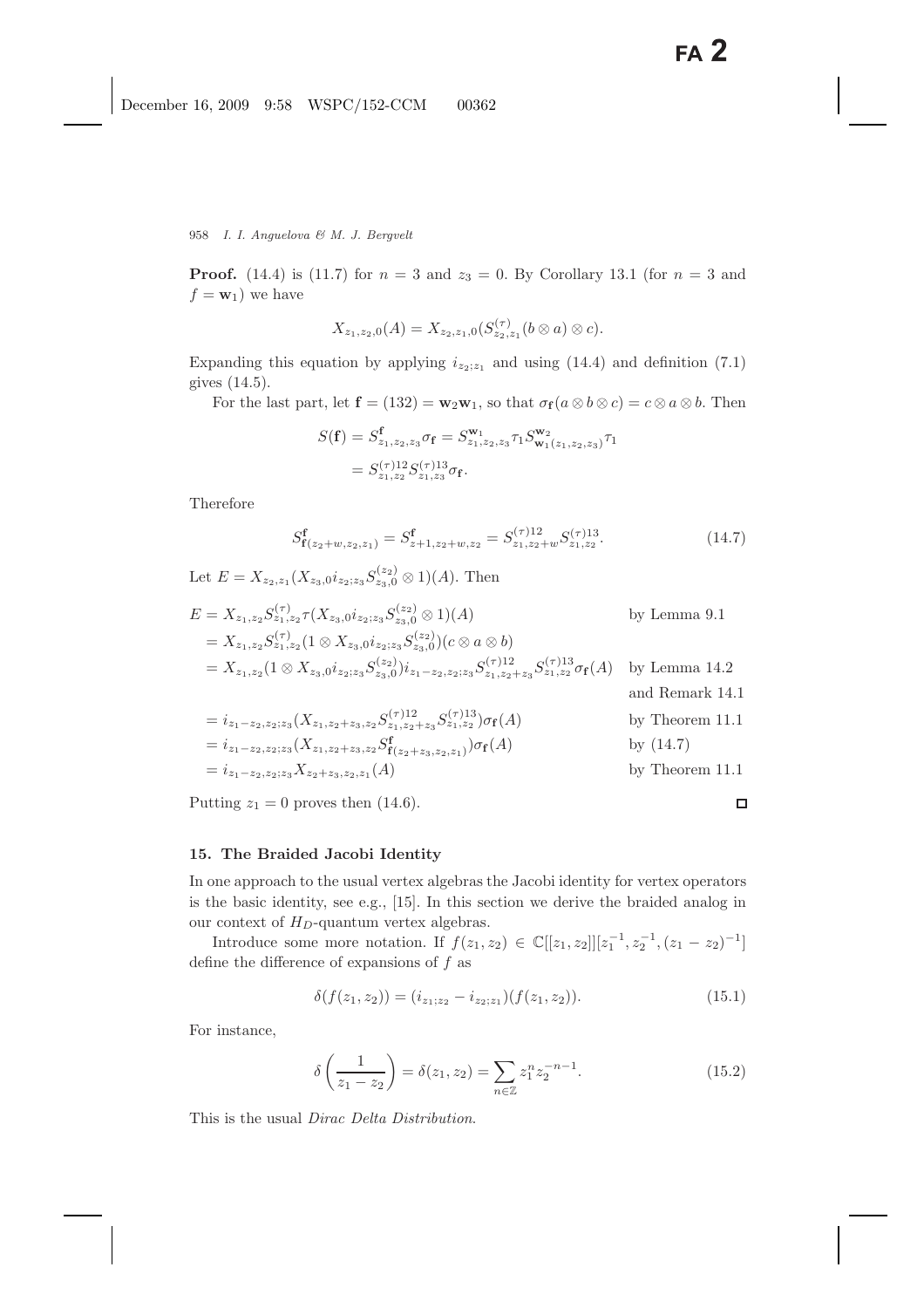Recall that in this paper we are always expanding all expressions in positive powers of t. For instance, if we write  $\frac{1}{z_1-tz_2}$  we mean  $\sum_{n\geq 0} (tz_2)^n/z_1^{n+1}$ . Thus we have, for instance,

$$
\delta\left(\frac{1}{z_1 - tz_2}\right) = 0.\tag{15.3}
$$

**Lemma 15.1.** *For all*  $f(z_1, z_2, z_3) \in \mathbb{C}[[z_1, z_2, z_3]][z_1^{-1}, z_2^{-1}, z_3^{-1}]$  *we have* 

$$
i_{z_1;z_2}(\delta(z_1-z_2,z_3)f(z_1,z_2,z_1-z_2))-i_{z_2;z_1}(\delta(z_1-z_2,z_3)f(z_1,z_2,z_1-z_2))
$$
  
=  $i_{z_2;z_3}(\delta(z_1,z_2+z_3)f(z_2+z_3,z_2,z_3)).$ 

**Proof.** See for example [15, Proposition 2.3.26].

**Definition 15.1.** We will write  $a(z)$  for the 1-variable vertex operator  $Y(a, z)$ , the field associated to  $a \in V$ .

**Theorem 15.1 (Braided Jacobi Identity).** Let V be an  $H_D$ -quantum vertex *algebra. For all*  $a, b, c \in V$  *we have the identity:* 

$$
i_{z_1;z_2}\delta(z_1-z_2,z_3)a(z_1)b(z_2)c-i_{z_2;z_1}\delta(z_1-z_2,z_3)Y_{z_2}(1\otimes Y_{z_1})S_{z_2,z_1}^{(\tau),12}(b\otimes a\otimes c)
$$
  
=  $i_{z_2;z_3}\delta(z_1,z_2+z_3)Y_{z_2}(Y_{z_3}\otimes 1)S_{z_3,0}^{(z_2),12}(a\otimes b\otimes c).$ 

**Proof.** Let  $V^*$  be the dual of V, fix  $v^* \in V^*$  and let  $\langle , \rangle$  be the pairing  $V^* \otimes V \to$  $k = \mathbb{C}[[t]]$ . Then for all  $A = a \otimes b \otimes c \in V^{\otimes 3}$  we have

$$
\langle v^*, X_{z_1, z_2, 0}(A) \rangle = \sum_{p \ge 0} \sum_{l, m, n \in \mathbb{Z}} \frac{g_{l, m, n, p}(z_1, z_2)}{(z_1 - z_2)^l z_1^m z_2^n} t^p,
$$

for  $g_{l,m,n,p}(z_1, z_2) \in \mathbb{C}[[z_1, z_2]]$ . (The sum over  $l, m, n$  is finite, for each p.) Define then

$$
F(z_1, z_2, z_3) = \sum_{p \ge 0} \sum_{l,m,n \in \mathbb{Z}} \frac{g_{l,m,n,p}(z_1, z_2)}{z_3^l z_1^m z_2^n} t^p \in \mathbb{C}[[z_1, z_2, z_3]][z_1^{-1}, z_2^{-1}, z_3^{-1}][[t]].
$$

Then we have by Corollary 14.1

$$
i_{z_1,z_2}F(z_1, z_2, z_1 - z_2) = \langle v^*, a(z_1)b(z_2)c \rangle,
$$
  
\n
$$
i_{z_2,z_1}F(z_1, z_2, z_1 - z_2) = \langle v^*, Y_{z_2}(1 \otimes Y_{z_1})i_{z_2,z_1}S_{z_2,z_1}^{(\tau),12}(b \otimes a \otimes c) \rangle,
$$
  
\n
$$
i_{z_2,z_3}F(z_2 + z_3, z_2, z_3) = \langle v^*, Y_{z_2}(Y_{z_3} \otimes 1)i_{z_2,z_3}S_{z_3,0}^{(z_2),12}(a \otimes b \otimes c) \rangle.
$$

Then we get from Lemma 15.1 that

$$
\langle v^*, i_{z_1; z_2}\delta(z_1 - z_2, z_3)a(z_1)b(z_2)c\rangle
$$
  
 
$$
- \langle v^*, i_{z_2; z_1}\delta(z_1 - z_2, z_3)Y_{z_2}(1 \otimes Y_{z_1})S_{z_2, z_1}^{(\tau),12}(b \otimes a \otimes c)\rangle
$$
  
 
$$
= \langle v^*, i_{z_2; z_3}\delta(z_1, z_2 + z_3)Y_{z_2}(Y_{z_3} \otimes 1)i_{z_2, z_3}S_{z_3,0}^{(z_2),12}(a \otimes b \otimes c)\rangle.
$$

Since this is true for all  $v^* \in V^*$  the theorem follows.

 $\Box$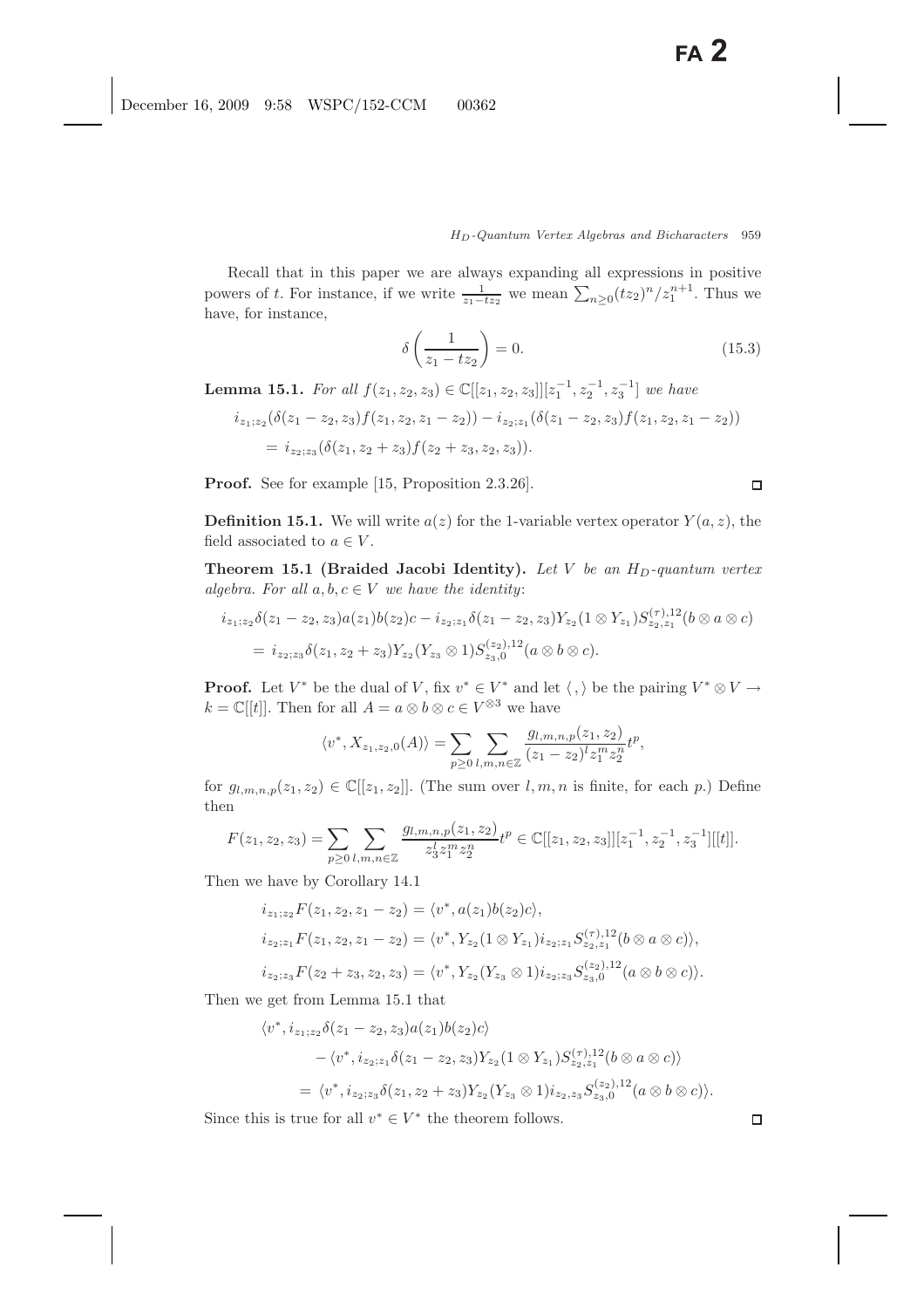**Remark 15.1.** Suppose V is an  $H_D$ -quantum vertex algebra where  $S_{z_1,z_2}^{(\tau)}$  and  $S_{z_1,z_2}^{(\gamma)}$  both are the identity map on  $V \otimes V$ . Then the fields  $a(z) = Y(a, z)$  satisfy the usual Jacobi identity:

$$
i_{z_1,z_2}\delta(z_1-z_2,z_3)a(z_1)b(z_2) - i_{z_2,z_1}\delta(z_1-z_2,z_3)b(z_2)a(z_1)
$$
  
= 
$$
i_{z_2,z_3}\delta(z_1,z_2+z_3)Y(Y(a,z_3)b,z_2),
$$

and it follows that  $V$  is an ordinary vertex algebra, cf., [15].

**Remark 15.2.** In the usual Jacoby identity the coefficient of a monomial of the three variables  $z_1, z_2$  and  $z_3$  is in the vector space V. For a quantum vertex algebra that is no longer the case: we first expand in powers of the parameter t, and *only then* collect monomials in front of each power of t. An explicit example is shown in Sec. 26.

#### **16. Braided Borcherds Identity**

The original definition by Borcherds of vertex algebras was given in [2]. He took as starting point what later was called the Borcherds identity, instead of the Jacobi identity, cf. [9]. In this section we derive a braided version of the Borcherds Identity.

The following lemma is easy to check and well known (at least for  $t = 0$ ).

**Lemma 16.1.** *Let* W *be a topologically free* k-module and  $f(z,w) \in$  $W[[z_1, z_2]][z_1^{-1}, z_2^{-1}, (z_1 - z_2)^{-1}]$ *. Then* 

$$
\operatorname{Res}_{z_1}(\delta(f(z_1, z_2))) = \operatorname{Res}_{z_3}(i_{z_2; z_3}f(z_2 + z_3, z_2)).
$$

**Theorem 16.1 (Braided Borcherds Identity).** Let V be an  $H_D$ -quantum ver*tex algebra.* Let  $F \in \mathbb{C}[[z, w]][z^{-1}, w^{-1}, (z-w)^{-1}][[t]]$  and a, b, c ∈ V. Then we have *the following identity*:

$$
\begin{aligned} \text{Res}_{z_1}(Y(a,z_1)Y(b,z_2)c \, i_{z_1;z_2}F(z_1,z_2) \\ &-Y_{z_2}(1 \otimes Y_{z_1})i_{z_2;z_1}S_{z_2,z_1}^{(\tau),12}(b \otimes a \otimes c)F(z_1,z_2)) \\ &= \text{Res}_{z_3}(Y_{z_2}(Y_{z_3} \otimes 1) \, i_{z_2;z_3}(S_{z_3,0}^{(z_2),12}(a \otimes b \otimes c)F(z_2+z_3,z_2))). \end{aligned}
$$

**Proof.** Take in Lemma 16.1  $f(z_1, z_2) = X_{z_1, z_2, 0}(a \otimes b \otimes c)F(z_1, z_2)$  and use Corollary 14.1 to relate expansions of  $f$  to products and iterates of one-variable vertex operators.  $\Box$ 

**Remark 16.1.** In the case of the usual vertex algebras the Borcherds identity is often written in modes, by collecting the coefficients of the powers in  $z_2$ . As in Remark 15.2 we note that for a quantum vertex algebra we first expand in powers of the parameter t, and *only then* collect the powers of  $z_2$  in the coefficients of each power of t. An explicit example is shown in Sec. 26.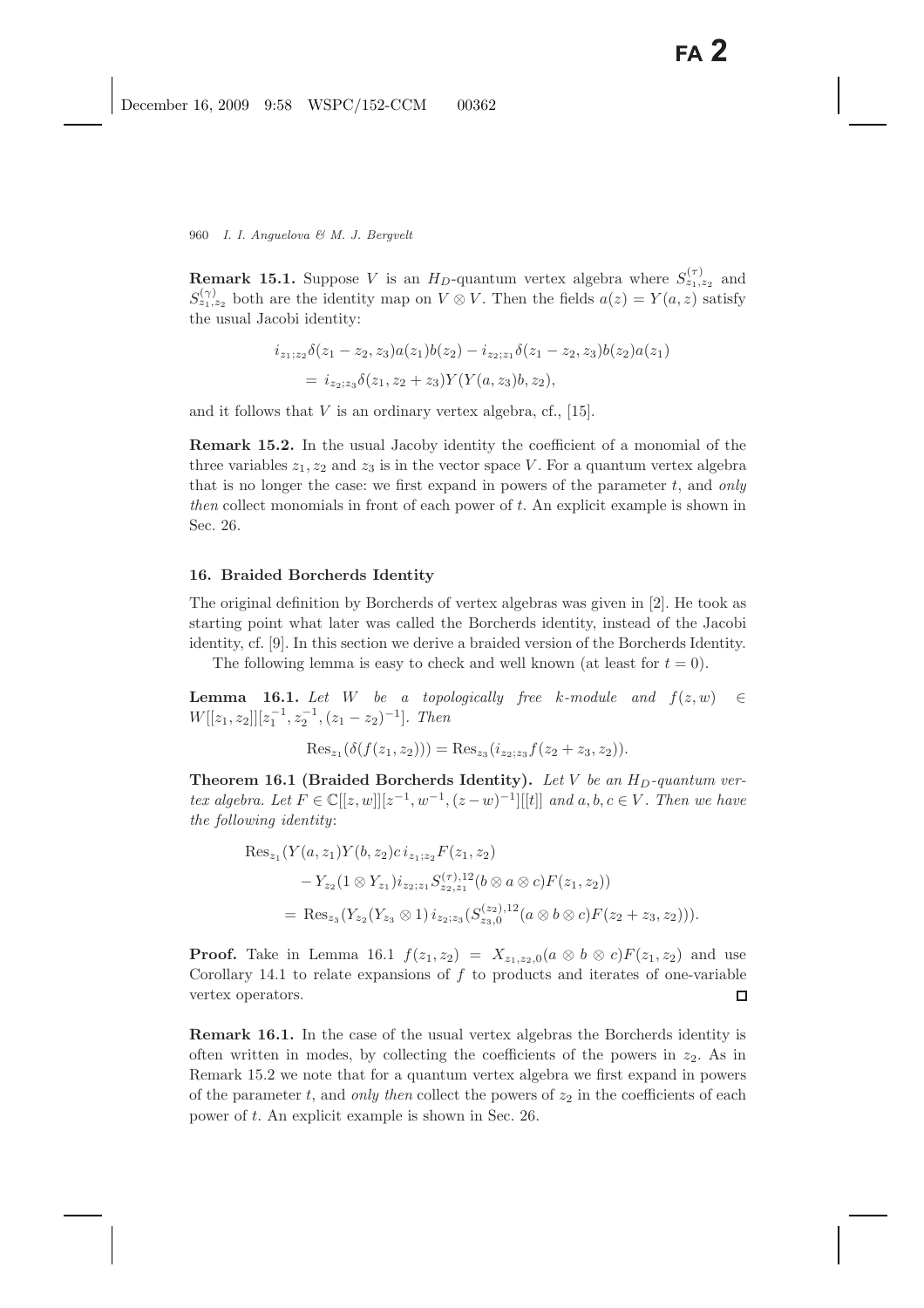#### **17. The** *S***-Commutator, Locality, and (***n***)-Products of Fields**

**Definition 17.1.** Let V be an  $H_D$ -quantum vertex algebra, and let  $a, b, c \in V$ . The S*-commutator* of the fields associated to a, b is

$$
[a(z1), b(z2)]SC = \delta(Xz1, z2, 0(a \otimes b \otimes c)).
$$

Here  $\delta$  is the difference of expansions, see (15.1). We can write the S-commutator using Corollary 14.1 explicitly as

$$
[a(z_1), b(z_2)]_{S}c = a(z_1)b(z_2) - Y_{z_2}(1 \otimes Y_{z_1})i_{z_2; z_1}S_{z_2, z_1}^{(\tau),12}(b \otimes a \otimes c).
$$

Now the image of  $\delta$  is a power series in t with coefficients (finite) sums of derivatives of the Dirac distribution (15.2) with coefficients V-valued distributions in  $z_2$ . So we can write the commutator as

$$
[a(z_1), b(z_2)]_S = \sum_{k>0} t^k \left( \sum_n \gamma_{n,k}(z_2) \partial_{z_2}^{(n)} \delta(z_1, z_2) \right)
$$
  
= 
$$
\sum_{n\geq 0} \gamma_n(z_2; t) \partial_{z_2}^{(n)} \delta(z_1, z_2).
$$
 (17.1)

This implies that for all  $k \geq 0$  there is an  $N > 0$  such that

$$
(z_1 - z_2)^N [a(z_1), b(z_2)]_S \equiv 0 \mod t^k,
$$
\n(17.2)

and we see that the S-commutator of  $a, b \in V$  is a local distribution mod  $t^k$ , see [9]. (The S-commutator is of course not necessarily itself local. There might be no uniform N such that  $(z_1 - z_2)^N [a(z_1), b(z_2)]_S = 0.$ 

**Definition 17.2.** For all  $n \in \mathbb{Z}$  the  $(n)$ -product of fields associated to  $a, b \in V$  is

$$
a(z_2)_{(n)}b(z_2)c = \text{Res}_{z_1}(\delta(X_{z_1,z_2,0}(a\otimes b\otimes c)(z_1-z_2)^n)).
$$

This definition allows us to write the  $S$ -commutator in terms of the  $(n)$ -product of fields, for  $n \geq 0$ .

**Theorem 17.1.** *Let* V *be an*  $H_D$ -quantum vertex algebra. For all  $a, b \in V$ 

$$
[a(z_1), b(z_2)]_S = \sum_{n\geq 0} a(z_2)_{(n)} b(z_2) \partial_{z_2}^{(n)} \delta(z_1, z_2).
$$

**Proof.** By the usual calculus of local distributions, see e.g. [9], it follows from (17.1) that

$$
\gamma_n(z_1;t) = \text{Res}_{z_2}([a(z_1), b(z_2)]_S(z_1 - z_2)^n)
$$
  
= 
$$
\text{Res}_{z_2}(\delta(X_{z_1, z_2, 0}(a \otimes b \otimes -)(z_1 - z_2)^n)),
$$

by Definition 17.1. Then the lemma follows from Definition 17.2.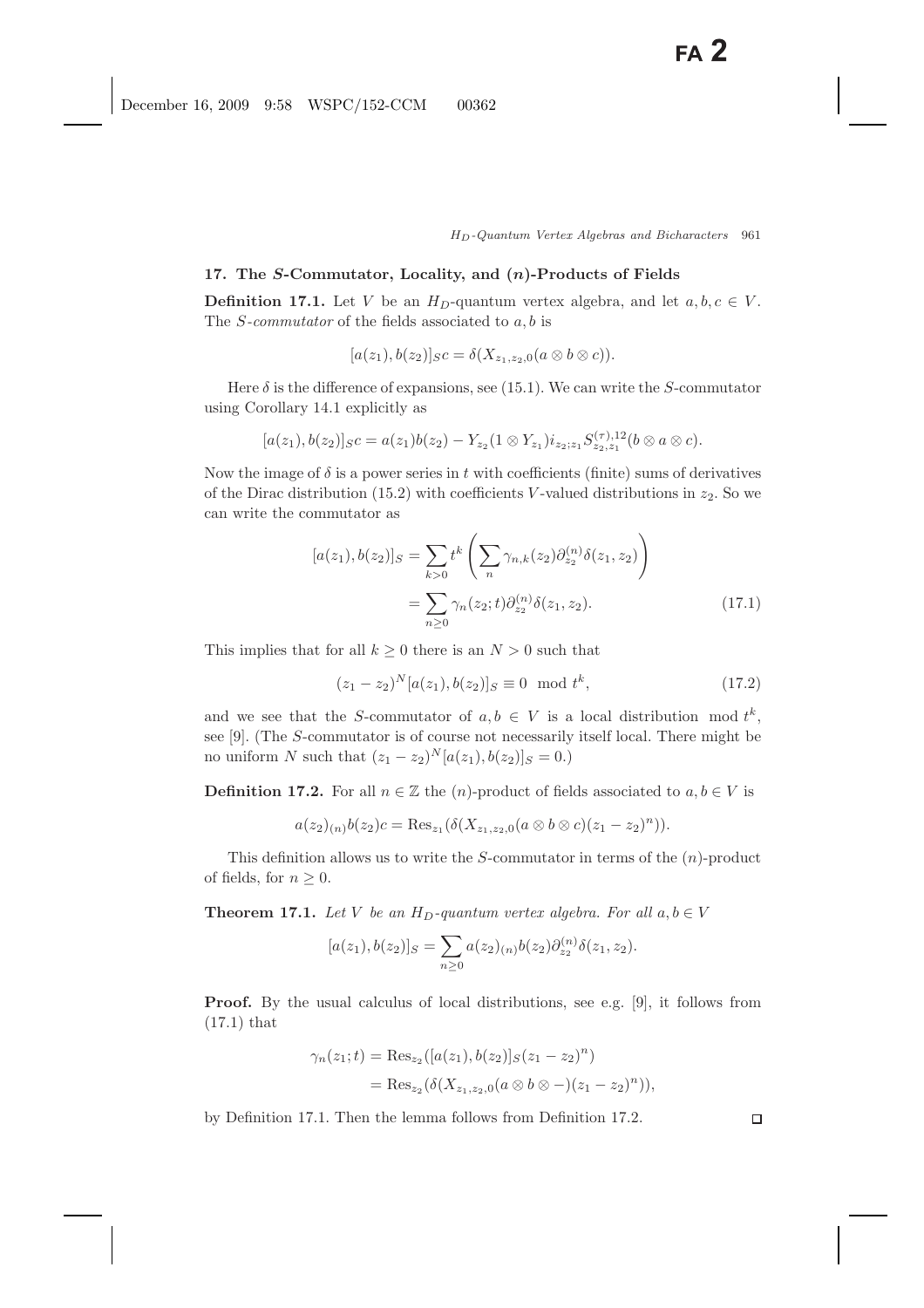# **18. (***n***)-Products of States**

We will call an element of  $V$  also a *state*. We define the  $(n)$ -product of states (as opposed to that of fields) in  $V$  in the usual way:

$$
a_{(n)}b = \text{Res}_{z}(Y(a,z)bz^{n}),
$$

so that

$$
Y(a, z) = \sum_{n \in \mathbb{Z}} a_{(n)} z^{-n-1}.
$$
 (18.1)

We also have

$$
a_{(n)}b = 0, \quad n \gg 0. \tag{18.2}
$$

In contrast to the usual vertex algebras the state-field correspondence  $a \mapsto a(z)$  is not quite a homomorphism of the corresponding  $(n)$ -products: in general

$$
a_{(n)}b(z) \neq a(z)_{(n)}b(z).
$$

Indeed, introduce the generating series  $\mathcal{Y}_\mathcal{F}$  of the  $(n)$ -products of fields by

$$
\mathcal{Y}_{\mathcal{F}}(a(z),w) = \sum_{n \in \mathbb{Z}} a(z)_{(n)} w^{-n-1}.
$$

Then, if the state-field correspondence were a homomorphism we would have

$$
\mathcal{Y}_{\mathcal{F}}(a(z),w)b(z) = Y(Y(a,w)b,z). \tag{18.3}
$$

 $\mathbb{R}^2$ 

But this in general not true: the translation map  $S_{z_1,z_2}^{(\gamma)}$  is the obstruction to (18.3) being true. More precisely we have the following theorem.

# **Theorem 18.1.**

$$
\mathcal{Y}_{\mathcal{F}}(a(z),w)b(z)c=Y_z(Y_w\otimes 1)i_{z;w}S_{w,0}^{(z)}(a\otimes b)\otimes c.
$$

**Proof.** By definition of the  $(n)$ -product of fields, Lemma 16.1 and Proposition 14.1 we have

$$
\mathcal{Y}_{\mathcal{F}}(a(z), w)b(z)c = \text{Res}_{z_1}(\delta(X_{z_1, z_2, 0}(a \otimes b \otimes c)(z_1 - z)^n)w^{-n-1})
$$
  
\n
$$
= \text{Res}_{z_3}(i_{z_1z_3}(X_{z + z_3, z_2, 0}(a \otimes b \otimes c)\delta(z_3, w))
$$
  
\n
$$
= i_{z;w}X_{z + w, z, 0}(a \otimes b \otimes c)
$$
  
\n
$$
= Y_z(Y_w \otimes 1)i_{z;w}S_{w,0}^{(z)}(a \otimes b) \otimes c.
$$

Suppose that the translation map  $S_{z_2,0}^{(z_3)}$  is such that there exists  $N \in \mathbb{Z}$  such that there exists  $N \in \mathbb{Z}$ that for all  $a, b \in V$ 

$$
i_{z_2;z_3}S_{z_3,0}^{(z_2)}(a\otimes b)=\sum_{k\geq -N}\left(\sum_{i}a_{i,k}\otimes b_{i,k}\right)s_k(z_2)z_3^k, \quad s_k(z_2)\in\mathbb{C}((z_2)),\quad(18.4)
$$

where for fixed  $k$  the summation over  $i$  is finite.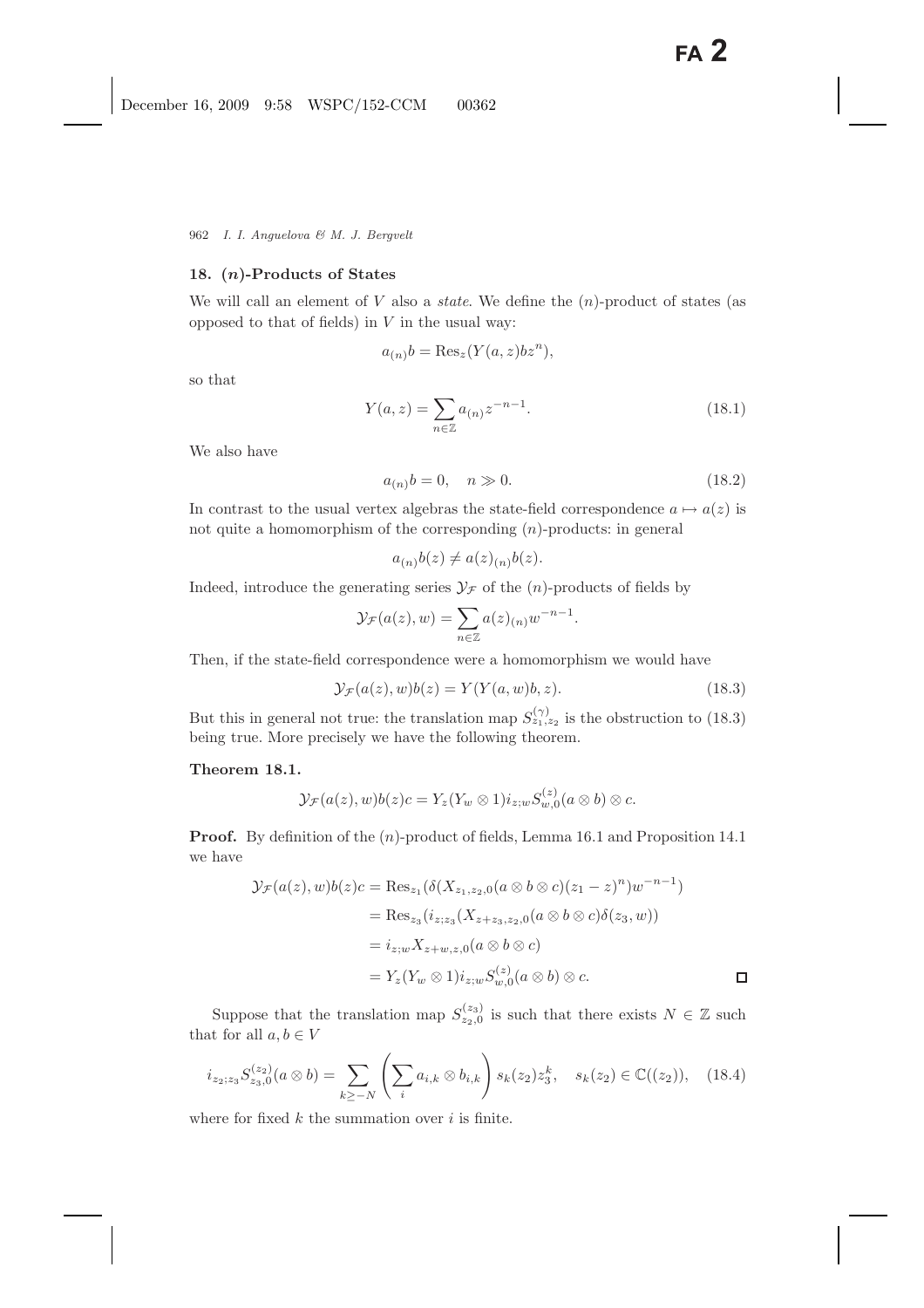Note that in a general  $H_D$ -quantum vertex algebra such expansion need not exist. In the main example (see Sec. 26) this condition *is* satisfied, however.

**Corollary 18.1.** *Assume that* (18.4) *holds in* V. Then for all  $a, b \in V$  and  $n \in \mathbb{Z}$ 

$$
a(z)_{(n)}b(z) = \sum_{k \ge -N} \left( \sum_i Y((a_{i,k})_{(k+n)}b_{i,k}, z) \right) s_k(z).
$$

**Proof.** This is the case  $F = (z_1 - z_2)^n$  of the braided Borcherds identity, Theorem 16.1. Indeed, in this case the left-hand side is just the  $(n)$ -product of the fields  $a(z_2)$  and  $b(z_2)$  acting on c, see Definition 17.2 and Corollary 14.1. On the other hand the right-hand side of the braided Borcherds identity is in this case

$$
Res_{z_{3}}\left(Y_{z_{2}}(Y_{z_{3}} \otimes 1) \sum_{k \geq -N} \left(\sum_{i} a_{i,k} \otimes b_{i,k} \otimes c\right) s_{k}(z_{2}) z_{3}^{k+n}\right)
$$
  
= Res\_{z\_{3}}\left(Y\left(\sum\_{k \geq -N} \left(\sum\_{i} (a\_{i,k})\_{(m)} b\_{i,k}\right) z\_{3}^{-m-1}, z\_{2}\right) c s\_{k}(z\_{2}) z\_{3}^{k+n}\right)  
= \sum\_{k \geq -N} \left(\sum\_{i} Y((a\_{i,k})\_{(k+n)} b\_{i,k}, z\_{2}) c\right) s\_{k}(z\_{2).

The proof is concluded by the substitution  $z_2 \mapsto z$ .

#### **19. Normal Ordered Products and Operator Product Expansion**

We have used the  $(n)$ -product (of fields) for  $n \geq 0$  to calculate the S-commutator, see Theorem 17.1. The  $(n)$ -products for  $n \le -1$  are also of course important.

**Definition 19.1.** The normal ordered product of fields  $a(z_1)$  and  $b(z_2)$  is given by

$$
: a(z_1)b(z_2):_{S}c = \text{Res}_{z}\left(\delta\left(X_{z,z_2,0}(a\otimes b\otimes c)\frac{1}{z-z_1}\right)\right).
$$

We introduce projections on singular and holomorphic parts of a formal distribution as usual by

Sing<sub>z1</sub>
$$
(f(z_1, z_2,...)) = -\text{Res}_z (f(z, z_2,...)i_{z_1,z} \frac{1}{z - z_1}),
$$
  
Hol<sub>z1</sub> $(f(z_1, z_2,...)) = \text{Res}_z (f(z, z_2,...)i_{z_1,z_1} \frac{1}{z - z_1}).$ 

In particular, if f does not depend on  $z_2$ ,... we write

$$
f_{\text{Sing}}(z_1) = \text{Sing}_{z_1}(f(z_1)), \quad f_{\text{Hol}}(z_1) = \text{Hol}_{z_1}(a(z_1)).
$$

Then we can rewrite the definition of the normal ordered product as

$$
: a(z_1)b(z_2):_S = a_{\text{Hol}}(z_1)b(z_2) + \text{Sing}_{z_1}(Y_{z_2}(1 \otimes Y_{z_1})i_{z_2; z_1}S_{z_2, z_1}^{(\tau)}(b \otimes a)).
$$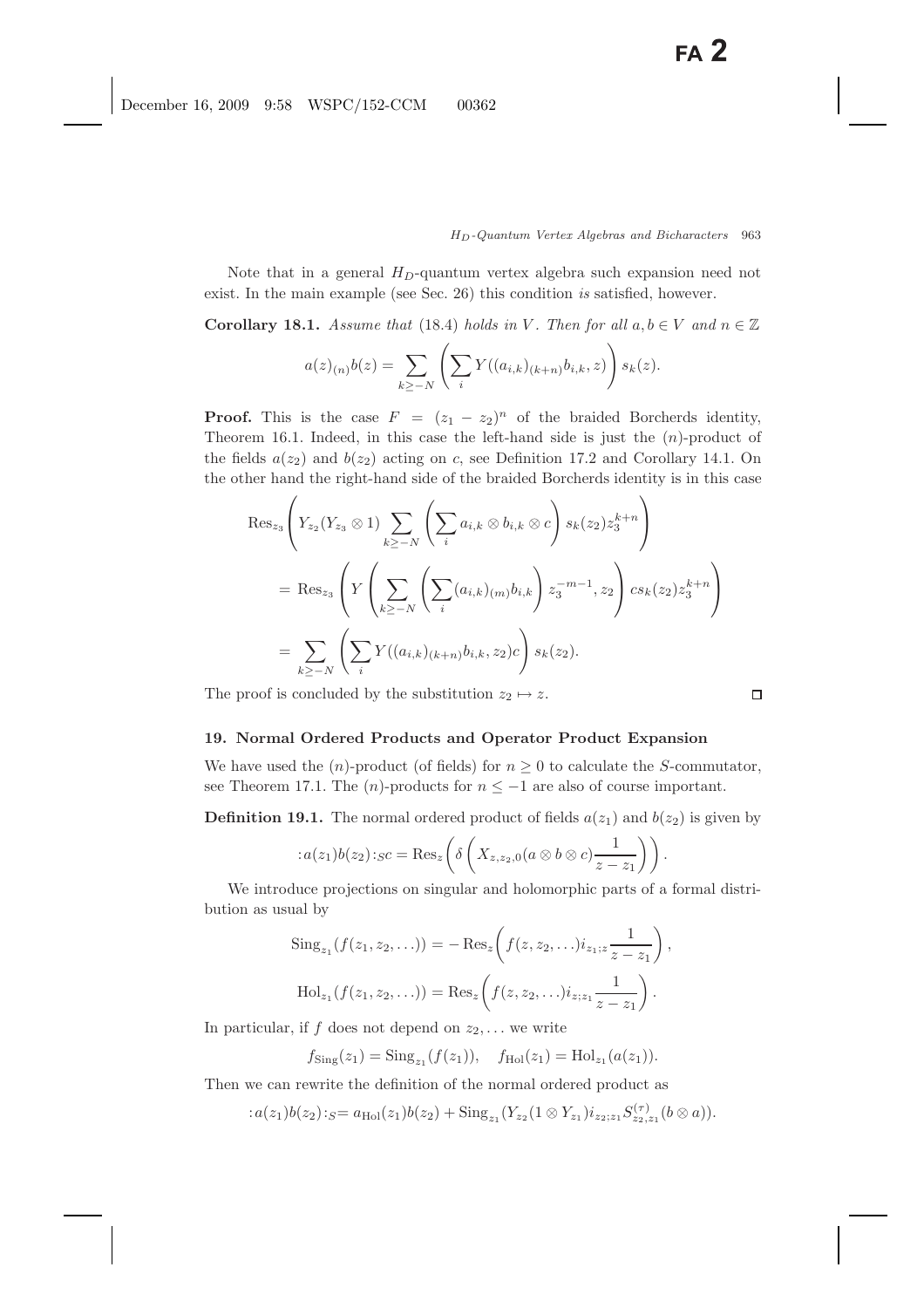Comparing this with Definition 17.2 we see that

$$
a(z_2)_{(-1)}b(z_2) =: a(z_2)b(z_2):_S,
$$

and more generally

$$
a(z_2)_{(-n-1)}b(z_2)=:\partial_{z_2}^{(n)}a(z_2)b(z_2):_S.
$$

This gives the *Operator Product Expansion* of fields  $a(z_1)$ ,  $b(z_2)$ :

$$
a(z_1)b(z_2) =: a(z_1)b(z_2):_S + \text{Sing}_{z_1}([a(z_1), b(z_2)]_S)
$$
  
=: 
$$
a(z_1)b(z_2):_S + \sum_{n\geq 0} a(z_2)_{(n)}b(z_2)i_{z_1;z_2} \left(\frac{1}{(z_1 - z_2)^{n+1}}\right).
$$

Of course, using Corollary 18.1 we can express the operator product expansion in terms of the  $(n)$ -product of states, but this seems rather messy.

# **20. Weak Associativity**

Two basic ingredients in the usual theory of vertex algebras are locality and associativity. For  $H_D$ -quantum vertex algebras the analog of locality is S-locality, (17.2). In this section we derive the analog of associativity. It involves the translation map  $S_{z_1,z_2}^{(\gamma)}$ .

**Theorem 20.1 (Weak Associativity).** Let  $V$  be an  $H_D$ -quantum vertex algebra. *For all*  $a, b, c \in V$  *and for all powers*  $t^k$  *there is an*  $N \geq 0$  *such that* 

$$
(z_2 + z_3)^N i_{z_3; z_2} a(z_2 + z_3) b(z_2) c
$$
  
\n
$$
\equiv (z_2 + z_3)^N Y_{z_2} (Y_{z_3} \otimes 1) i_{z_2; z_3} (S_{z_3,0}^{(z_2)} (a \otimes b) \otimes c) \mod t^k.
$$

**Proof.** Take  $\text{Res}_{z_1}$  in the braided Jacobi identity of Theorem 15.1 to find

$$
i_{z_3;z_2}a(z_2 + z_3)b(z_2)c - Y_{z_2}(Y_{z_3} \otimes 1)(i_{z_2;z_3}S_{z_3,0}^{(z_2)}(a \otimes b) \otimes c)
$$
  
= - Res\_{z\_1}(i\_{z\_2;z\_1}\delta(z\_1 - z\_2, z\_3)Y\_{z\_2}(1 \otimes Y\_{z\_1})(S\_{z\_2,z\_1}^{(\tau)}(b \otimes a) \otimes c))  
= - Res\_{z\_1}\left(\sum\_{k=0}^{\infty}(-z\_1)^k\partial\_{z\_2}^{(k)}\delta(-z\_2, z\_3)Y\_{z\_2}(1 \otimes Y\_{z\_1})i\_{z\_2;z\_1}(S\_{z\_2,z\_1}^{(\tau)}(b \otimes a) \otimes c)\right).

Expanding the right-hand side observe that the coefficient of each power of  $t$  is after taking the residue a finite sum of  $z_2$  derivatives of  $\delta(-z_2, z_3)$ , hence vanishes if multiplied by a suitable power of  $z_2 + z_3$ . if multiplied by a suitable power of  $z_2 + z_3$ .

**Remark 20.1.** For ordinary vertex algebras the power of  $N$  in weak associativity depends only on a and c, not on b. The above proof in the case of  $H_D$ -quantum vertex algebras does not allow us to conclude the same, because of the appearance of the braiding  $S_{z_2,z_1}^{(\tau)}(b \otimes a)$ .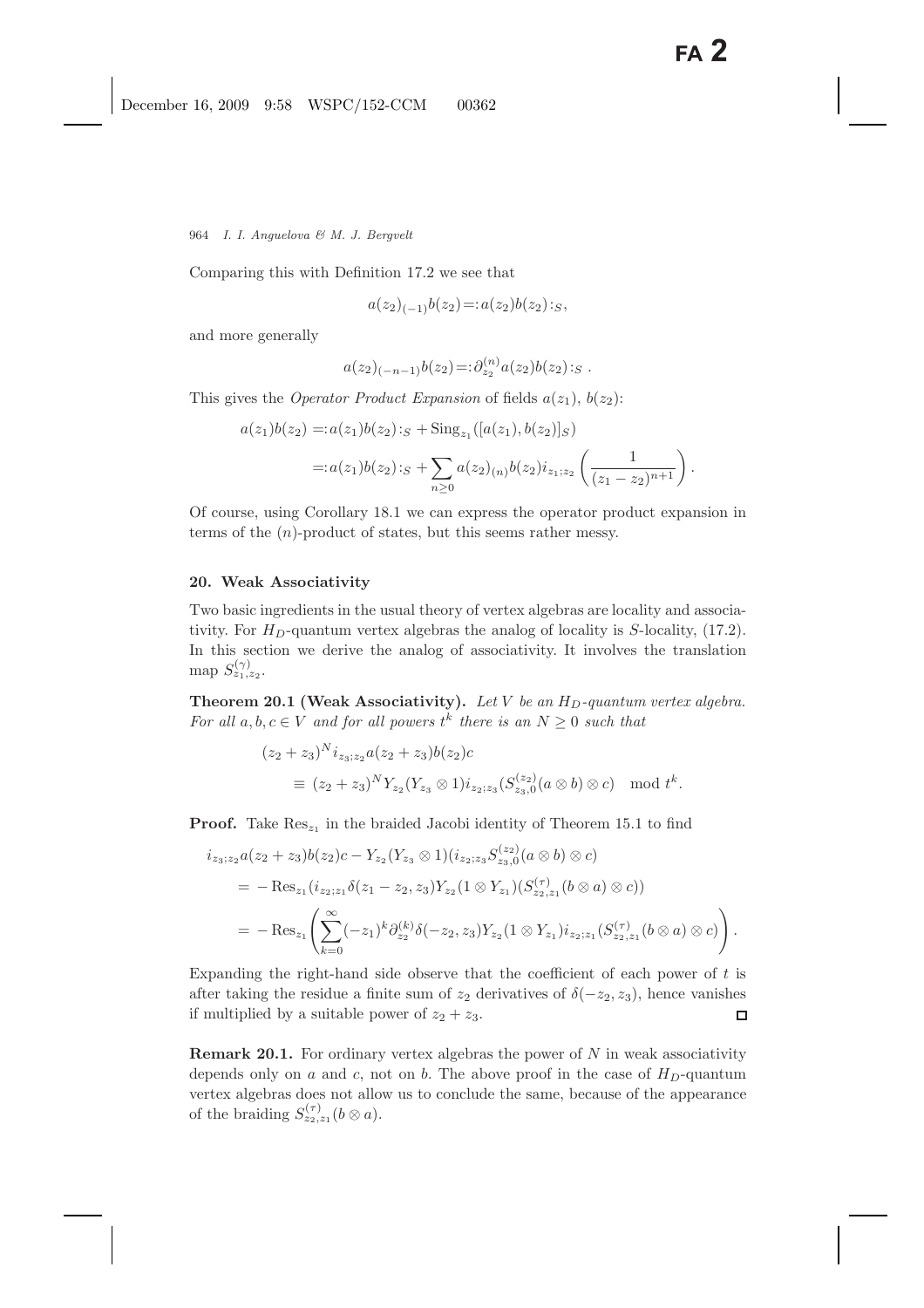### **21. The** *HD***-Bialgebra** *V*

In the rest of the paper we will construct a class of examples of  $H_D$ -quantum vertex algebras, using bicharacters on the underlying space  $V$ . To define bicharacters we need to assume that  $V$  has extra structure: we will assume that  $V$  is a commutative and cocommutative k-bialgebra, or even a Hopf algebra. The coproduct and counit of V will be denoted by  $\Delta$  and  $\epsilon$ . We assume also that V has a compatible  $H_D$ action. This means that

- $D(ab) = (Da)b + aDb, a, b \in V$ .
- $\Delta(Da) = \Delta_{H_D}(D)\Delta(a), a \in V$ .
- $\epsilon(Da) = \epsilon_{H_D}(D)\epsilon(a) = 0.$

We will call a V as above an  $H_D$ -bialgebra. The identity element  $1 = 1_V$  will be the vacuum of  $V$ .

### **22. Bicharacters**

Let  $W_2$  be the algebra of power series in t, with coefficients rational functions in  $z_1, z_2$  with poles at  $z_1 = 0, z_2 = 0$  or  $z_1 = z_2$ :

$$
W_2 = k[z_1^{\pm 1}, z_2^{\pm 1}, (z_1 - z_2)^{\pm 1}] = \mathbb{C}[z_1^{\pm 1}, z_2^{\pm 1}, (z_1 - z_2)^{\pm 1}][[t]].
$$
\n(22.1)

We extract some results from [4] on *bicharacters*. A  $W_2$ -valued bicharacter on an  $H_D$ -bialgebra V is a linear map

$$
r_{z_1,z_2} \colon V^{\otimes 2} \to W_2,
$$

satisfying

- (Vacuum)  $r_{z_1,z_2}(a \otimes 1) = r_{z_1,z_2}(1 \otimes a) = \epsilon(a), a \in V$ .
- (**Multiplication**) For all  $a, b, c \in V$  we have  $r_{z_1,z_2}(a \otimes bc) = \sum r_{z_1,z_2}(a' \otimes$ b) $r_{z_1,z_2}(a'' \otimes c)$  and  $r_{z_1,z_2}(ab \otimes c) = \sum r_{z_1,z_2}(a \otimes c')r_{z_1,z_2}(b \otimes c'')$ .

Here and below we use the notation  $\Delta(a) = \sum a' \otimes a''$  for the coproduct of  $a \in V$ . Often we will also omit the summation symbol, to unclutter the formulas.

In case the bicharacter additionally satisfies

• ( $\bm{H_D} \otimes \bm{H_D}$ -covariance)  $r_{z_1,z_2}(D^k a \otimes D^l b) = \partial_{z_1}^k \partial_{z_2}^l r_{z_1,z_2}(a \otimes b), a, b \in V,$ 

we call the bicharacter  $H_D \otimes H_D$ -covariant.

We can multiply bicharacters:

$$
(r * s)_{z_1, z_2}(a \otimes b) = r_{z_1, z_2}(a' \otimes b')s_{z_1, z_2}(a'' \otimes b'').
$$
\n(22.2)

The unit bicharacter is

$$
\epsilon_{z_1, z_2}(a \otimes b) = \epsilon(a)\epsilon(b). \tag{22.3}
$$

The collection of bicharacters on an  $H_D$ -bialgebra forms then a commutative monoid.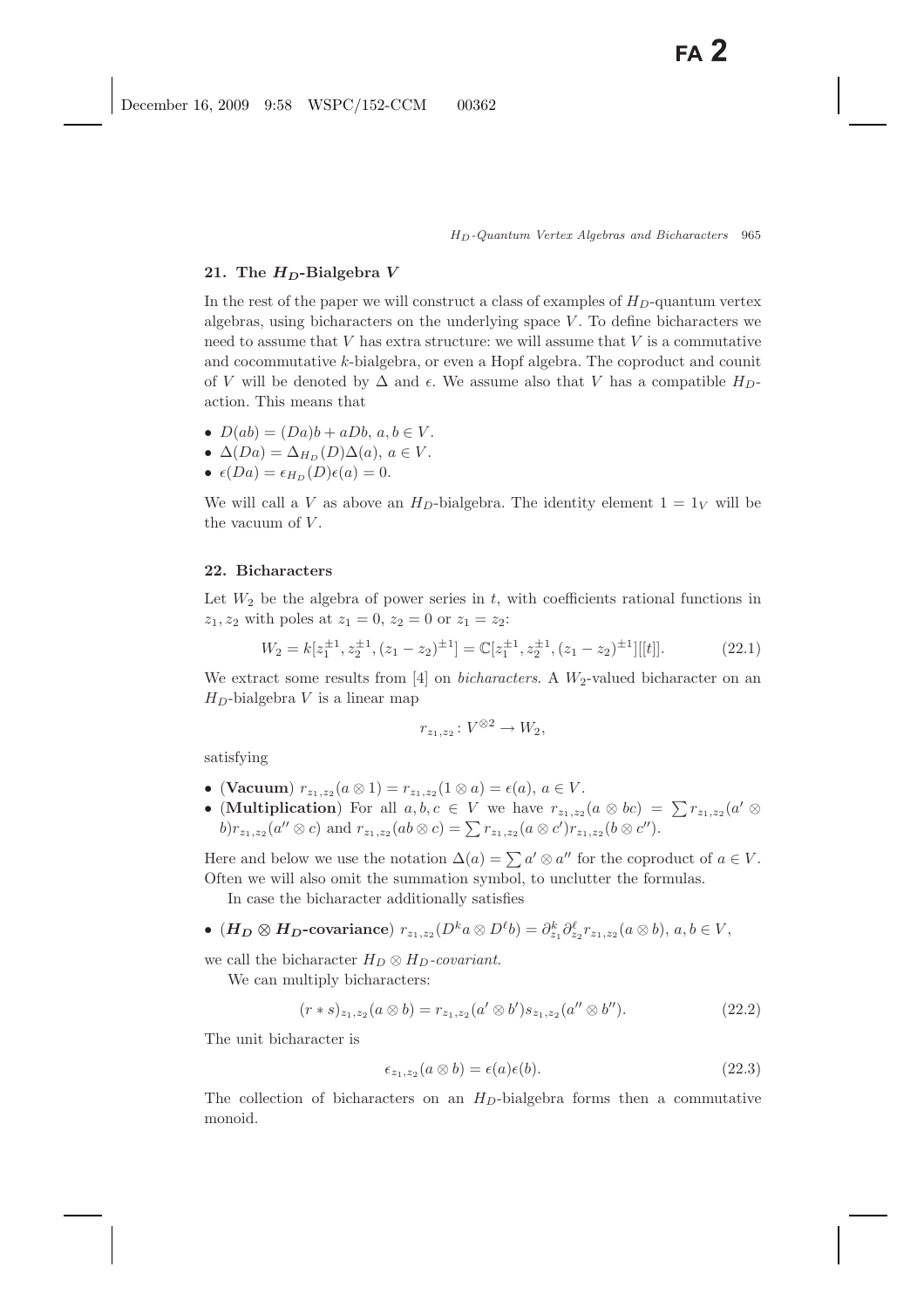In case V is an  $H_D$ -Hopf algebra, i.e. comes with an antipode compatible with the  $H_D$ -action, all bicharacters are invertible, with inverse given by

$$
r_{z_1,z_2}^{-1}(a\otimes b)=r_{z_1,z_2}(S(a)\otimes b).
$$

In this case the set of bicharacters forms an Abelian group.

The transpose of a bicharacter is defined by

$$
r_{z_1,z_2}^{\tau}(a\otimes b)=r_{z_2,z_1}(b\otimes a).
$$

The transpose is an involution of the monoid of bicharacters:

$$
(r * s)_{z_1, z_2}^{\tau} = (r^{\tau} * s^{\tau})_{z_1, z_2}.
$$

If r is an invertible bicharacter with inverse  $r^{-1}$  we relate the transpose  $r^{\tau}$  to r by

$$
r_{z_1, z_2}^{\tau} = r_{z_1, z_2} * R_{z_1, z_2}, \tag{22.4}
$$

where

$$
R_{z_1, z_2} = r_{z_1, z_2}^{-1} * r_{z_1, z_2}^{\tau}.
$$
 (22.5)

We will call  $R_{z_1,z_2}$  the *braiding bicharacter* associated to  $r_{z_1,z_2}$ . It is the obstruction to r being *symmetric*:  $r = r^{\tau}$ . It will control the braiding in the quantum vertex algebra we are going to construct from  $r_{z_1,z_2}$  in Sec. 23 below. The braiding bicharacter  $R_{z_1,z_2}$  is *unitary*:

$$
R_{z_1, z_2}^{\tau} = R_{z_1, z_2}^{-1}.
$$
\n(22.6)

Define for a bicharacter  $r_{z_1,z_2}$  a shift

$$
r_{z_1, z_2}^{\gamma} = r_{z_1 + \gamma, z_2 + \gamma}.
$$
\n(22.7)

The shift  $r_{z_1,z_2}^{\gamma}$  is again a bicharacter. If  $r_{z_1,z_2}$  is  $H_D \otimes H_D$ -covariant we have the following expansion: following expansion:

$$
i_{z_1, z_2; \gamma} r_{z_1, z_2}^{\gamma} = r_{z_1, z_2} \circ \Delta(e^{\gamma D}).
$$

In case the bicharacter is invertible we relate the shift  $r^{\gamma}$  to r by

$$
r_{z_1, z_2}^{\gamma} = r_{z_1, z_2} * R_{z_1, z_2}^{\gamma}, \quad R_{z_1, z_2}^{\gamma} = r_{z_1, z_2}^{-1} * r_{z_1, z_2}^{\gamma}.
$$
 (22.8)

We call  $R_{z_1,z_2}^{\gamma}$  the *translation bicharacter* associated to  $r_{z_1,z_2}$ . It is the obstruction to relation into  $\zeta$ to r being shift invariant (i.e. to r being a function just of  $z_1 - z_2$ ).

### **23.** *HD***-Quantum Vertex Algebras from Bicharacters**

Suppose now that V is an  $H_D$ -bialgebra with invertible bicharacter  $r_{z_1,z_2}$ . In general, a bicharacter on V takes values in  $W_2$ , see (22.1). For the purpose of the construction of vertex operators we need to make an extra assumption: that  $r_{z_1,z_2}$ can be evaluated at  $z_2 = 0$ . More precisely, we make the following

**Definition 23.1.** A bicharacter  $r_{z_1,z_2}$  satisfies the *Vertex Operator Assumption* if it is a map

$$
r_{z_1, z_2} \colon V^{\otimes 2} \to \mathbb{C}[z_1^{\pm 1}, z_2, (z_1 - z_2)^{-1}][[t]]. \tag{VO assumption}
$$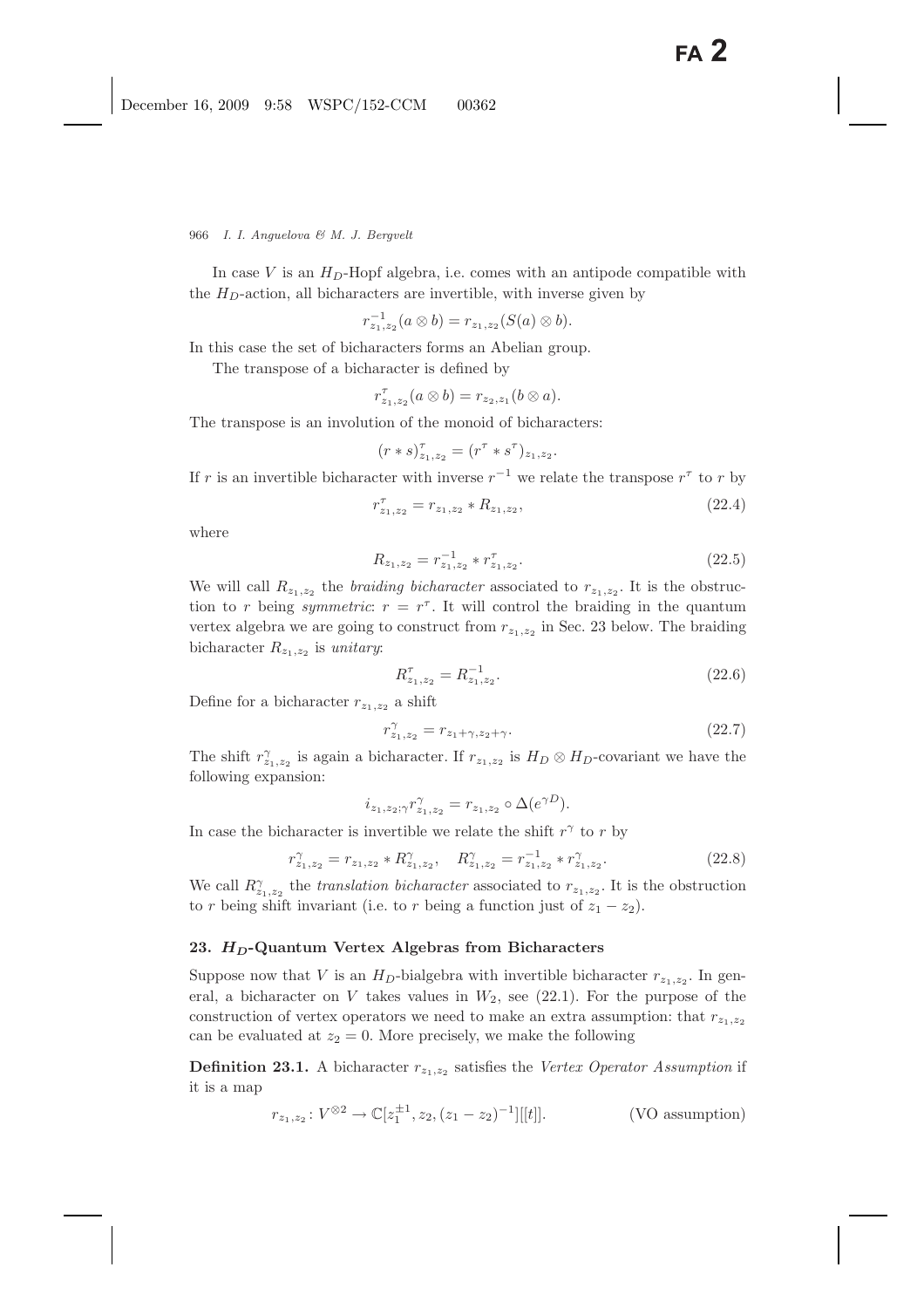In the sequel we will use  $\rho_{z_1,z_2}$  to denote an arbitrary  $W_2$ -valued bicharacter, and we will write  $r_{z_1,z_2}$  for a bicharacter satisfying the VO assumption.

Following the general philosophy of Borcherds, [4], (but not the technical details) we define in this section, given an invertible bicharacter  $r_{z_1,z_2}$  satisfying the VO assumption, an  $H_D$ -quantum vertex algebra structure on V. The final result is summarized in Theorem 23.1 below.

We define for any bicharacter  $\rho_{z_1,z_2}$  on V a map  $S^{\rho_{z_1,z_2}}$  on  $V \otimes V$  by

$$
S^{\rho_{z_1,z_2}}(a\otimes b) = a'\otimes b'\rho_{z_1,z_2}(a''\otimes b'').
$$
\n(23.1)

In particular, to a bicharacter  $r_{z_1,z_2}$  satisfying the VO assumption with braiding bicharacter  $R_{z_1,z_2}$ , see (22.5), we associate the map

$$
S_{z_1, z_2}^{(\tau)} = S^{R_{z_1, z_2}} : V \otimes V \to V \otimes V[z_1^{\pm 1}, z_2^{\pm 1}, (z_1 - z_2)^{\pm 1}][[t]], \tag{23.2}
$$

and associated to the translation bicharacter (22.8) we get a map

$$
S_{z_1, z_2}^{(\gamma)} = S^{R_{z_1, z_2}^{\gamma}} : V \otimes V \to V \otimes V[z_1^{\pm 1}, z_2, (z_1 + \gamma)^{\pm 1}, (z_2 + \gamma), (z_1 - z_2)^{\pm 1}][[t]],
$$
\n(23.3)

**Lemma 23.1.** (1) *If*  $\epsilon$  *is the unit bicharacter on V*, *then*  $S^{\epsilon} = 1_{V^{\otimes 2}}$ *.* (2) *If*  $\rho_{z_1,z_2}, \sigma_{z_1,z_2}$  are bicharacters on V, then  $S^{\rho_{z_1,z_2}*\sigma_{z_1,z_2}} = S^{\rho_{z_1,z_2}} \circ S^{\sigma_{z_1,z_2}}$ . (3) If  $\rho_{z_1,z_2}$  *is a bicharacter, then*  $\tau \circ S^{\rho_{z_1,z_2}} \circ \tau = S^{\rho_{z_1,z_2}}$ *.* 

Define then, for given invertible bicharacter  $r_{z_1,z_2}$  satisfying the VO assumption, singular multiplication maps

$$
X_{z_1,z_2}: V^{\otimes 2} \to V \otimes [[z_1,z_2]][z_1^{-1}, (z_1-z_2)^{-1}][[t]].
$$

by

$$
X_{z_1, z_2} = m_2 \circ (e^{z_1 D} \otimes e^{z_2 D}) \circ S^{r_{z_1, z_2}}, \tag{23.4}
$$

where  $m_2$  is the (nonsingular) multiplications of the (associative) algebra V. More explicitly (dropping here and below the nonsingular multiplication  $m_2$  on V):

$$
X_{z_1,z_2}(a\otimes b)=e^{z_1D}a'e^{z_2D}b'r_{z_1,z_2}(a''\otimes b'').
$$

**Lemma 23.2.** *For any bicharacter*  $\rho_{z_1,z_2}$  *on V we have for*  $a \in V$ 

$$
S^{\rho_{z_1,z_2}}(a\otimes 1) = a\otimes 1, \quad S^{\rho_{z_1,z_2}}(1\otimes a) = a\otimes 1.
$$

**Proof.** Since  $\rho_{z_1,z_2}$  is a bicharacter we have

$$
\rho_{z_1,z_2}(a\otimes 1)=\epsilon(a)=\rho_{z_1,z_2}(1\otimes a).
$$

In any bialgebra we have  $a' \epsilon(a'') = a$ , and the Lemma follows from the definition of  $S^{\rho_{z_1,z_2}}$ , see (23.1).  $\Box$ 

**Corollary 23.1.** *The vacuum axioms* (4.1) *and* (4.2) *hold for*  $X_{z_1,z_2}$  *defined by* (23.4) *and for*  $S_{z_1,z_2}^{(\tau)}$ ,  $S_{z_1,z_2}^{(\gamma)}$  *defined by* (23.2) *and* (23.3)*.*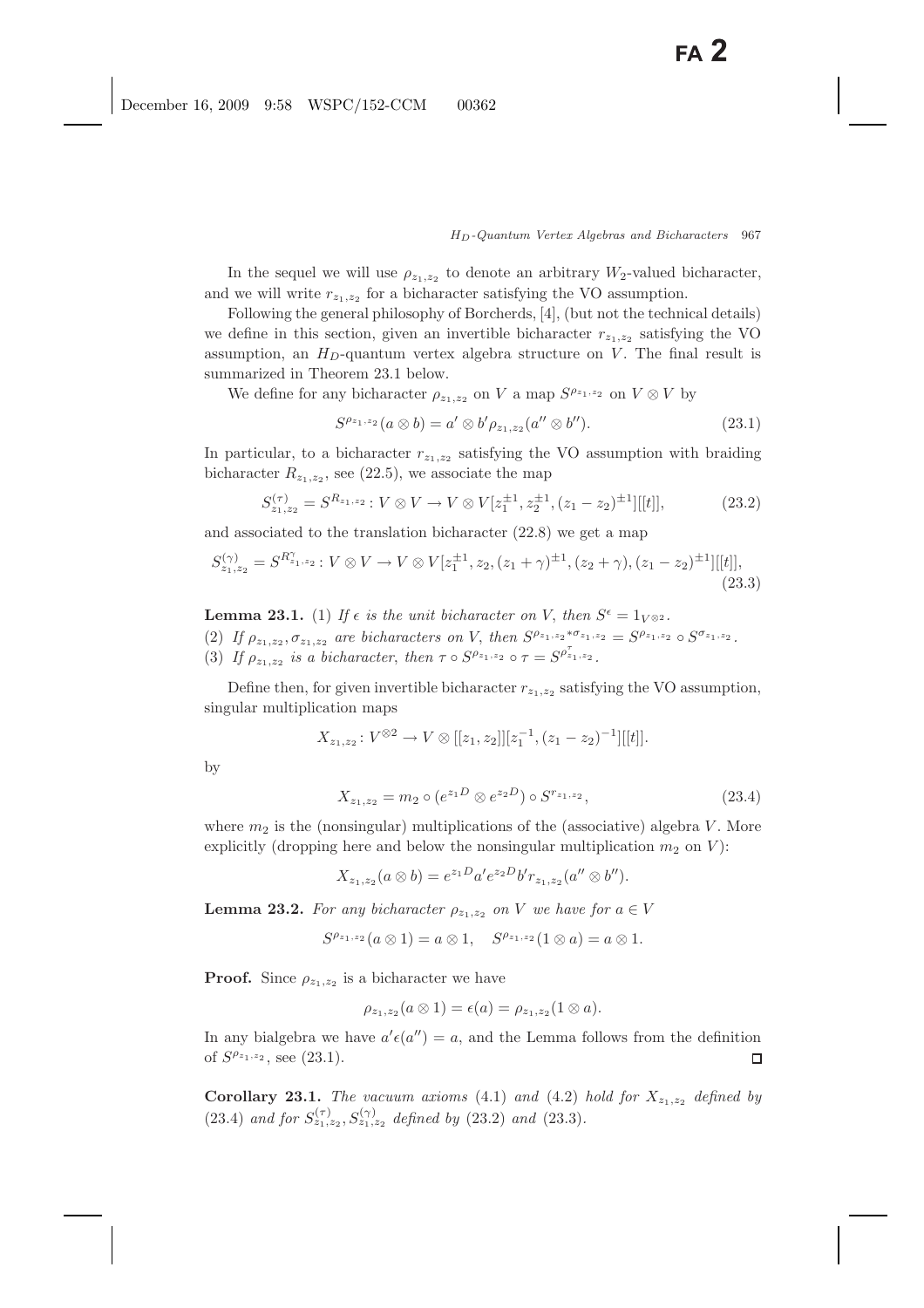**Lemma 23.3.** *For any*  $H_D \otimes H_D$ *-covariant bicharacter*  $\rho_{z_1,z_2}$  *we have* 

$$
[S^{\rho_{z_1,z_2}}, 1 \otimes D] = \partial_{z_2} S^{\rho_{z_1,z_2}}, \quad [S^{\rho_{z_1,z_2}}, D \otimes 1] = \partial_{z_1} S^{\rho_{z_1,z_2}}.
$$

**Proof.** By assumption on V we have  $\Delta(Db) = Db' \otimes b'' + b' \otimes Db''$ . By assumption on the bicharacter we have  $\rho_{z_1,z_2}(a \otimes Db) = \partial_{z_2} \rho_{z_1,z_2}(a \otimes b)$ . Then, for  $a, b \in V$ 

$$
S^{\rho_{z_1,z_2}}(a \otimes Db) = a' \otimes Db'\rho_{z_1,z_2}(a'' \otimes b'') + a' \otimes b'\rho_{z_1,z_2}(a'' \otimes Db'')
$$
  
=  $(1 \otimes D)S^{\rho_{z_1,z_2}} + \partial_{z_2}S^{\rho_{z_1,z_2}}(a \otimes b),$ 

proving the first part. The second part is similar.

**Corollary 23.2.** *The*  $H_D$ -covariance axiom (4.3) holds for  $X_{z_1,z_2}$  defined by (23.4) and the H<sub>D</sub>-covariance axiom (4.4) holds for  $S_{z_1,z_2}^{(\tau)}$ ,  $S_{z_1,z_2}^{(\gamma)}$  defined by (23.2) and (23.3)*.*

**Lemma 23.4.** *The*  $H_D$ -covariance axiom (4.5) holds for  $X_{z_1,z_2}$  defined by (23.4).

**Proof.** We have

$$
X_{z_1+\gamma, z_2+\gamma}(a \otimes b) = e^{(z_1+\gamma)D} a' e^{(z_2+\gamma)D} b' r_{z_1+\gamma, z_2+\gamma}(a'' \otimes b'')
$$
  
=  $e^{\gamma D} (e^{z_1 D} a' e^{(z_2)D} b') r_{z_1, z_2}(a''' \otimes b''') R_{z_1, z_2}^{\gamma}(a'''' \otimes b'''')$   
=  $e^{\gamma D} X_{z_1, z_2} \circ S_{z_1, z_2}^{(\gamma)} (a \otimes b).$ 

**Lemma 23.5.** *For any bicharacter*  $\rho_{z_1,z_2}$  *the map*  $S^{\rho_{z_1,z_2}}$  *satisfies the Yang–Baxter equation* (4.6)*.*

**Proof.** This follows form the combined cocommutativity and coassociativity identity

$$
\tau^{23}(\Delta \otimes 1)\Delta = (\Delta \otimes 1)\Delta.
$$

**Corollary 23.3.** *The maps*  $S_{z_1,z_2}^{(\tau)}$ ,  $S_{z_1,z_2}^{(\gamma)}$  *defined by* (23.2) *and* (23.3) *satisfy the Yang–Baxter axiom* (4.6)*.*

**Lemma 23.6.** For any bicharacter  $\rho_{z_1,z_2}$  the map  $S^{\rho_{z_1,z_2}}$  is compatible with the *singular multiplication*:

$$
S^{\rho_{z_1,z_2}}(X_{w_1,w_2} \otimes 1) = (X_{w_1,w_2} \otimes 1)i_{z_1,z_1-z_2;w_1,w_2} S^{\rho_{z_1+w_1,z_2},23} S^{\rho_{z_1+w_2,z_2},13},
$$
  

$$
S^{\rho_{z_1,z_2}}(1 \otimes X_{w_1,w_2}) = (1 \otimes X_{w_1,w_2})i_{z_1-z_2,z_2;w_1,w_2} S^{\rho_{z_1,z_2+w_1},12} S^{\rho_{z_1,z_2+w_2},13}.
$$

**Proof.** For  $a, b, c \in V$  we have

$$
S^{\rho_{z_1,z_2}}(X_{w_1,w_2} \otimes 1)(a \otimes b \otimes c)
$$
  
=  $S^{\rho_{z_1,z_2}}(e^{w_1D}a'e^{w_2D}b' \otimes c)r_{w_1,w_2}(a'' \otimes b'')$   
=  $(e^{w_1D}a'e^{w_2D}b')'c'\rho_{z_1,z_2}((e^{w_1D}a'e^{w_2D}b')'' \otimes c'')r_{w_1,w_2}(a'' \otimes b'')$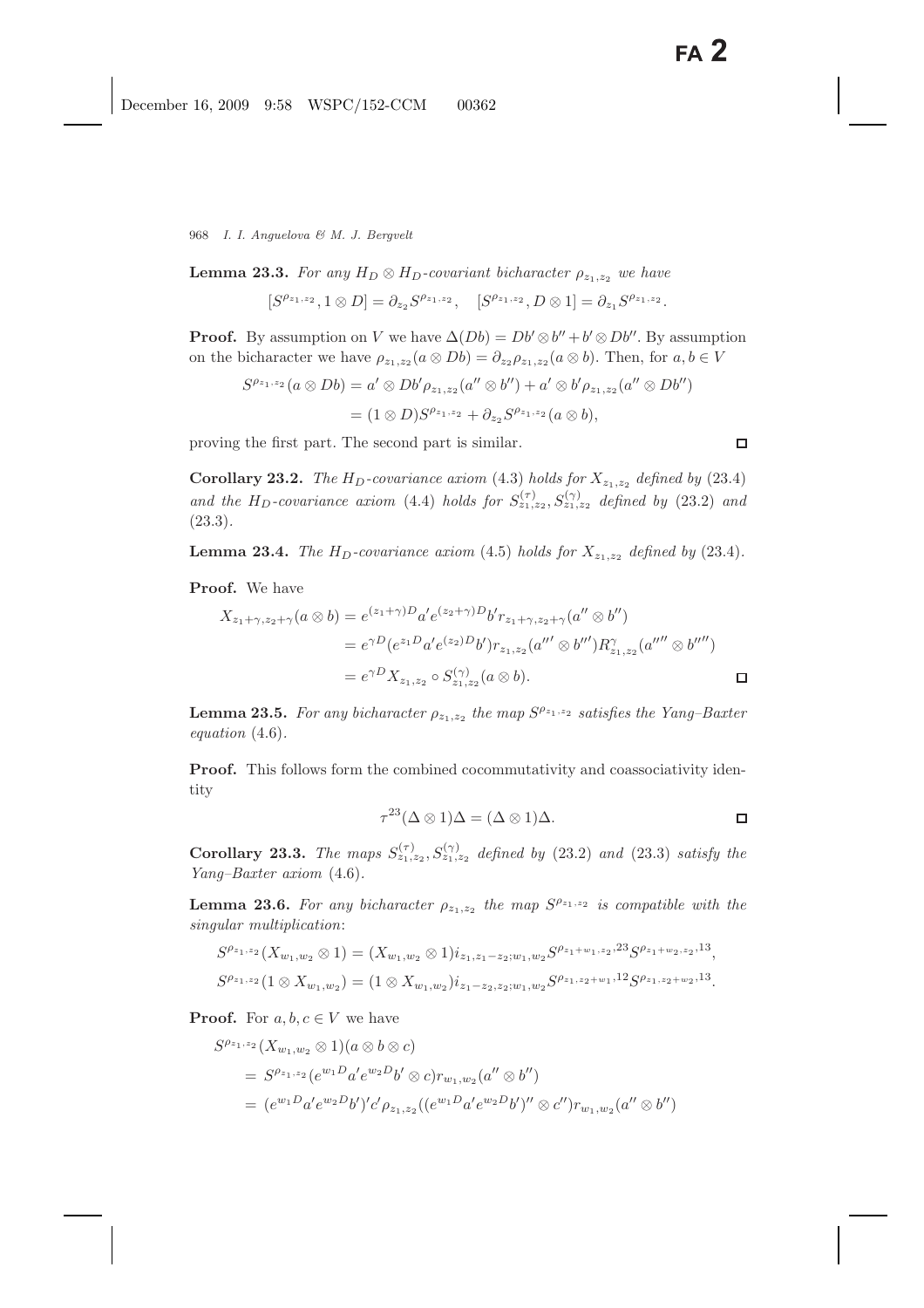$\Box$ 

 $\Box$ 

$$
= e^{w_1 D} a'' e^{w_2 D} b'' c' i_{z_1, z_1 - z_2; w_1, w_2} \rho_{z_1 + w_1, z_2} (a'' \otimes c''') \rho_{z_1 + w_2, z_2} (b'' \otimes c''')
$$
  
\n
$$
\times r_{w_1, w_2} (a'' \otimes b'')
$$
  
\n
$$
= i_{z_1, z_1 - z_2; w_1, w_2} (X_{w_1, w_2} \otimes 1) S^{\rho_{z_1 + w_1, z_2}, 23} S^{\rho_{z_1 + w_2, z_2}, 13} (a \otimes b \otimes c)
$$

The proof of the other part is similar.

**Corollary 23.4.**  $S_{z_1,z_2}^{(\tau)}$ ,  $S_{z_1,z_2}^{(\gamma)}$  *defined by* (23.2) *and* (23.3) *satisfy the compatibility with multiplication axioms* (4.7) *and* (4.8)*.*

**Corollary 23.5.**  $S_{z_1,z_2}^{(\tau)}$  *defined by* (23.2) *satisfies the unitarity axiom* (4.9)*.* 

**Proof.** For unitarity, recall that  $S_{z_1,z_2}^{(\tau)} = S^{R_{z_1,z_2}}$ , so that by Lemma 23.1 we have  $\tau \circ S_{z_1, z_2}^{(1)} \circ \tau = S^{K_{z_1, z_2}}$  so that by Lemma 23.1 again and (22.6) we find

$$
S_{z_1, z_2}^{(\tau)} \circ \tau \circ S_{z_1, z_2}^{(\tau)} \circ \tau = S^{R_{z_1, z_2}} \circ S^{R_{z_1, z_2}^{\tau}} = S^{\epsilon} = 1_{V \otimes V}.
$$

**Corollary 23.6.**  $S_{z_1,z_2}^{(\gamma)}$  defined by (23.3) satisfies the group axioms (4.11) *and* (4.10)*.*

**Proof.** Since  $R_{z_1,z_2}^{(\gamma=0)} = \epsilon$ , the unit bicharacter, axiom (4.11) follows. Now

$$
R_{z_1,z_2}^{\gamma_1+\gamma_2} = r_{z_1,z_2}^{-1} * r_{z_1,z_2}^{\gamma_1+\gamma_2}
$$
  
=  $r_{z_1,z_2}^{-1} * r_{z_1,z_2}^{\gamma_1} * r_{z_1,z_2}^{\gamma_1,-1} * r_{z_1,z_2}^{\gamma_1+\gamma_2}$   
=  $R_{z_1,z_2}^{\gamma_1} * R_{z_1+\gamma_1,z_2+\gamma_1}^{\gamma_2},$ 

so that axiom (4.10) follows from Lemma 23.1 and definition (23.3).

**Lemma 23.7.**  $X_{z_1,z_2}$  *and*  $S_{w_1,w_2}^{(z_2)}$  *defined by* (23.4) *and* (23.3) *satisfy the locality axiom* (4.12)*.*

**Proof.** Define

$$
E = e^{z_1 D} a' e^{z_2 D} b' c' r_{z_1, z_2} (a''' \otimes b''') r_{z_1, 0} (a'''' \otimes c''') r_{z_2, 0} (b'''' \otimes c''').
$$

Then

$$
X_{z_1,0}(1 \otimes X_{z_2,0})(A)
$$
  
=  $e^{z_1D}a'(e^{z_2D}b'c')'r_{z_1,0}(a'' \otimes (e^{z_2D}b'c')'')r_{z_2,0}(b'' \otimes c'')$   
=  $e^{z_1D}a'e^{z_2D}b''c'r_{z_1,0}(a''' \otimes e^{z_2D}b'')r_{z_1,0}(a'''' \otimes c''')r_{z_2,0}(b'' \otimes c'')$   
=  $e^{z_1D}a'e^{z_2D}b'c''i_{z_1,z_2}r_{z_1,z_2}(a''' \otimes b''')r_{z_1,0}(a'''' \otimes c''')r_{z_2,0}(b'''' \otimes c'''')$   
=  $i_{z_1,z_2}E$ .

On the other hand

$$
X_{z_2,0}(1 \otimes X_{z_1,0})i_{z_2;z_1}S_{z_2,z_1}^{(\tau)12}(b \otimes a \otimes c)
$$
  
=  $X_{z_2,0}(1 \otimes X_{z_1,0})(b' \otimes a' \otimes c)i_{z_2;z_1}R_{z_2,z_1}^{(\tau)}(b'' \otimes a'')$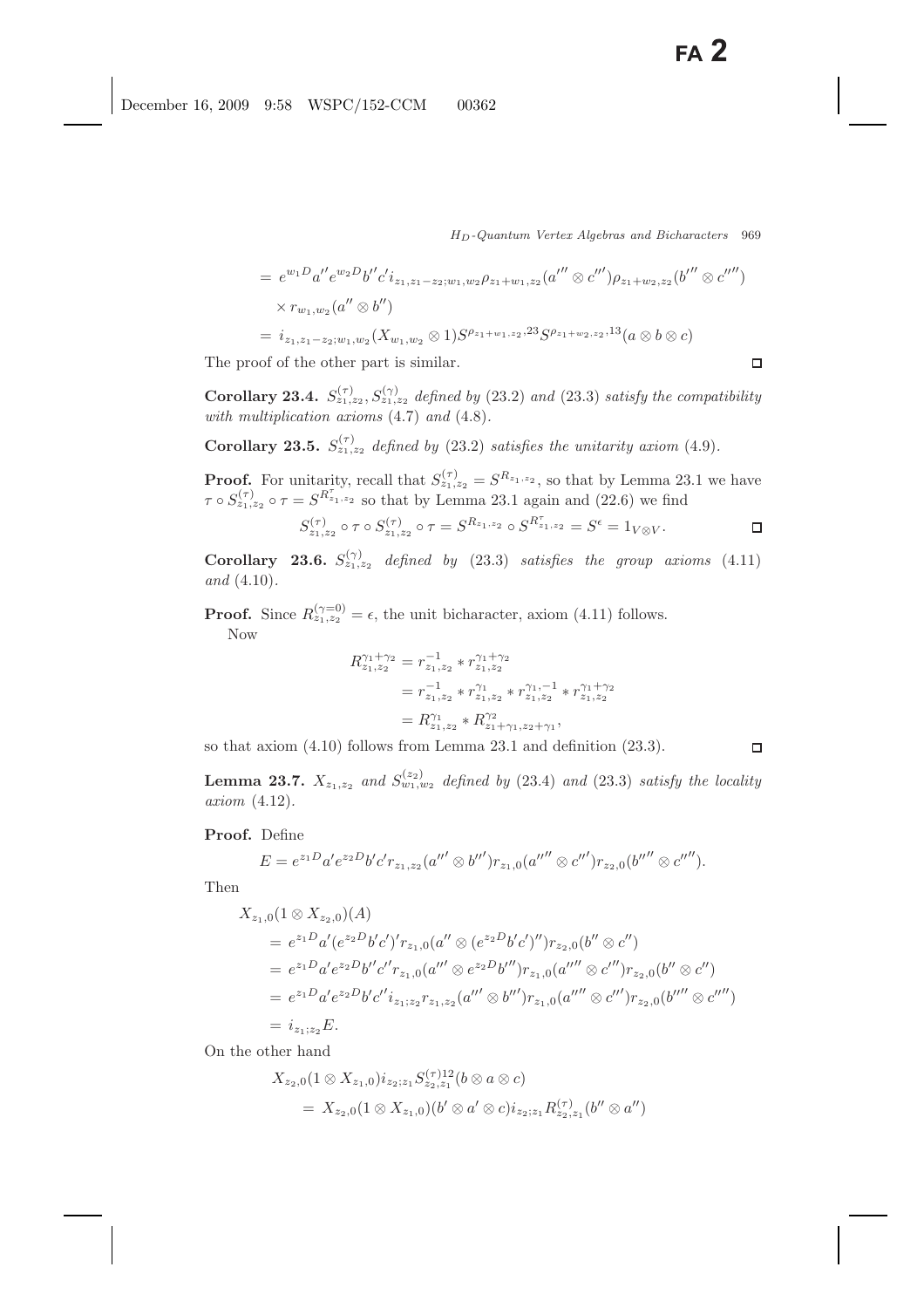$$
= X_{z_2,0}(b' \otimes e^{z_1D}a''c')r_{z_1,0}(a'' \otimes c'')i_{z_2;z_1}R_{z_2,z_1}^{(\tau)}(b'' \otimes a'')
$$
  
\n
$$
= e^{z_2D}b''(e^{z_1D}a'c')r_{z_2,0}(b'' \otimes (e^{z_1D}a'c'')'')
$$
  
\n
$$
\times r_{z_1,0}(a'' \otimes c'')i_{z_2;z_1}R_{z_2,z_1}^{(\tau)}(b'' \otimes a'')
$$
  
\n
$$
= e^{z_2D}b'e^{z_1D}a'c'r_{z_2,0}(b''' \otimes e^{z_1D}a''')r_{z_2,0}(b'''' \otimes c''')
$$
  
\n
$$
\times r_{z_1,0}(a'''' \otimes c'''')i_{z_2;z_1}R_{z_2,z_1}^{(\tau)}(b''''' \otimes a'''')
$$
  
\n
$$
= e^{z_2D}b'e^{z_1D}a'c'i_{z_2,z_1}(r_{z_2,z_1}(b'''' \otimes a''')R_{z_2,z_1}^{(\tau)}(b'''' \otimes a''''))
$$
  
\n
$$
\times r_{z_2,0}(b''' \otimes c''')r_{z_1,0}(a'''' \otimes c'''')
$$
  
\n
$$
= e^{z_2D}b'e^{z_1D}a'c'i_{z_2,z_1}(r_{z_1,z_2}(a'' \otimes b'''))r_{z_2,0}(b'''' \otimes c''')
$$
  
\n
$$
\times r_{z_1,0}(a'''' \otimes c'''')
$$
  
\n
$$
= i_{z_2,z_1}E.
$$

Since

$$
(z_1 - z_2)^N i_{z_1; z_2} E = (z_1 - z_2)^N i_{z_2; z_1} E
$$

the locality axiom (4.12) follows.

The results in this section are summarized in the following theorem.

**Theorem 23.1.** Let V be an  $H_D$ -bialgebra with invertible bicharacter  $r_{z_1,z_2}$ , sat*isfying the VO assumption of Definition* 23.1*. Then the singular multiplications*  $X_{z_1,z_2}, X_{z_1,z_2,z_3}$  *and maps*  $S_{z_1,z_2}^{(\tau)}$ ,  $S_{z_1,z_2}^{(\gamma)}$  *defined by* (23.4), (23.2) *and* (23.3) *give* V *the structure of an*  $H_D$ -quantum vertex algebra as in Definition 4.1.

#### **24. Bicharacters and EK-quantum Vertex Operator Algebras**

Let V be an  $H_D$ -bialgebra with invertible bicharacter, so that we have on V by Theorem 23.1 an  $H_D$ -quantum vertex algebra structure. In case the bicharacter satisfies

$$
(\partial_{z_1} + \partial_{z_2})r_{z_1, z_2} = 0 \tag{24.1}
$$

the bicharacter is really just a function of  $z_1 - z_2$ :  $r_{z_1,z_2}$  takes values in  $\mathbb{C}[(z_1 - z_2)]$  $(z_2)^{\pm 1}$ [[t]]. In this case the translation bicharacter  $R_{z_1,z_2}^{\gamma}$  is the unit bicharacter on  $V$ .

In this situation we can evaluate the bicharacter  $r_{z_1,z_2}$ , the vertex operator  $X_{z_1,z_2}$  and the braiding  $S_{z_1,z_2}$  both at  $z_1 = 0$  and at  $z_2 = 0$ .

We have in this case  $r_{0,z} = r_{-z,0}$  so that

$$
X_{0,z}(a\otimes b) = e^{zD}(e^{-zD}a'b')r_{0,z}(a''\otimes b'') = e^{zD}Y(a,-z)b.
$$

The braided commutativity Lemma 9.1 gives, by putting  $z_2 = 0$ ,

$$
Y(a',z)b'R_{z,0}(a'' \otimes b'') = e^{zD}Y(b,-z)a.
$$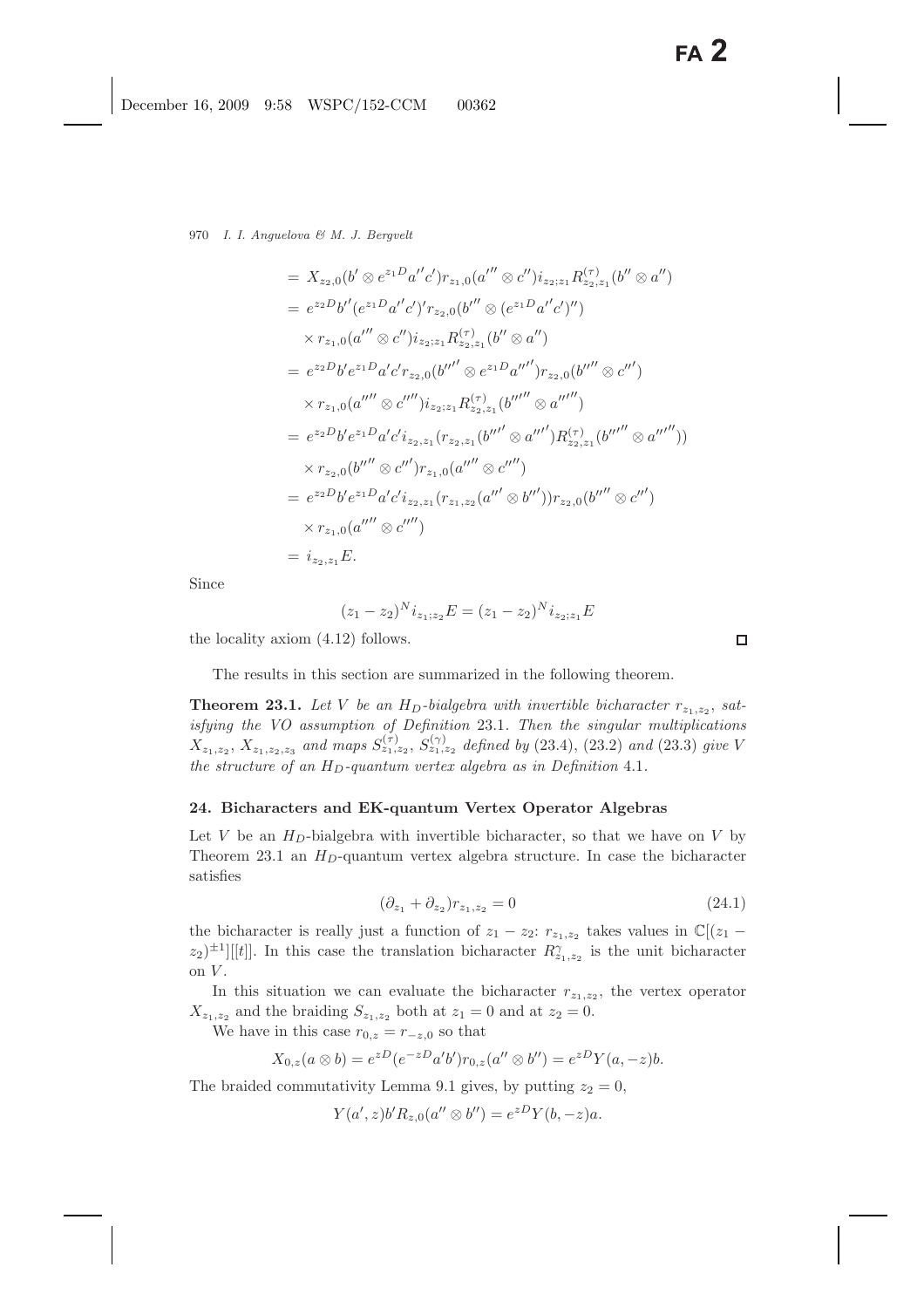We emphasize that in general  $H_D$ -quantum vertex algebras one does not have a similar braided skew-symmetry, since the braiding  $S_{z_1,z_2}^{(\tau)}$  cannot be evaluated at  $z_2 = 0.$ 

The  $H_D$ -covariance axiom (4.5) reduces to the familiar formula

$$
e^{\gamma D}Y(a,z)e^{-\gamma D} = i_{z;\gamma}Y(a,z+\gamma).
$$
\n(24.2)

Infinitesimally this gives another familiar formula: by differentiating with respect to  $\gamma$  we obtain

$$
[D, Y(a, z)] = \partial_z Y(a, z). \tag{24.3}
$$

Bicharacters satisfying condition (24.1) give rise to quantum vertex operator algebras in the sense of Etingof–Kazhdan [5]. In case the bicharacter satisfies (24.1) and is also symmetric:

$$
r_{z_1, z_2}^{\tau} = r_{z_1, z_2},
$$

we obtain vertex operators of a vertex algebra as is usually defined (see  $[6, 9]$ ). This is a special case of a more general result of Borcherds, see [4, Theorem 4.2].

The condition (24.1) is not satisfied in the case we are interested in, see Sec. 26.

# **25. Bicharacter Expansions and** *S***-Commutator**

We continue to assume that V has an  $H_D$ -quantum vertex algebra structure via a bicharacter  $r_{z_1,z_2}$ , see Theorem 23.1. In this section we show how an expansion of the bicharacter leads to a closed formula for the S-commutator of fields.

Consider the vectorspace  $V \otimes W(z)$ , where  $W(z)$  is some space of functions (or power series) in z. Then we get an action of  $H_D$  on this vector space by using the coproduct:

$$
D^{(k)}(a\otimes f(z))=\sum_{p+q=k}D^{(p)}a\otimes \partial_z^{(q)}f(z).
$$

**Theorem 25.1.** *Let*  $a, b \in V$  *and suppose that* 

$$
\delta(r_{z_1,z_2}(a\otimes b))=\sum_{k\geq 0}d_k(a\otimes b;t)\partial_{z_2}^{(k)}\delta(z_1,z_2),
$$

*where*  $d_k(a \otimes b; t) \in \mathbb{C}[[z_1^{\pm 1}, z_2^{\pm 1}]][[t]]$ *. Then we have* 

$$
[a(z_1), b(z_2)]_S = \sum_{k \ge 0} d_k(a' \otimes b'; t) \sum_{p+q=k} Y([D^{(p)} a''] b'', z_2) \partial_{z_2}^{(q)} \delta(z_1, z_2).
$$

**Proof.** The right-hand side of the S-commutator of the fields of a and b acting on c is

$$
e^{z_1D}a'(e^{z_2D}b')c'\delta(r_{z_1,z_2}(a'''\otimes b'''))r_{z_1,0}(a''''\otimes c''')r_{z_2,0}(b''''\otimes c''')
$$
  
= 
$$
(e^{z_2D}b')c'\sum_{k\geq 0}d_k(a'''\otimes b''';t)\partial_{z_2}^{(k)}([e^{z_2D}a']r_{z_2,0}(a'''\otimes c''')\delta(z_1,z_2))
$$
  
× 
$$
r_{z_2,0}(b''''\otimes c''')
$$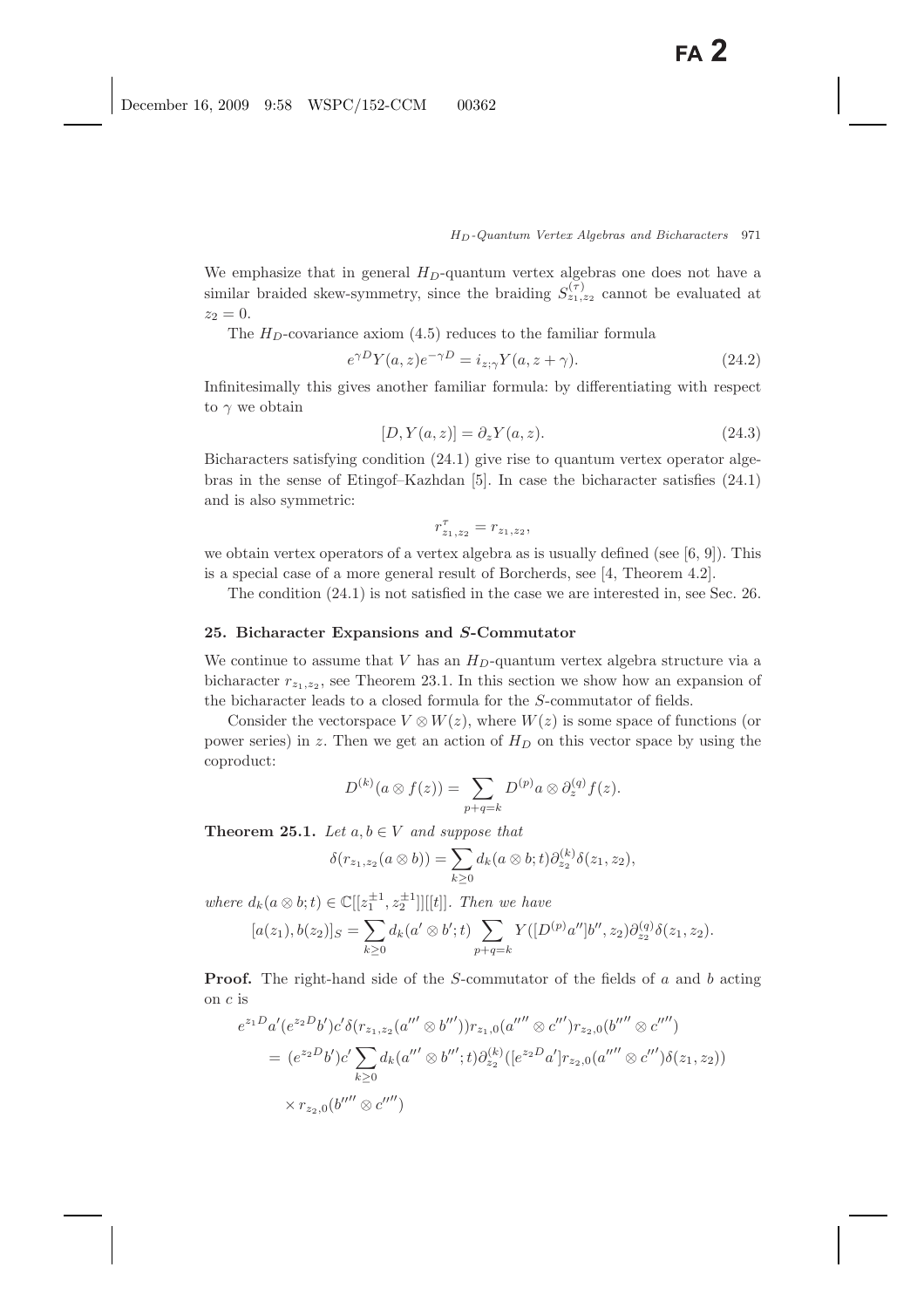972 *I. I. Anguelova & M. J. Bergvelt*

$$
= (e^{z_2D}b')c'\sum_{k\geq 0} d_k(a'' \otimes b''';t) \sum_{p+q+r=k} e^{z_2D}(D^{(p)}a')
$$
  
\n
$$
\times r_{z_2,0}(D^{(q)}a'' \otimes c''')r_{z_2,0}(b''' \otimes c'''')\partial_{z_2}^{(r)}\delta(z_1,z_2)
$$
  
\n
$$
= \sum_{k\geq 0} \sum_{p+q+r=k} d_k(a' \otimes b';t)[e^{z_2D}(D^{(p)}a''')b'''c']r_{z_2,0}([D^{(q)}a''']b''' \otimes c'')
$$
  
\n
$$
\times \partial_{z_2}^{(r)}\delta(z_1,z_2)
$$
  
\n
$$
= \sum_{k\geq 0} \sum_{p+q=k} d_k(a' \otimes b';t)Y((D^{(p)}a'')b'',z_2)c\partial_{z_2}^{(q)}\delta(z_1,z_2).
$$

#### **26. The Main Example**

For the rest of the paper we will study a particular example of an  $H_D$ -quantum vertex algebra V obtained from a bicharacter as in Theorem 23.1. Recall that we work over  $k = \mathbb{C}[[t]]$ . As a vector space V is the topologically free k-module  $V_L[[t]]$ , where  $V_L$  is the underlying space of the usual lattice vertex algebra based on the rank 1 lattice  $\mathbb Z$  with pairing  $(m, n) \mapsto mn$ , cf., [9, Sec. 5.4].

To define a bicharacter on V we need an  $H_D$ -bialgebra structure. As  $H_D$ bialgebra V is generated by group-like elements  $e^{\alpha}, e^{-\alpha}$ , so that

$$
\Delta(e^{m\alpha}) = e^{m\alpha} \otimes e^{m\alpha}, \quad \epsilon(e^{m\alpha}) = 1, \quad m \in \mathbb{Z}.
$$

If we write  $h = (De^{\alpha})e^{-\alpha}$  then h is primitive: we have  $\Delta(h) = h \otimes 1 + 1 \otimes h$ ,  $\epsilon(h) = 0$ . Then

$$
V = \bigoplus_{m \in \mathbb{Z}} V_m, \quad V_m = k[D^n h]_{n \ge 0} \otimes e^{m\alpha}.
$$

In fact V is a Hopf algebra, with antipode  $S: e^{\alpha} \mapsto e^{-\alpha}$ . We define in this case a bicharacter on V by putting on generators

$$
r_{z_1, z_2}(e^{m\alpha} \otimes e^{n\alpha}) = \sigma^{mn}, \quad \sigma = \frac{z_1 - z_2}{1 - tz_2/z_1},
$$
\n(26.1)

and extend to all of V by using the properties of bicharacters. Here (and below) we will expand any rational expression in t in *positive* powers of t. Note that  $r_{z_1,z_2}$ satisfies the VO assumption of Definition 23.1. So by Theorem 23.1 V has an  $H_D$ quantum vertex algebra structure.

The bicharacter  $r_{z_1,z_2}$  of this example is implicit in the paper by Jing [8]. By putting  $t = 0$  we obtain a bicharacter  $r_{2_1, z_2}^0$  which is implicit in the usual construc-<br>tion of a lattice venture algebra from the lattice  $\mathbb{Z}$  with points  $(m, n) \cup m$ tion of a lattice vertex algebra from the lattice  $\mathbb Z$  with pairing  $(m, n) \mapsto mn$ .

We will collect for later reference some values of this bicharacter and of its associated braiding and translation bicharacters. First a simple lemma.

**Lemma 26.1.** *For any bicharacter*  $\rho_{z_1,z_2}$  *on V we have, if*  $\rho_{z_1,z_2}(e^{m\alpha}\otimes e^{n\alpha}) = \rho^{mn}$ ,  $\rho_{z_1,z_2}(h \otimes e^{m\alpha}) = m\partial_{z_1} \ln(\rho), \quad \rho_{z_1,z_2}(h \otimes h) = \partial_{z_2} \partial_{z_1} \ln(\rho).$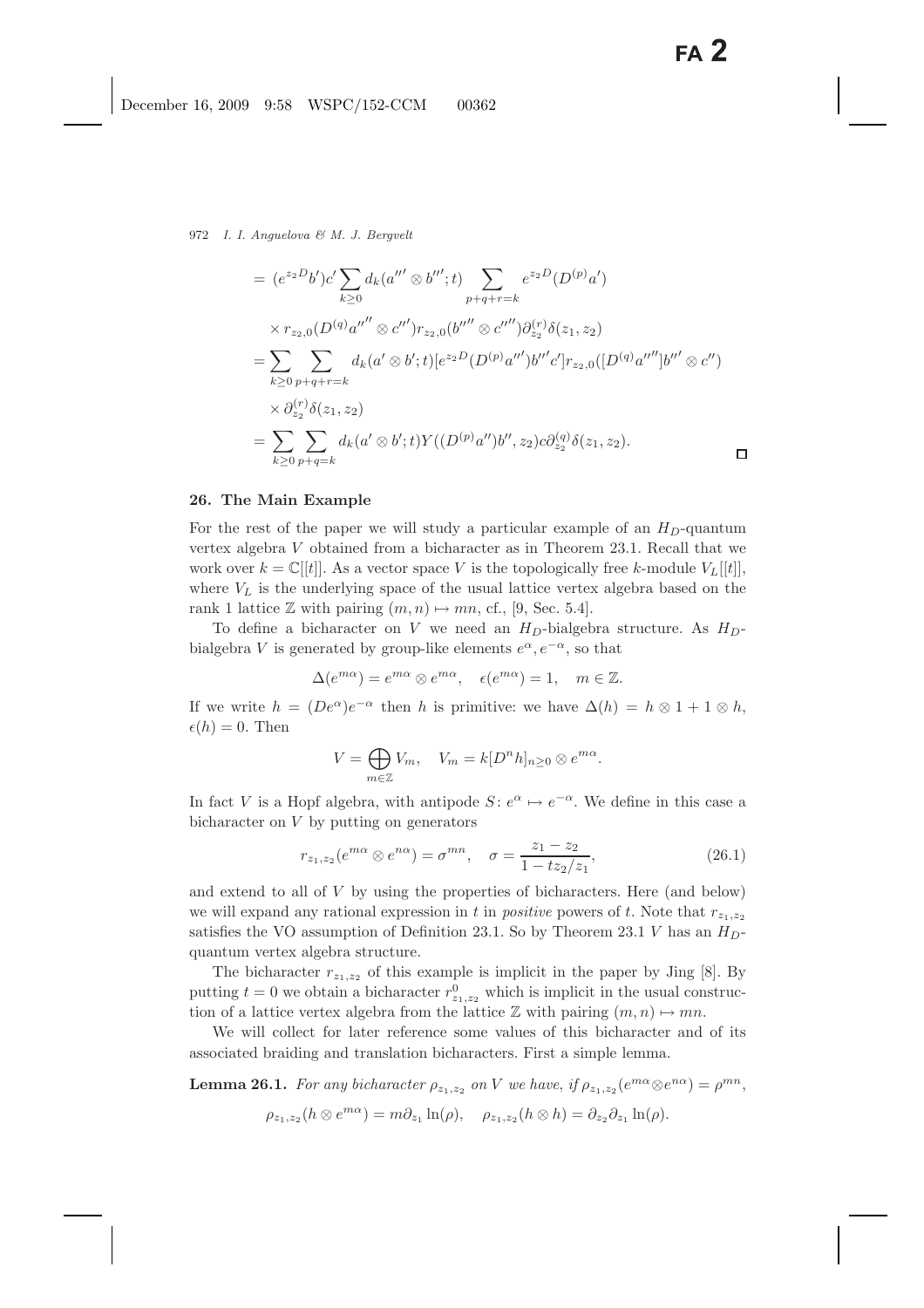**Lemma 26.2.**

$$
r_{z_1,z_2}(h \otimes e^{m\alpha}) = m\left(\frac{1}{z_1 - z_2} - \frac{tz_2/z_1}{z_1 - tz_2}\right),
$$

$$
r_{z_1,z_2}(h \otimes h) = \frac{1}{(z_1 - z_2)^2} - \frac{t}{(z_1 - tz_2)^2}.
$$

The bicharacter  $r_{z_1,z_2}$  is invertible (V being a Hopf algebra), with inverse on generators given by

$$
r_{z_1,z_2}^{-1}(e^{m\alpha} \otimes e^{n\alpha}) = \sigma^{-mn}.
$$

**Lemma 26.3.** *The braiding bicharacter*  $R_{z_1,z_2}$  *of*  $r_{z_1,z_2}$  *is given on the generators by*

$$
R_{z_1, z_2}(e^{m\alpha} \otimes e^{n\alpha}) = \Sigma^{mn}, \quad \Sigma = \Sigma_{z_1, z_2} = -\frac{1 - tz_2/z_1}{1 - tz_1/z_2}, \tag{26.2}
$$

*and we have*

$$
R_{z_1, z_2}(h \otimes e^{m\alpha}) = m\left(\frac{tz_2/z_1}{z_1 - tz_2} + \frac{t}{z_2 - tz_1}\right),\tag{26.3}
$$

*and*

$$
R_{z_1, z_2}(h \otimes h) = \frac{t}{(z_1 - tz_2)^2} - \frac{t}{(z_2 - tz_1)^2}.
$$
 (26.4)

**Lemma 26.4.** *The translation bicharacter*  $R^{\gamma}$  *of*  $r_{z_1,z_2}$  *is given on generators* by

$$
R_{z_1, z_2}^{\gamma}(e^{m\alpha} \otimes e^{n\alpha}) = \Pi^{mn}, \quad \Pi = \Pi_{z_1, z_2} = \frac{1 - tz_2/z_1}{1 - t\frac{z_2 + \gamma}{z_1 + \gamma}},\tag{26.5}
$$

*and we have*

$$
R_{z_1,z_2}^{\gamma}(h \otimes e^{m\alpha}) = \frac{mtz_2/z_1}{z_1 - tz_2} - \frac{mt(z_2 + \gamma)/(z_1 + \gamma)}{(z_1 + \gamma) - t(z_2 + \gamma)},
$$
(26.6)

*and*

$$
R_{z_1,z_2}^{\gamma}(h \otimes h) = \frac{t}{(z_1 - tz_2)^2} - \frac{t}{((z_1 + \gamma) - t(z_2 + \gamma))^2}.
$$
 (26.7)

Here we want to make some explicit calculations to illustrate what is involved in the case of quantum vertex algebras as opposed to classical vertex algebras. We will show particular examples of Jacobi and Borcherds identities, as well as calculate some  $(n)$ -products of states and of fields in  $V$ .

We will first start with showing an example of the Jacobi identity, Theorem 15.1, in the case of  $a = b = e^{\alpha}$ .

First, note that  $r_{z,0}(e^{\alpha} \otimes e^{\alpha}) = z$ . This implies that by (26.1)

$$
Y(e^{\alpha}, z)e^{\alpha} = (e^{zD}e^{\alpha})e^{\alpha}r_{z,0}(e^{\alpha} \otimes e^{\alpha}),
$$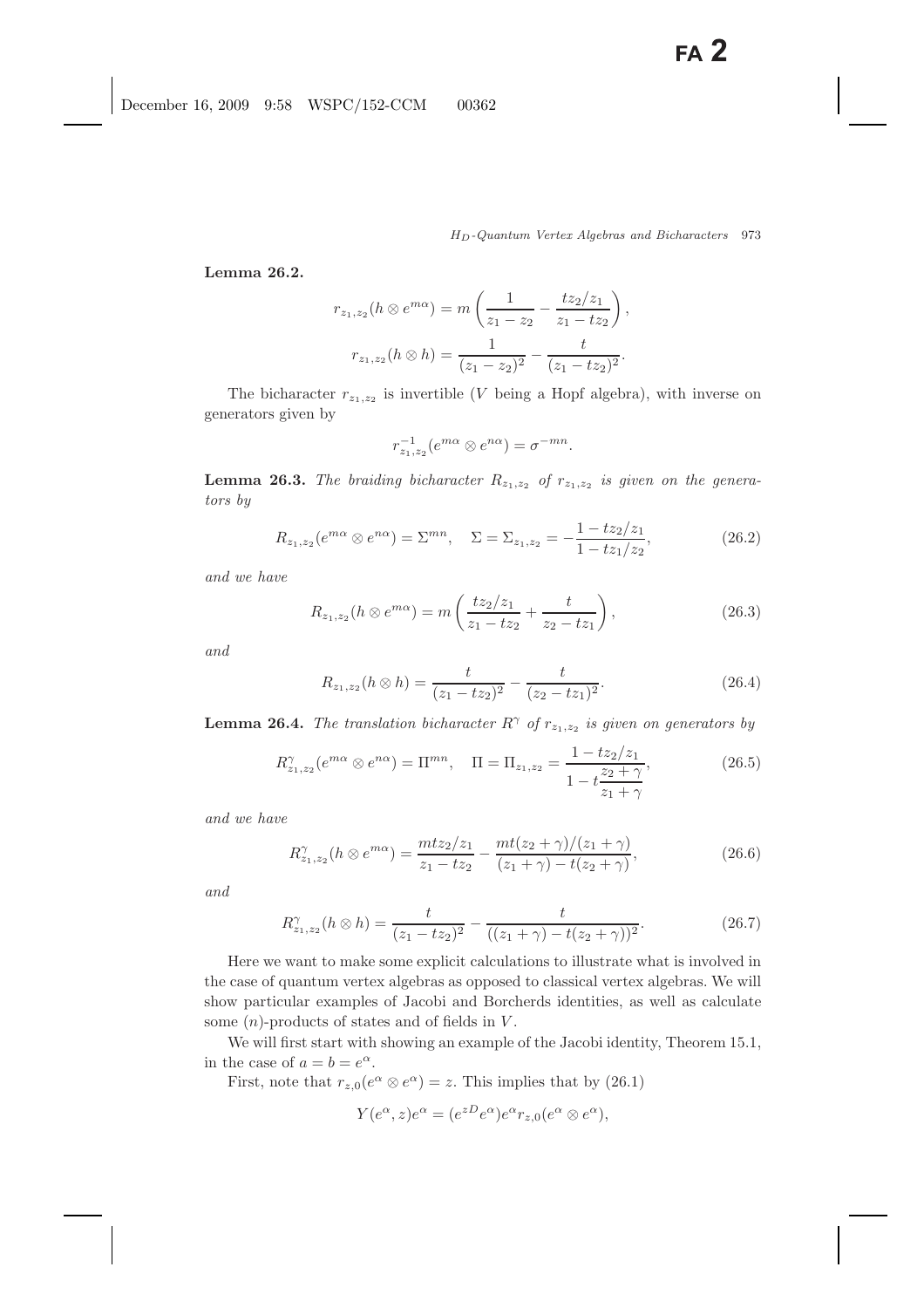and following the proof of Theorem 25.1 we have:

$$
Y(e^{\alpha}, z_1)Y(e^{\alpha}, z_2)c
$$
  
=  $(e^{z_1D}e^{\alpha})(e^{z_2D}e^{\alpha})c'r_{z_1, z_2}(e^{\alpha} \otimes e^{\alpha})r_{z_1, 0}(e^{\alpha} \otimes c'')r_{z_2, 0}(e^{\alpha} \otimes c''')$   
=  $(e^{z_1D}e^{\alpha})(e^{z_2D}e^{\alpha})c'\frac{z_1 - z_2}{1 - tz_2/z_1}r_{z_1, 0}(e^{\alpha} \otimes c'')r_{z_2, 0}(e^{\alpha} \otimes c''').$ 

Similarly, taking into account

$$
S_{z_1,z_2}^{(\tau)}(e^{\alpha} \otimes e^{\alpha}) = -\frac{1 - tz_2/z_1}{1 - tz_1/z_2}(e^{\alpha} \otimes e^{\alpha}),
$$

we have

$$
Y_{z_2}(1 \otimes Y_{z_1}) S_{z_2, z_1}^{(\tau), 12}(e^{\alpha} \otimes e^{\alpha} \otimes c)
$$
  
=  $Y(e^{\alpha}, z_2) Y(e^{\alpha}, z_1) c \left( -\frac{1 - tz_1/z_2}{1 - tz_2/z_1} \right)$   
=  $(e^{z_1 D} e^{\alpha})(e^{z_2 D} e^{\alpha}) c' \frac{z_1 - z_2}{1 - tz_2/z_1} r_{z_1, 0} (e^{\alpha} \otimes c'') r_{z_2, 0} (e^{\alpha} \otimes c''').$ 

And last, by Lemma 26.4 we have  $R_{z_3,0}^{z_2}(e^{\alpha} \otimes e^{\alpha}) = \frac{1}{1-t_{z_2+z_3}^{z_2}}$ , so that

$$
S_{z_3,0}^{(z_2)}(e^{\alpha} \otimes e^{\alpha}) = e^{\alpha} \otimes e^{\alpha} \frac{1}{\left(1 - t \frac{z_2}{z_2 + z_3}\right)}.
$$

Thus in the right-hand side of the Jacobi identity we have

$$
Y_{z_2}(Y_{z_3} \otimes 1)S_{z_3,0}^{(z_2),12}(e^{\alpha} \otimes e^{\alpha} \otimes c)
$$
  
=  $Y(Y(e^{\alpha}, z_3)e^{\alpha}, z_2)c\left(\frac{1}{\left(1 - t\frac{z_2}{z_2 + z_3}\right)}\right)$   
=  $(e^{(z_2 + z_3)D}e^{\alpha})(e^{z_2D}e^{\alpha})c'\left(\frac{z_3}{\left(1 - t\frac{z_2}{z_2 + z_3}\right)}\right)r_{z_2 + z_3,0}(e^{\alpha} \otimes c'')r_{z_2,0}(e^{\alpha} \otimes c'').$ 

Here, of course, we have to expand in powers of  $t$ :

$$
\frac{1}{1 - tz_2/z_1} = \sum_{n=0}^{\infty} \frac{z_2^n}{z_1^n} t^n, \quad \frac{1}{\left(1 - t \frac{z_2}{z_2 + z_3}\right)} = \sum_{n=0}^{\infty} \frac{z_2^n}{(z_2 + z_3)^n} t^n.
$$

Now, we see that if we denote  $g_n(z_1, z_2, z_1 - z_2)$  the coefficient in front of  $t^n$  in

$$
\frac{z_1 - z_2}{1 - tz_2/z_1} r_{z_1,0}(e^{\alpha} \otimes c'') r_{z_2,0}(e^{\alpha} \otimes c'''),
$$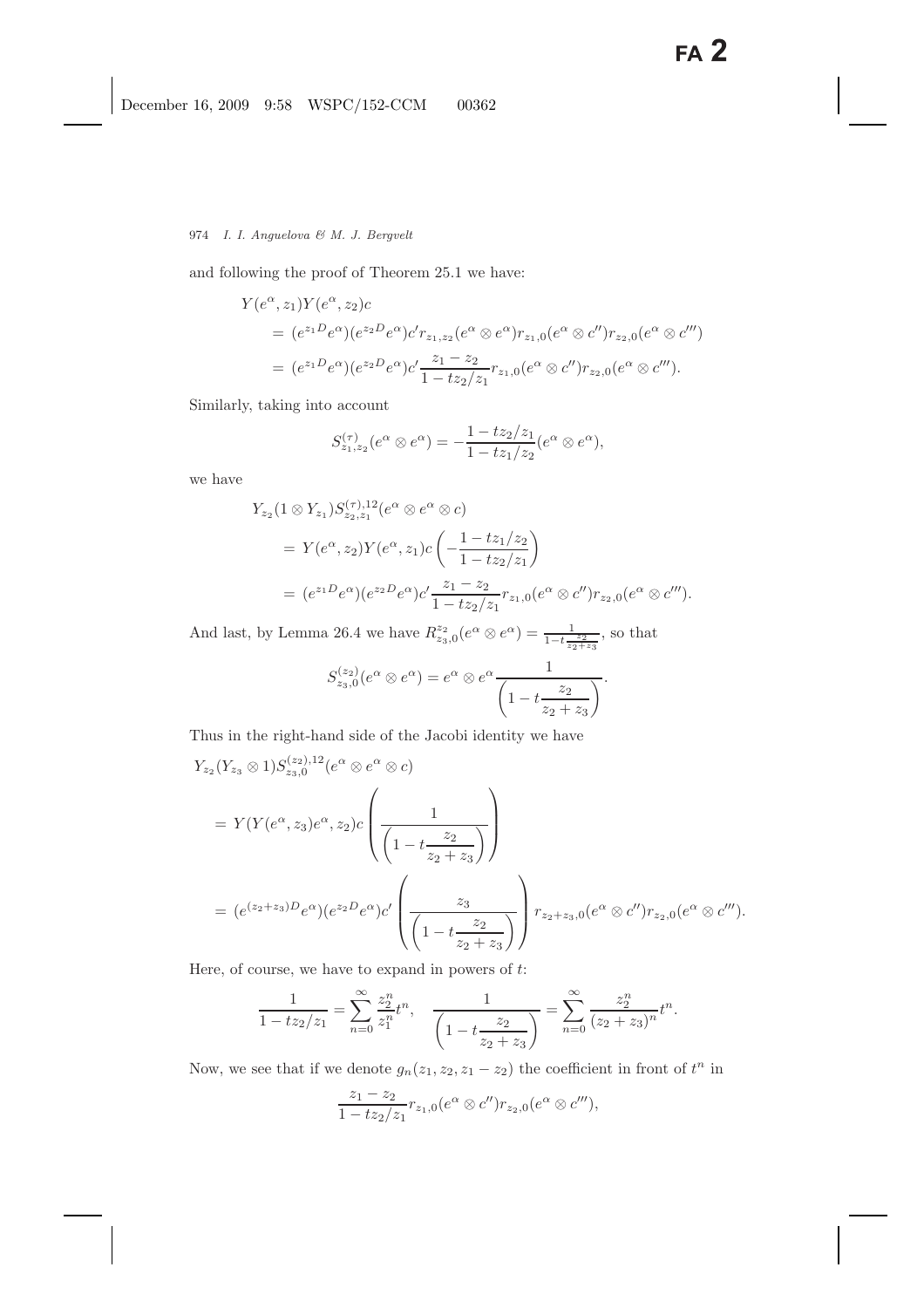we have then that  $g_n(z_2 + z_3, z_2, z_3)$  is the coefficient of  $t^n$  in

$$
\left(\frac{z_3}{\left(1-t\frac{z_2}{z_2+z_3}\right)}\right) r_{z_2+z_3,0}(e^{\alpha} \otimes c'')r_{z_2,0}(e^{\alpha} \otimes c''').
$$

The Jacobi identity is then a comparison between

$$
i_{z_1;z_2}\delta(z_1-z_2,z_3)(e^{z_1D}e^{\alpha})(e^{z_2D}e^{\alpha})c'g_n(z_1,z_2,z_1-z_2)t^n
$$
  

$$
-i_{z_2;z_1}\delta(z_1-z_2,z_3)(e^{z_1D}e^{\alpha})(e^{z_2D}e^{\alpha})c'g_n(z_1,z_2,z_1-z_2)t^n
$$

and

$$
i_{z_2;z_3}\delta(z_1,z_2+z_3)(e^{(z_2+z_3)D}e^{\alpha})(e^{z_2D}e^{\alpha})c'g_n(z_2+z_3,z_2,z_3)t^n.
$$

Thus the Jacobi identity is just the direct application of Lemma 15.1, but for *each* of the coefficients of  $t^n, n \geq 0$ .

Similarly, let us show how one calculates the residues in the Borcherds identity, Theorem 16.1. We will take  $a = e^{\alpha}$ ,  $b = e^{-\alpha}$ ,  $c = e^{\alpha}$ , and  $F \equiv 1$ .

We have  $r_{z,0}(e^{\alpha} \otimes e^{-\alpha}) = \frac{1}{z}$ , thus

$$
Y(e^{\alpha}, z_1)Y(e^{-\alpha}, z_2)e^{\alpha} = (e^{z_1D}e^{\alpha})(e^{z_2D}e^{-\alpha})e^{\alpha}i_{z_1; z_2} \left(\frac{1 - tz_2/z_1}{z_1 - z_2}\right)\frac{z_1}{z_2}
$$
  

$$
= (e^{z_1D}e^{\alpha})(e^{z_2D}e^{-\alpha})e^{\alpha} \left(\sum_{n=0}^{\infty}\frac{z_2^{n-1}}{z_1^n} - t\sum_{n=0}^{\infty}\frac{z_2^n}{z_1^{n+1}}\right),
$$

and

$$
Y_{z_2}(1 \otimes Y_{z_1})i_{z_2;z_3}S_{z_2,z_1}^{(\tau),12}(e^{-\alpha} \otimes e^{\alpha} \otimes e^{\alpha})
$$
  
=  $Y(e^{-\alpha}, z_2)Y(e^{\alpha}, z_1)e^{\alpha}i_{z_2;z_1}\left(-\frac{1-tz_2/z_1}{1-tz_1/z_2}\right)$   
=  $(e^{z_2D}e^{-\alpha})(e^{z_1D}e^{\alpha})e^{\alpha}i_{z_2;z_1}\left(-\frac{1-tz_2/z_1}{1-tz_1/z_2}\right)$   
 $\times r_{z_2,z_1}(e^{-\alpha} \otimes e^{\alpha})r_{z_2,0}(e^{-\alpha} \otimes e^{\alpha})r_{z_1,0}(e^{\alpha} \otimes e^{\alpha})$   
=  $(e^{z_2D}e^{-\alpha})(e^{z_1D}e^{\alpha})e^{\alpha}i_{z_2;z_1}\left(-\frac{1-tz_2/z_1}{1-tz_1/z_2}\right)\left(\frac{1-tz_1/z_2}{z_2-z_1}\right)\frac{z_1}{z_2}$   
=  $(e^{z_1D}e^{\alpha})(e^{z_2D}e^{-\alpha})e^{\alpha}i_{z_2;z_1}\left(\frac{1-tz_2/z_1}{z_1-z_2}\right)\frac{z_1}{z_2}.$ 

And last, we have

$$
Y(e^{\alpha}, z)e^{-\alpha} = (e^{zD}e^{\alpha})e^{-\alpha}r_{z,0}(e^{\alpha} \otimes e^{-\alpha}) = \frac{1}{z} + h + \mathcal{O}(z),
$$
 (26.8)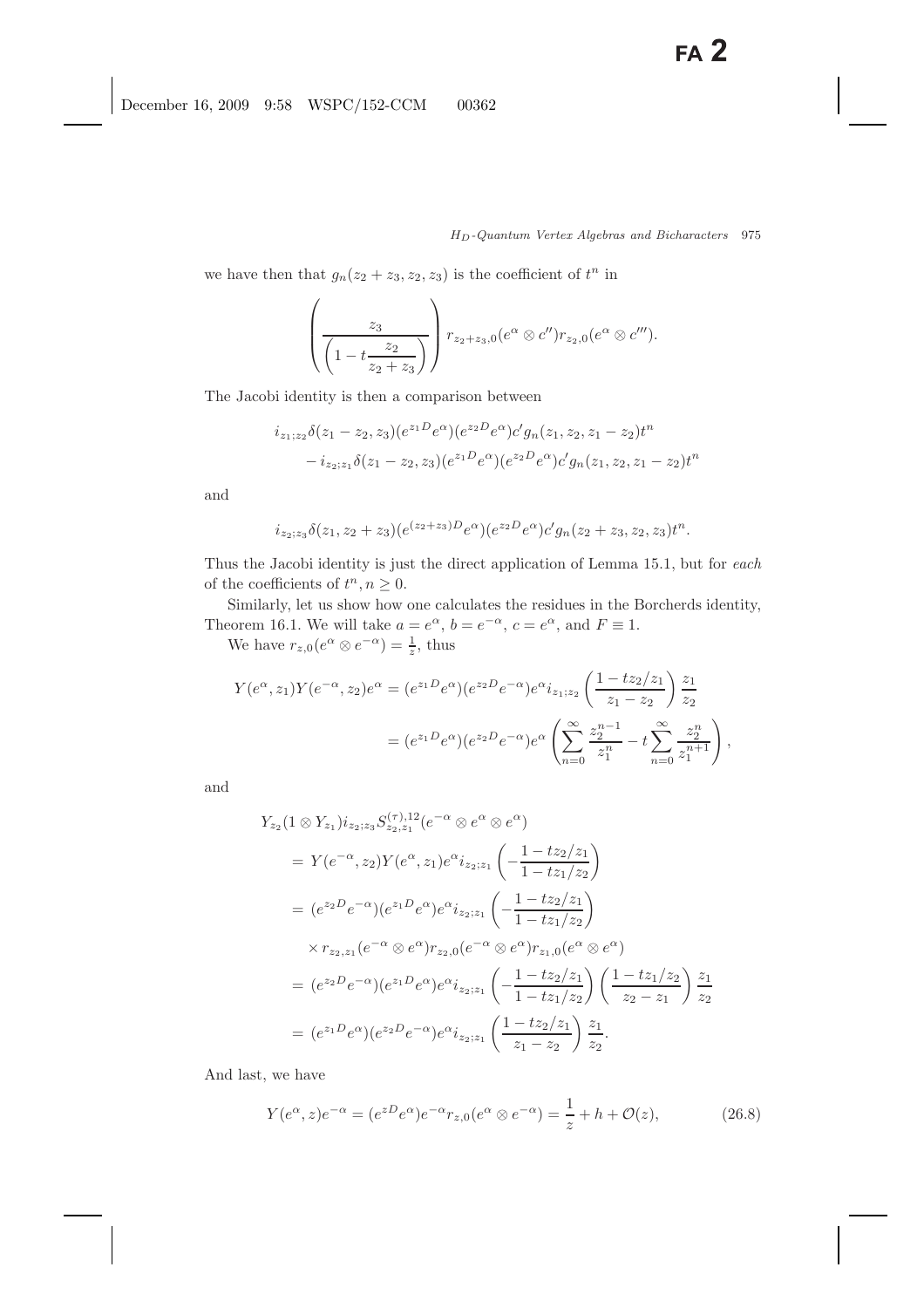and by Lemma 26.4 we have  $R_{z_3,0}^{z_2}(e^{\alpha} \otimes e^{-\alpha}) = 1 - t \frac{z_2}{z_2 + z_3}$ , so that

$$
i_{z_2; z_3} S_{z_3,0}^{(z_2)}(e^{\alpha} \otimes e^{-\alpha}) = e^{\alpha} \otimes e^{-\alpha} i_{z_2; z_3} \left(1 - t \frac{z_2}{z_2 + z_3}\right)
$$
 (26.9)

$$
=e^{\alpha} \otimes e^{-\alpha} \left(1+t \sum_{k=0}^{\infty} (-1)^k \left(\frac{z_3}{z_2}\right)^k\right). \tag{26.10}
$$

So we calculate

$$
Y_{z_2}(Y_{z_3} \otimes 1)i_{z_2; z_3} S_{z_3,0}^{(z_2),12}(e^{\alpha} \otimes e^{-\alpha} \otimes e^{\alpha})
$$
  
=  $Y(Y(e^{\alpha}, z_3)e^{-\alpha}, z_2)e^{\alpha}i_{z_2; z_3} \left(1 - t \frac{z_2}{z_2 + z_3}\right)$   
=  $Y((e^{z_3}e^{\alpha})e^{-\alpha}, z_2)e^{\alpha}i_{z_2; z_3} \left(1 - t \frac{z_2}{z_2 + z_3}\right) r_{z_3,0}(e^{\alpha} \otimes e^{-\alpha})$   
=  $e^{z_2D}((e^{z_3}e^{\alpha})e^{-\alpha})e^{\alpha}r_{z_2,0}((e^{z_3}e^{\alpha})e^{-\alpha}) \otimes e^{\alpha})i_{z_2; z_3}$   
 $\times \left(1 - t \frac{z_2}{z_2 + z_3}\right) r_{z_3,0}(e^{\alpha} \otimes e^{-\alpha})$   
=  $(e^{(z_2+z_3)D}e^{\alpha})(e^{z_2}e^{-\alpha})e^{\alpha}i_{z_2; z_3} \left(1 - t \frac{z_2}{z_2 + z_3}\right)$   
 $\times i_{z_2; z_3}r_{z_2+z_3,0}(e^{\alpha} \otimes e^{\alpha})r_{z_2,0}(e^{\alpha} \otimes e^{-\alpha})r_{z_3,0}(e^{\alpha} \otimes e^{-\alpha})$   
=  $(e^{(z_2+z_3)D}e^{\alpha})(e^{z_2}e^{-\alpha})e^{\alpha} \frac{z_2 + z_3}{z_2 z_3} \left(1 + t \sum_{k=0}^{\infty}(-1)^k\left(\frac{z_3}{z_2}\right)^k\right).$ 

Now we have

$$
Res_{z_1}(Y(e^{\alpha}, z_1)Y(e^{-\alpha}, z_2)e^{\alpha})
$$
  
= Res\_{z\_1}\left((e^{z\_1D}e^{\alpha})(e^{z\_2D}e^{-\alpha})e^{\alpha}\left(\sum\_{n=0}^{\infty}\frac{z\_2^{n-1}}{z\_1^n} - t\sum\_{n=0}^{\infty}\frac{z\_2^n}{z\_1^{n+1}}\right)\right)  
= (e^{z\_2D}e^{\alpha})(e^{z\_2D}e^{-\alpha})e^{\alpha}(1-t) = e^{\alpha} - te^{\alpha}.

Here we took into account that

$$
\operatorname{Res}_{z_1} \left( e^{z_1 D} \sum_{n=0}^{\infty} \frac{z_2^n}{z_1^{n+1}} \right) = e^{z_2 D} e^{\alpha}.
$$

Similarly

$$
\operatorname{Res}_{z_3}(Y_{z_2}(Y_{z_3} \otimes 1)i_{z_2; z_3} S_{z_3,0}^{(z_2),12}(e^{\alpha} \otimes e^{-\alpha} \otimes e^{\alpha}))
$$
\n
$$
= \operatorname{Res}_{z_3}\left( (e^{(z_2+z_3)D}e^{\alpha})(e^{z_2D}e^{-\alpha})e^{\alpha} \frac{z_2+z_3}{z_2z_3} \left( 1 + t \sum_{k=0}^{\infty} (-1)^k \left( \frac{z_3}{z_2} \right)^k \right) \right)
$$
\n
$$
= (e^{z_2D}e^{\alpha})(e^{z_2D}e^{-\alpha})e^{\alpha}(1-t) = e^{\alpha} - te^{\alpha}.
$$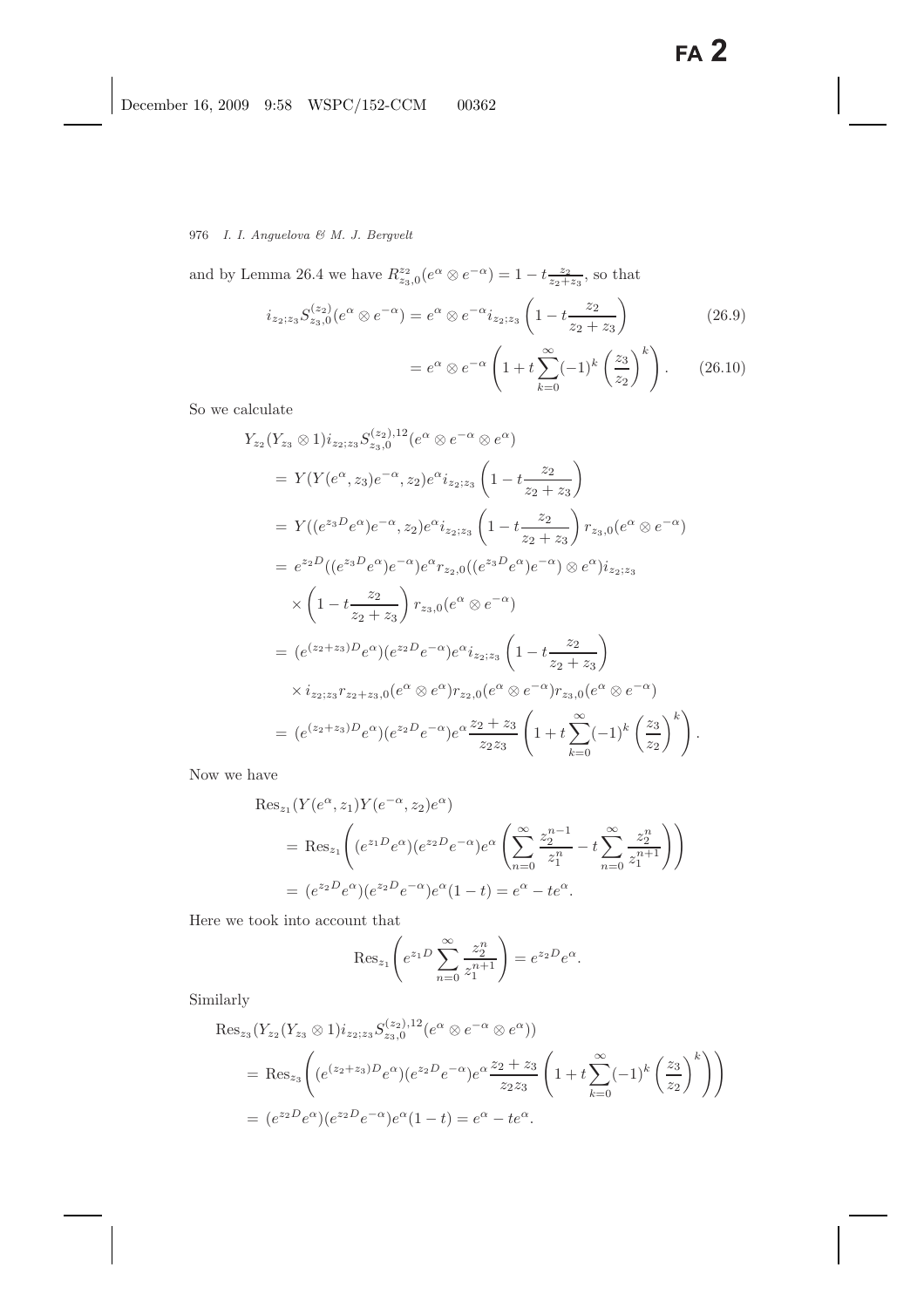We now calculate some  $(n)$ -products of states and of fields in V. From  $(26.8)$  we have the following products of states:

$$
e_{(-1)}^{\alpha}e^{-\alpha} = h, \quad e_{(0)}^{\alpha}e^{-\alpha} = 1, \quad e_{(k)}^{\alpha}e^{-\alpha} = 0, \quad k > 0.
$$
 (26.11)

Note that this are the same  $(n)$ -products as for the lattice vertex algebra corresponding to the bicharacter  $r_{2_1, z_2}^0$  (obtained by putting  $t = 0$ ).<br>Nort we want to use Capillary 18,1 to salvelate (n) produce

Next we want to use Corollary 18.1 to calculate  $(n)$ -products of fields. We have from (26.10), Corollary 18.1 and (26.11)

$$
e^{\alpha}(z)_{(-1)}e^{-\alpha}(z) = (1+t)Y(e^{\alpha}_{(-1)}e^{-\alpha}, z) - Y(e^{\alpha}_{(0)}e^{-\alpha}, z)\frac{t}{z}
$$

$$
= (1+t)h(z) - \frac{t}{z}.
$$

Now, see Sec. 19,  $e^{\alpha}(z)_{(-1)}e^{-\alpha}(z) =: e^{\alpha}(z)e^{-\alpha}(z):$  and this normal ordered product of fields is *not* a vertex operator  $Y(a, z)$  for any  $a \in V$ , since the action of  $:e^{\alpha}(z)e^{-\alpha}(z):S$  on the vacuum is not regular in z, contradicting the vacuum axiom (4.1). This is in contrast to the situation in the usual vertex algebras.

### **27.** *S***-Commutators and Commutators**

In this section we calculate some S-commutators of fields by expanding the bicharacter in our main example and express this in terms of commutators, using Theorem 25.1.

We have

$$
\delta(r_{z_1,z_2}(e^{m\alpha}\otimes e^{n\alpha})) = \begin{cases} 0 & mn \ge 0, \\ (1 - tz_2/z_1)^{k+1}\partial_{z_2}^{(k)}\delta(z_1,z_2) & mn = -k - 1 < 0, \end{cases}
$$

which follows from the definition (26.1). Then

$$
[e^{m\alpha}(z_1), e^{n\alpha}(z_2)]_S
$$
  
= 
$$
\begin{cases} 0 & mn \ge 0 \\ \left(1 - \frac{tz_2}{z_1}\right)^{k+1} \sum Y(v_{m,n}^p, z_2) \partial_{z_2}^{(q)} \delta(z_1, z_2) & mn = -k - 1 < 0 \end{cases}
$$

where  $v_{m,n}^p = D^{(p)}(e^{m\alpha})e^{n\alpha} \in V$  and the sum is over all  $p, q \ge 0$  such that  $p + q = k$ . In particular

$$
[e^{\alpha}(z_1), e^{-\alpha}(z_2)]_S = \left(1 - t \frac{z_2}{z_1}\right) \delta(z_1, z_2) = (1 - t) \delta(z_1, z_2).
$$

So

$$
e^{\alpha}(z)_{(0)}e^{-\alpha}(z) = 1 - t
$$
,  $e^{\alpha}(z)_{(k)}e^{-\alpha}(z) = 0$ ,  $k > 0$ .

In the same way

$$
\delta(r_{z_1,z_2}(h\otimes e^{m\alpha}))=m\delta(z_1,z_2),
$$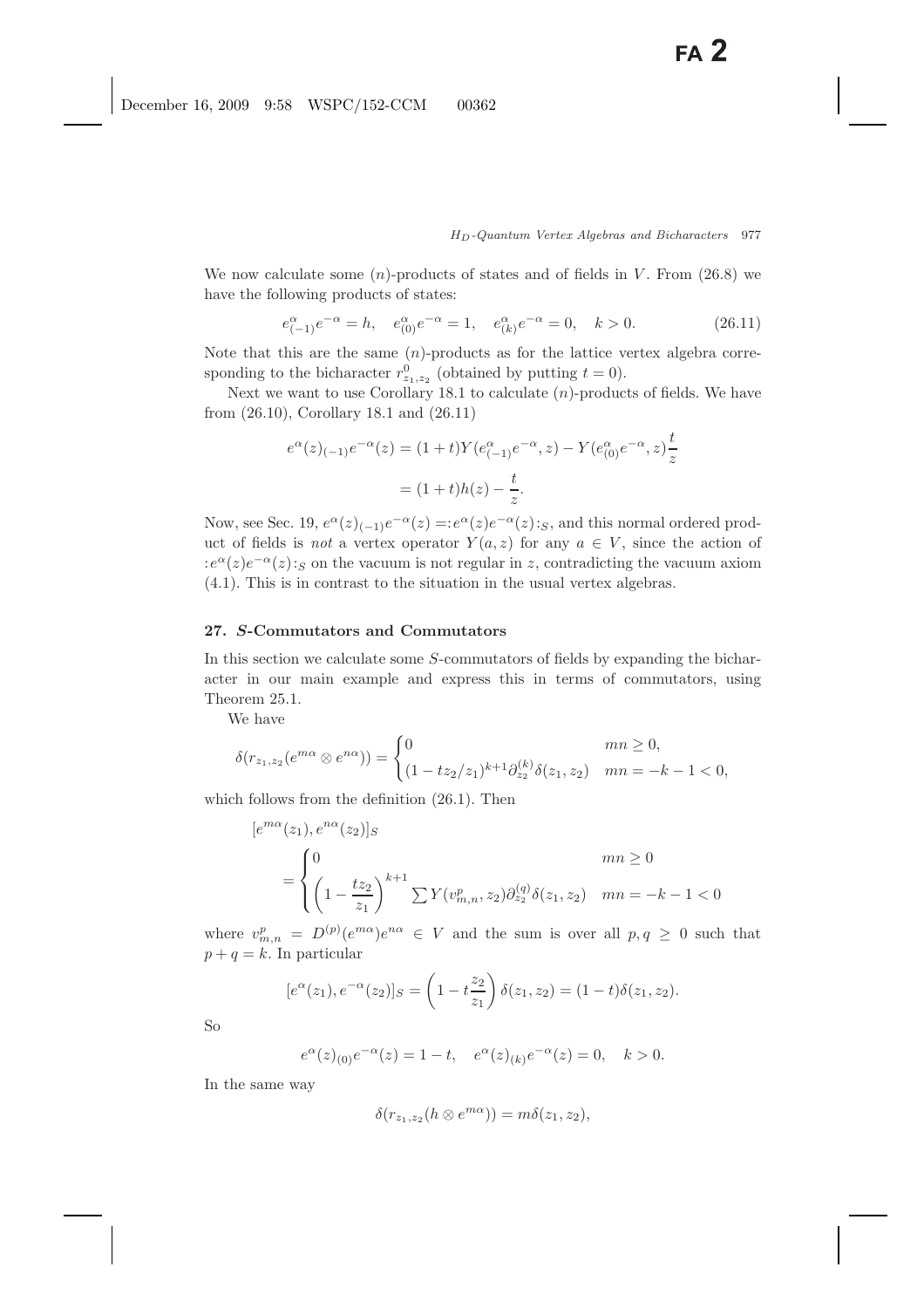which follows from Lemma 26.2, see also (15.3). Hence

$$
[h(z_1), e^{m\alpha}(z_2)]_S = me^{m\alpha}(z_2)\delta(z_1, z_2). \tag{27.1}
$$

Finally, using Lemma 26.2 again, we find

$$
\delta(r_{z_1,z_2}(h\otimes h))=\partial_{z_2}\delta(z_1,z_2),
$$

so that,

$$
[h(z_1), h(z_2)]_S = \partial_{z_2} \delta(z_1, z_2). \tag{27.2}
$$

It is sometimes useful to express the S-commutators of fields in terms of the usual commutators. We give some examples.

We have by definition of the S-commutator

$$
[h(z_1), e^{m\alpha}(z_2)]_S = h(z_1)e^{m\alpha}(z_2) - e^{m\alpha}(z_2)h'(z_1)R_{z_2, z_1}(e^{m\alpha} \otimes h'')
$$
  

$$
= [h(z_1), e^{m\alpha}(z_2)] - e^{m\alpha}(z_2)R_{z_2, z_1}(e^{m\alpha} \otimes h)
$$
  

$$
= [h(z_1), e^{m\alpha}(z_2)] - e^{m\alpha}(z_2)m\partial_{z_1}\ln(\Sigma_{z_2, z_1}),
$$

where  $\Sigma$  is defined in Lemma 26.3. Combining this with (27.1) gives

$$
[h(z_1), e^{m\alpha}(z_2)] = me^{m\alpha}(z_2)(\delta(z_1, z_2) + \partial_{z_1} \ln(\Sigma_{z_2, z_1})).
$$
\n(27.3)

Now

$$
\operatorname{Res}_{z_1}(z_1^n \partial_{z_1} \ln(\Sigma_{z_2, z_1})) = \begin{cases} 0 & n = 0, \\ -t^{|n|} z_2^n & n \neq 0. \end{cases}
$$

Hence

$$
[h_{(n)}, e^{m\alpha}(z_2)] = \begin{cases} me^{m\alpha}(z_2) & n = 0, \\ m z_2^n (1 - t^{|n|}) e^{m\alpha}(z_2) & n \neq 0. \end{cases}
$$
 (27.4)

Similarly,

$$
[h(z_1), h(z_2)]_S = [h(z_1), h(z_2)] - R_{z_2, z_1}(h \otimes h)
$$
  
= 
$$
[h(z_1), h(z_2)] - \left(\frac{t}{(tz_1 - z_2)^2} - \frac{t}{(tz_2 - z_1)^2}\right).
$$

Note that here we see that the ordinary commutator of  $h(z)$  with itself is not killed by any power of  $z_1-z_2$ , whereas the S-commutator is killed by  $(z_1-z_2)^2$ , see (27.2).

By (27.2)

$$
[h(z_1), h(z_2)] = \partial_{z_2} \delta(z_1, z_2) + R_{z_2, z_1} (h \otimes h).
$$

Now

$$
\mathrm{Res}_{z_1}(z_1^n R_{z_2,z_1}(h \otimes h)) = -nt^{|n|} z_2^{n-1},
$$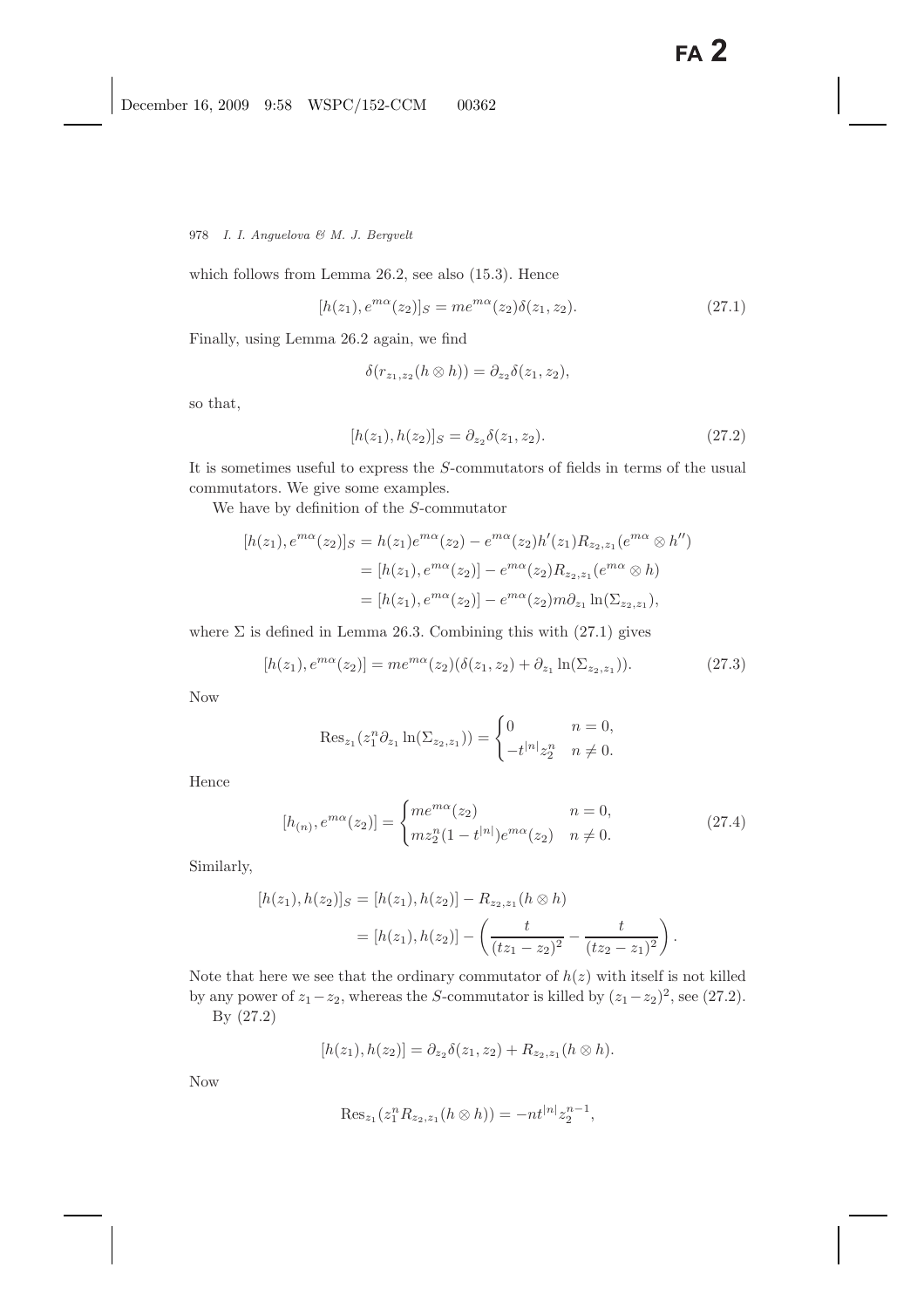and we have

$$
[h_{(m)}, h(z_2)] = m z_2^{m-1} (1 - t^{|m|})
$$
\n(27.5)

and

$$
[h_{(m)}, h_{(n)}] = m(1 - t^{|m|})\delta_{m+n,0}.
$$
\n(27.6)

We see therefore that the coefficients of  $h(z)$  generate a *deformed Heisenberg algebra*  $\mathcal{H}_t$ . As a Lie algebra  $\mathcal{H}_t$  is isomorphic to the usual Heisenberg Lie algebra  $\mathcal{H} = \mathcal{H}_{t=0}$ . In particular the representation theory of  $\mathcal{H}_t$  is the same as in the undeformed case. We have a decomposition

$$
V = \oplus_{m \in \mathbb{Z}} V_m, \quad V_m = k[D^n h]e^{m\alpha},
$$

where each  $V_m$  is an irreducible  $\mathcal{H}_t$ -module, with action given by

$$
h_{(m)} = \begin{cases} \text{multiplication by } D^k h / k! & m = -k - 1 < 0, \\ \partial_{\alpha} & m = 0, \\ m(1 - t^m) \frac{\partial}{\partial h_{(-m-1)}} & m > 0. \end{cases}
$$

The case  $m = 0$  follows from Corollary 18.1 and (27.1).

# **28. Braided Bosonization**

Define

$$
\Gamma_+(z) = \exp\left(\sum_{n>0} h_{(-n)} z^n/n\right), \quad \Gamma_-(z) = \exp\left(-\sum_{n>0} h_{(n)} z^{-n}/n\right).
$$

By (27.6) we have for  $m \neq 0$ 

$$
[h_{(\pm m)}, \Gamma_{\pm}(z)] = \pm z^{\pm m} (1 - t^{|m|}) \Gamma_{\pm}(z), \quad [h_{(\mp m)}, \Gamma_{\pm}(z)] = 0.
$$

Then we see that

$$
\Sigma_n(z) = \Gamma_+^{-n}(z)e^{n\alpha}(z)\Gamma_-^{n\alpha}(z)e^{n\alpha}
$$

commutes with the deformed boson:

$$
[h(z_1), \Sigma_n(z_2)] = 0,
$$

and by the usual arguments using the representation theory of the deformed Heisenberg algebra (see e.g. [9]) one finds the bosonization formula

$$
e^{n\alpha}(z) = \Gamma_+^n(z)\Gamma_-^{-n}(z)e^{n\alpha}z^{n\partial_\alpha}.
$$

This formula (for  $n = \pm 1$ ) can by found in Jing's paper [8], with a slightly different notation.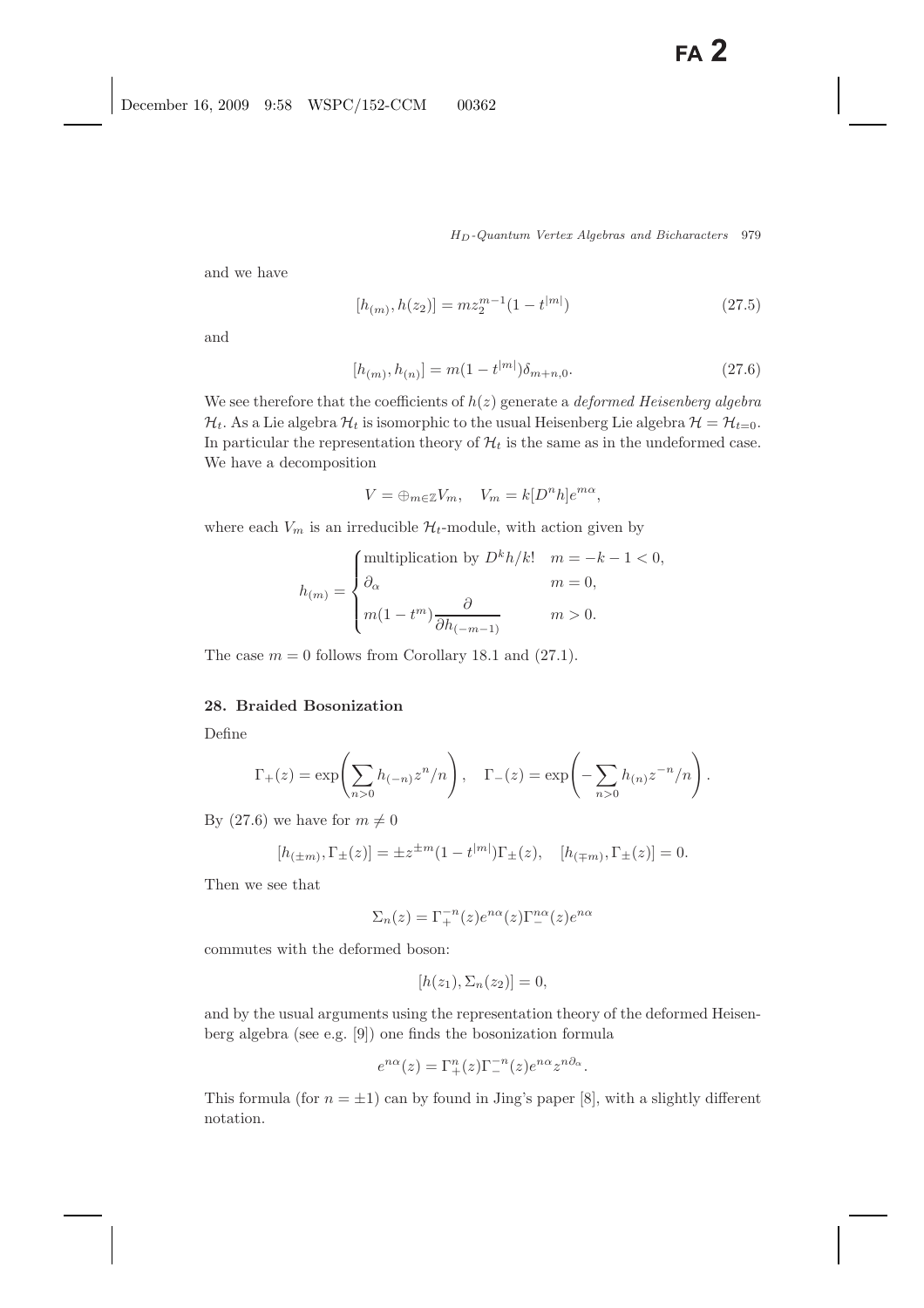### **29. Hall–Littlewood Polynomials**

In this section we recall the Macdonald definition of Hall–Littlewood symmetric polynomials [16]. Also we explain how the bosonized vertex operators described in the previous section (as considered by Jing [8]), serve as generating functions for the Hall–Littlewood polynomials.

Denote by  $\Lambda_{\mathbf{C}}[[t]]$  the ring of symmetric functions over  $\mathbf{C}[[t]]$  in countably many independent variables  $x_i, i \geq 0$ .

Let  $\lambda$  be a partition,  $\lambda = (\lambda_1, \lambda_2, \ldots, \lambda_k, \ldots), \lambda_1 \geq \lambda_2 \geq \cdots \geq \lambda_k \geq \cdots$ . Let  $|\lambda| = \lambda_1 + \lambda_2 + \cdots + \lambda_k + \cdots$ .

Denote  $z_{\lambda} = \prod_{i \geq 0} i^{m_i} \cdot m_i!$ , where  $m_i = m_i(\lambda)$  is the number of parts of  $\lambda$  equal to i.

We call a family  $(a_{\lambda})$  of elements in a ring indexed by partitions *multiplicative* if  $a_{\lambda} = \prod a_{\lambda_i}$ .

For any partition  $\alpha$  we use the vector notation  $x^{\alpha}$  for  $x_1^{\alpha_1} x_2^{\alpha_2} \dots x_k^{\alpha_k} \dots$ . We will the basis  $(m_1)$  of monomial symmetric functions: use the basis  $(m_{\lambda})$  of monomial symmetric functions:

$$
m_{\lambda} = \sum_{\alpha} x^{\alpha},\tag{29.1}
$$

where the sum is over distinct permutations of  $\lambda$ , as well as the multiplicative basis generated by the power sums  $p_n = \sum_{i \geq 0} x_i^n$ ,  $p_0 = 1$ .<br>Define a scalar product  $\langle \cdot \rangle$  on  $\Lambda$ -[[fl] by putting

Define a scalar product  $\langle , \rangle_t$  on  $\Lambda_{\mathbf{C}}[[t]]$  by putting for the power functions

$$
\langle p_\lambda, p_\mu \rangle_t = \delta_{\lambda\mu} z_\lambda v_\lambda,
$$

for any partitions  $\lambda, \mu$ , where the mulitplicative family  $v_{\lambda}$  is defined by  $v_n = \frac{1}{1-t^n}$ . Define a set of symmetric functions  $\{H_{\lambda}\}\$ indexed by partitions by the following two (over-determining) conditions:

$$
\langle H_{\lambda}, H_{\mu} \rangle_t = 0 \quad \text{for } \lambda \neq \mu,
$$
  

$$
H_{\lambda} = m_{\lambda} + \sum_{\mu < \lambda} u_{\lambda \mu} m_{\mu}, \quad u_{\lambda \mu} \in \mathbf{C}[[t]].
$$

Here  $\mu < \lambda$  is with respect to the usual partial order on partitions.

It is proved in [16] that such symmetric functions  $\{H_{\lambda}\}\$ exist. Denote also by  $Q_{\lambda}$  the dual of  $H_{\lambda}$ , i.e.  $\langle H_{\lambda}, Q_{\mu} \rangle_t = \delta_{\lambda,\mu}$ . Note that when  $t = 0$  both the  $H_{\lambda}$  and the  $Q_{\lambda}$  reduce to the Schur polynomials (Schur polynomials are self dual).

We can view the nth power symmetric function  $p_n$  as an operator acting on  $\Lambda_{\mathbf{C}}[[t]]$  by multiplication. Define also for given multiplicative family  $(v_{\lambda})$  the operators  $p_n^{\perp}$  by requiring

$$
\langle p_n^{\perp} f, g \rangle_t = \langle f, p_n g \rangle_t,
$$

for any  $f, g \in \Lambda_{\mathbf{C}}[[t]].$ 

**Lemma 29.1.** *The operators*  $\{h_{(n)}|n \in \mathbf{Z}\}\$  *given by*  $h_{(n)} = -(1-t^n)p_n^{\perp}, h_{(-n)} =$ <br> $\{1-t^n\}$  for  $n \in \mathbf{N}\$ ,  $h_{-n}$  of example a proposantation of the defermed Heightenhand  $(1-t^n)p_n$  *for*  $n \in \mathbf{N}$ ,  $h_{(0)} = 0$  *generate a representation of the deformed Heisenberg*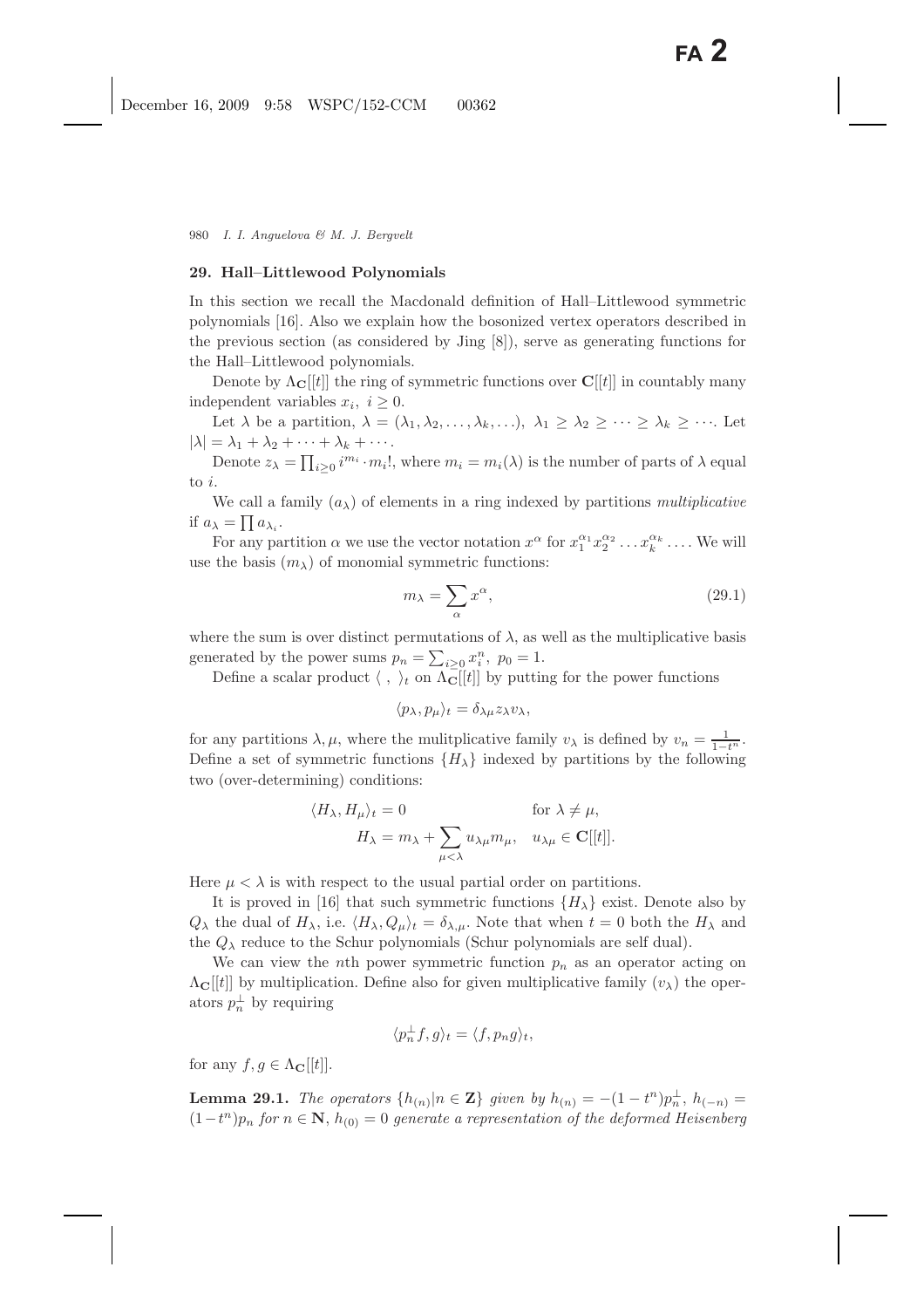*algebra*  $\mathcal{H}_t$  *on*  $\Lambda_{\mathbf{C}}[[t]],$  *i.e.* 

$$
[h_{(m)}, h_{(n)}] = m(1 - t^{|m|})\delta_{m+n,0}.
$$
\n(29.2)

The proof is based on the undeformed case  $(v_n = 1)$ , which can be found in [16].

From the fact that the power symmetric functions form a basis of  $\Lambda_{\mathbf{C}}[[t]]$ , it follows that  $\Lambda_{\mathbf{C}}[[t]]$  is a highest weight module for  $\mathcal{H}_t$ , and is thus an irreducible  $\mathcal{H}_t$  module. Therefore we have that  $\Lambda_{\mathbf{C}}[[t]]$  is isomorphic as a module and as an algebra to  $V_0$  ( $V_0$  was defined in Sec. 26). Thus we can identify  $(1 - t^n)p_n$  with  $D^{(n-1)}h$   $(n > 0)$ .

The following theorem [8] explains the connection between the Hall–Littlewood symmetric functions and the vertex operators considered in the previous section:

**Theorem 29.1.** Let  $\tilde{m}$  is a partition of length l,  $\tilde{m} = (m_1, m_2, \ldots, m_l, 0, \ldots)$ , and *let*  $\rho$  *be the partition defined by*  $\rho = (l, l - 1, \ldots, 1, 0, \ldots)$ *. The constant term of*  $Y(D^{(m_1)}e^{\alpha}, z_1)Y(D^{(m_2)}e^{\alpha}, z_2)\ldots Y(D^{(m_1)}e^{\alpha}, z_l)1$  *is*  $Q_{\tilde{m}-\rho}e^{l\alpha}$ , *where*  $Q_{\tilde{m}-\rho}$  *is the dual Hall–Littlewood polynomial corresponding to the partition*  $\tilde{m} - \rho$ .

The proof is straightforward modification of the main theorem in [8] using the properties of the vertex operators.

Thus the vertex operators  $Y(D^{(m)}e^{\alpha}, z)$  (as described in Sec. 26) and the coefficients of their products are very important in the theory of the Hall–Littlewood polynomials. This makes them an important example of quantum vertex operators, and they are the main motivation for our definition of  $H_D$ -quantum vertex algebras. The previous definitions of quantum vertex algebras were not general enough to incorporate the Hall–Littlewood vertex operators.

### **Appendix A. Braided Algebras with Symmetry**

#### **A.1.** *Introduction*

To motivate the rather complicated definition of an  $H_D$ -quantum vertex algebra in Sec. 4 we discuss in this appendix braided algebras (with symmetry). The idea is that a vertex algebra has a singular multiplication, and that it is good to understand the nonsingular case first.

#### **A.2.** *Commutative associative algebras*

As a preliminary, note that an efficient way to describe commutative associative unital algebras is as follows. Let M be a vector space and  $1 \in M$  a distinguished element, and let

$$
m\colon M^{\otimes 2}\to M
$$

be a multiplication for which 1 is the unit:

$$
m(a \otimes 1) = m(1 \otimes a) = a, \quad a \in M. \tag{A.1}
$$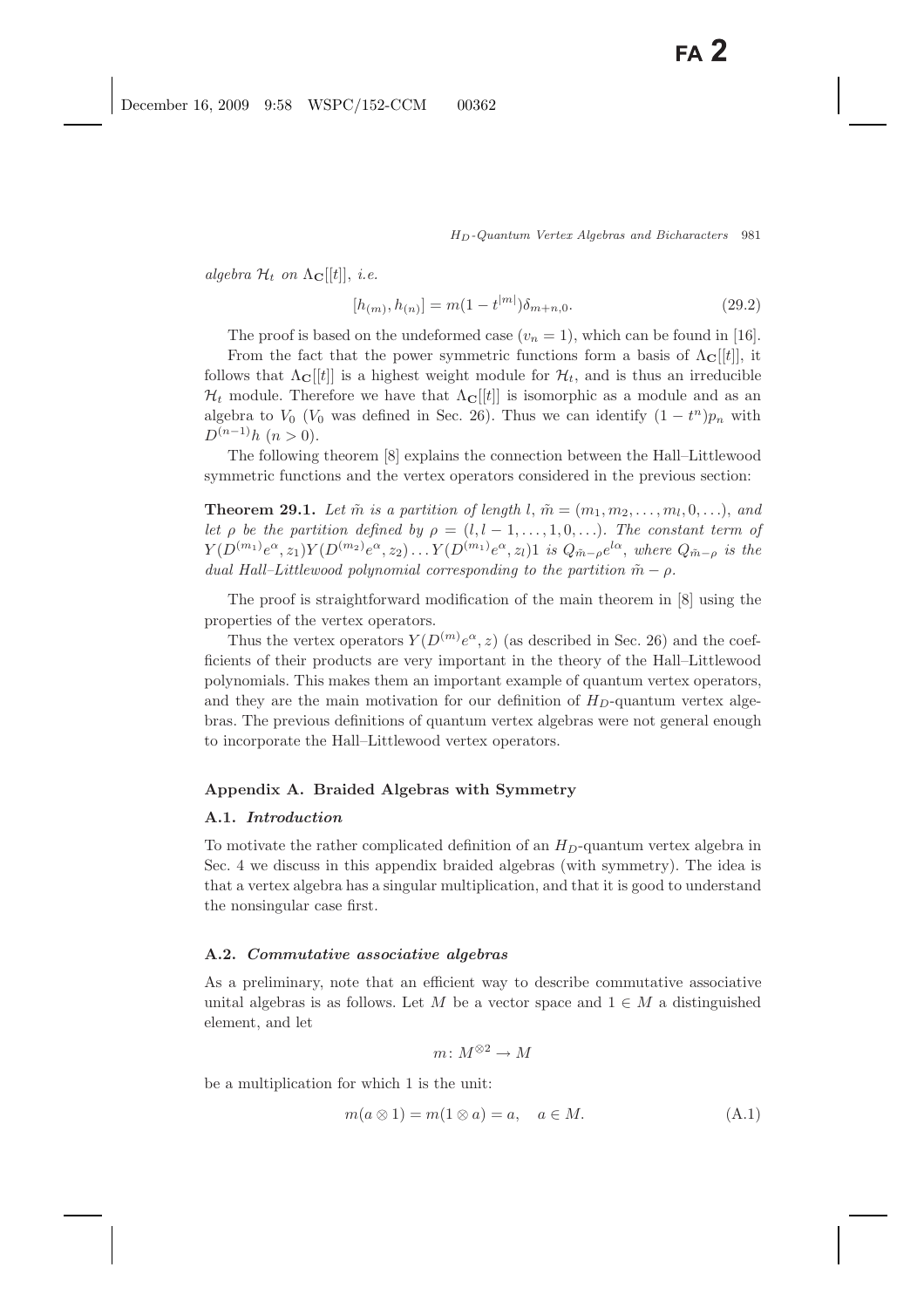We need some notation. If a is a linear map on  $M^{\otimes 2}$ , then  $a^{23}$  is the operator on  $M^{\otimes 3}$  acting on the 2nd and 3rd factor (so  $a^{23} = 1 \otimes a$ ). The other superscripts have a similar meaning. Let  $\tau: M^{\otimes 2} \to M^{\otimes 2}$  be the flip  $a \otimes b \mapsto b \otimes a$ . Let  $m_3 = m(1 \otimes m)$ :  $M^{\otimes 3} \to M$ . Then we impose

$$
m_3 = m_3 \tau^{12}, \qquad \qquad \text{(Commutativity/Associativity Axiom)}.
$$

In other words, writing  $m_3(a \otimes b \otimes c) = a(bc)$ , we require  $a(bc) = b(ac)$ . Then one easily checks that  $(M, m, 1)$  is in fact commutative  $(m = m\tau)$  and associative  $(m(1 \otimes m) = m(m \otimes 1)).$ 

### **A.3.** *Braided algebras*

We are next interested in non commutative algebras where the noncommutativity is controlled by a braiding map.

**Definition A.1.** A *braided algebra* is a unital algebra  $(M, m, 1)$  with a braiding  $S: M^{\otimes 2} \to M^{\otimes 2}$  such that

- (1) (**Vacuum Axiom**)  $S(a \otimes 1) = a \otimes 1$ , and  $S(1 \otimes a) = 1 \otimes a$ .
- (2) **(Braiding Axiom)**  $m_3S^{12} = m_3\tau^{12}$ .
- (3) (**Unitarity Axiom**)  $S \circ \tau \circ S \circ \tau = 1_{M \otimes 2}$ .
- (4) **(Yang–Baxter Axiom)**  $S^{12}S^{13}S^{23} = S^{23}S^{13}S^{12}$ .
- (5) (**Compatibility with Multiplication Axiom**)  $Sm^{12} = m^{12}S^{23}S^{13}$  and  $Sm^{23} = m^{23}S^{12}S^{13}.$

The Compatibility with Multiplication Axiom allows us to express the braiding involving a product in terms of a product of the braidings of the factors. Also, together with the braiding axiom it gives associativity, as we now proceed to show.

# **Lemma A.1 (Braided Commutativity).**

$$
mS = m\tau.
$$

**Proof.** Apply the Braiding Axiom to  $a \otimes b \otimes 1$ , using  $m_3(a \otimes b \otimes 1) = m(a \otimes b)$ .

**Theorem A.1 (Associativity).** *A braided algebra is associative*:

$$
m(1\otimes m)=m(m\otimes 1).
$$

**Proof.** Let  $A = a \otimes b \otimes c$ . Then

$$
mm^{12}(A) = mS\tau m^{12}(A) = mSm^{23}(c \otimes a \otimes b)
$$
  
=  $mm^{23}S^{12}S^{13}(c \otimes a \otimes b) = mm^{23}\tau^{12}S^{13}(c \otimes a \otimes b)$   
=  $mm^{23}S^{23}(a \otimes c \otimes b) = mm^{23}\tau^{23}(a \otimes c \otimes b)$   
=  $mm^{23}(A)$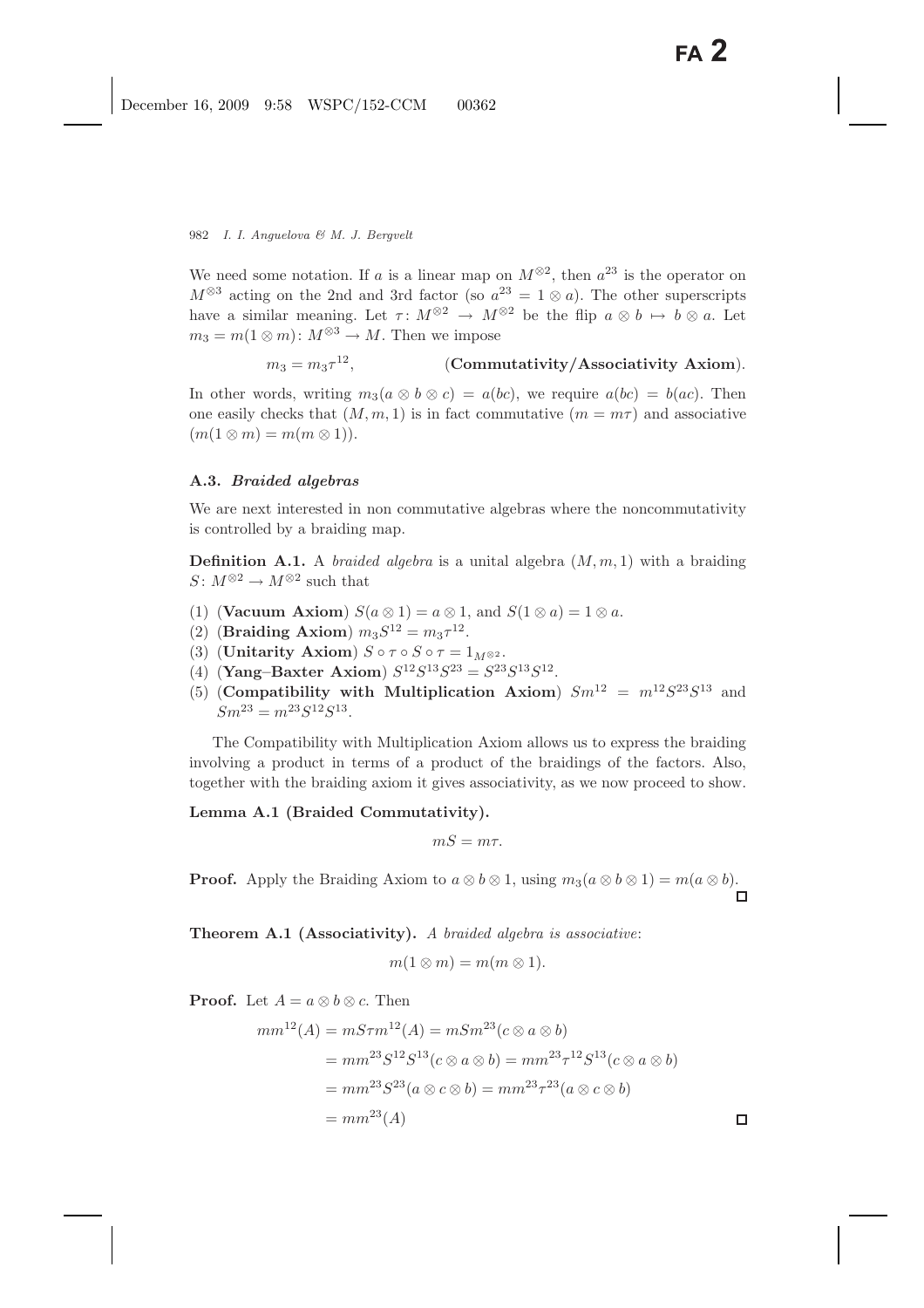We used the Compatibility with Multiplication Axiom to derive associativity. If we do not impose this axiom, we can only derive *braided associativity*, (also called *quasi-associativity* cf. [5]):

$$
mm^{23}S^{23}S^{13} = mSm^{12}, \quad mm^{12}S^{12}S^{13} = mSm^{23}.
$$

We have not yet used the unitarity and Yang–Baxter axioms. They are used to describe the behavior under permutations of the arguments of the  $n$ -fold multiplication  $m_n: M^n \to M$  (defined recursively by  $m_n = m(1 \otimes m_{n-1})$ ) as we now proceed to explain.

# **Lemma A.2.**

$$
m_n \tau^{ii+1} = m_n S^{ii+1}.
$$

**Proof.** We can use associativity to write

$$
m_n = m_3 \circ (m_{i-1} \otimes m_2 \otimes m_{n-i-1}).
$$

The Lemma follows from Braided Commutativity, Lemma A.1 .

**Remark A.1.** Note that if  $i, j$  are not adjacent, then it is in general not true that the transposition  $\tau^{ij}$  does act on  $m_n$  by multiplication by  $S^{ij}$ .

For instance, a simple example of a non trivial braided algebra is a super commutative algebra  $M = M_{\bar{0}} \oplus M_{\bar{1}}$ . The braiding is given (for homogeneous elements) by  $S(a\otimes b) = (-1)^{|a||b|}a\otimes b$ . It is then clear that the braiding corresponding to the permutation  $\tau^{13}$ :  $a \otimes b \otimes c \mapsto c \otimes b \otimes a$  is given by

$$
S^{\tau^{13}}(a\otimes b\otimes c)=S^{12}S^{13}S^{23}(a\otimes b\otimes c)=(-1)^{|a||b|}(-1)^{|a||c|}(-1)^{|b||c|}(a\otimes b\otimes c),
$$

whereas

$$
S^{13}(a\otimes b\otimes c) = (-1)^{|a||c|}a\otimes b\otimes c.
$$

One knows that the symmetric group  $S_n$  is generated by the simple transpositions  $w_i = (ii + 1), i = 1, 2, \ldots, n - 1$ , see Sec. 10. Then define a map  $S\colon \mathcal{S}_n \to \mathrm{GL}(M^{\otimes n})$  by

 $S(w_i)=1^{i-1}\otimes S\tau \otimes 1^{n-i-1},$ 

and extend this as an anti-homomorphism:

$$
S(f) = S(w_{i_k})S(w_{i_{k-1}}) \dots S(w_{i_1}),
$$

in  $f = w_{i_1}w_{i_2}...w_{i_k} \in S_n$ . Then the unitarity and the Yang–Baxter axioms and Lemma A.2 imply

**Theorem A.2.** *The braiding map*  $S^f : M^{\otimes n} \to M^{\otimes n}$  *is independent of the representation of* σ *in terms of simple reflections. Furthermore*

$$
m_n \circ S(f) = m_n.
$$

*for all*  $f \in S_n$ *.* 

This concludes our discussion of braided algebras *an sich*.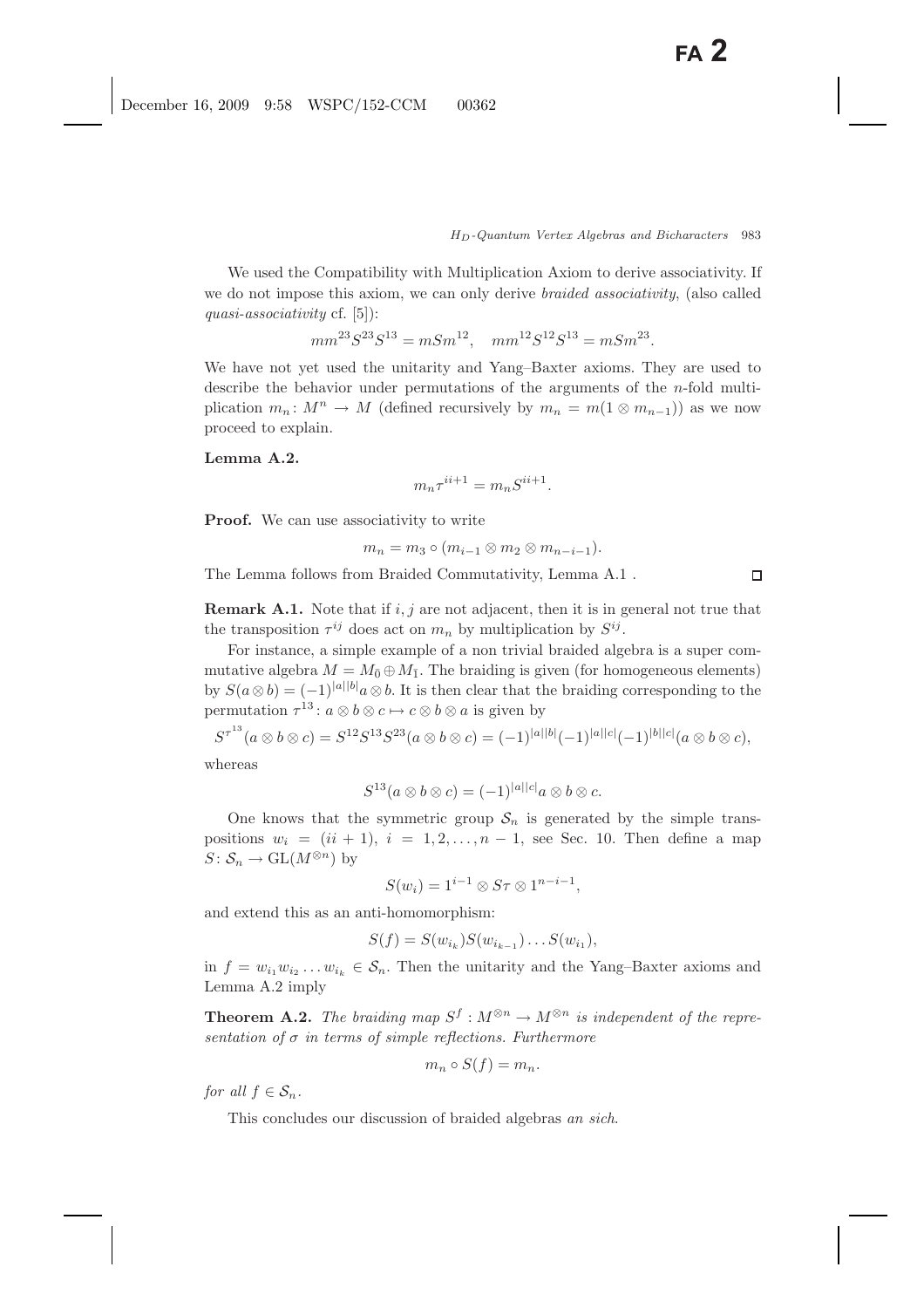#### **A.4.** *Braided algebras with symmetry*

We now assume that we have additionally an action of a group  $G$  on the braided algebra M. If  $g \in G$  we write  $\Delta(g) = g \otimes g \in G \otimes G$  for the coproduct of g.

**Definition A.2.** Let  $(M, m, 1, S)$  be a braided algebra, with a G-action on M. We call this a braided G-algebra in case for each  $q \in G$  there is a map

$$
S^g: M^{\otimes 2} \to M^{\otimes 2},
$$

such that

- (Vacuum Axiom)  $S^g(a \otimes 1) = a \otimes 1$ , and  $S^g(1 \otimes a) = 1 \otimes a$ .
- (G-Symmetry)  $qmS^g = m\Delta(q)$ .
- (**Multiplicativity**)  $S^{gh} = S^h \circ \Delta(h^{-1}) \circ S^g \circ \Delta(h)$
- (G-Yang-Baxter)  $S^{g,12}S^{g,13}S^{g,23} = S^{g,23}S^{g,13}S^{g,12}$
- (**Compatibility with Multiplication Axiom**)  $S^g m^{12} = m^{12} S^{g,23} S^{g,13}$  and  $S^g m^{23} = m^{23} S^{g,12} S^{g,13}.$

Of course, the simplest case is where  $S<sup>g</sup> = 1 \otimes 1$  for all  $g \in G$ . Then the multiplication intertwines the action of G on  $M^{\otimes 2}$  and M; usually M is then called a module-algebra.

**Lemma A.3.** *Define*  $\Sigma_n$ ,  $\tilde{\Sigma}_n$ :  $M^{n+1} \to M^{n+1}$  *by*  $\Sigma_n = S^{12} S^{13} \dots S^{1n+1}$ ,  $\tilde{\Sigma}_n =$  $S^{1n+1} \dots S^{13} S^{12}$ . Then we have compatibility with the higher multiplications:

 $S(1 \otimes m_n) = (1 \otimes m_n) \Sigma_n, \quad S(m_n \otimes 1) = (m_n \otimes 1) \tilde{\Sigma}_n.$ 

**Proof.** For  $n = 2$  the lemma is just the compatibility with multiplication axiom. Assume the lemma is true for  $n = k - 1$ . Then

$$
S(1 \otimes m_k) = S(1 \otimes m)(1 \otimes 1 \otimes m_{k-1})
$$
  
=  $(1 \otimes m)S^{12}S^{13}(1 \otimes 1 \otimes m_{k-1})$   
=  $(1 \otimes m)(1 \otimes 1 \otimes m_{k-1})S^{12}\Sigma_{n-1}^{13...mn+1}$ ,

Noting that  $\Sigma_n = S^{12} \circ \Sigma_{n-1}^{13...nn+1}$  the first equation of the lemma follows. The second one is proved similarly.

Now define

$$
S_n^g = \Sigma_{n-1} \circ (1 \otimes S_{n-1}^g).
$$

**Theorem A.3.** *We have*  $S_n^g = \tilde{\Sigma}_{n-1} \circ (S_{n-1}^g \otimes 1)$  *and* 

$$
gm_n S_n^g = m_n \Delta_n(g).
$$

### **A.5.** *Bicharacters*

Let  $M$  be a commutative and cocommutative Hopf algebra. A bicharacters on  $M$ is a linear map

$$
r\colon M^{\otimes 2}\to \mathbb{C},
$$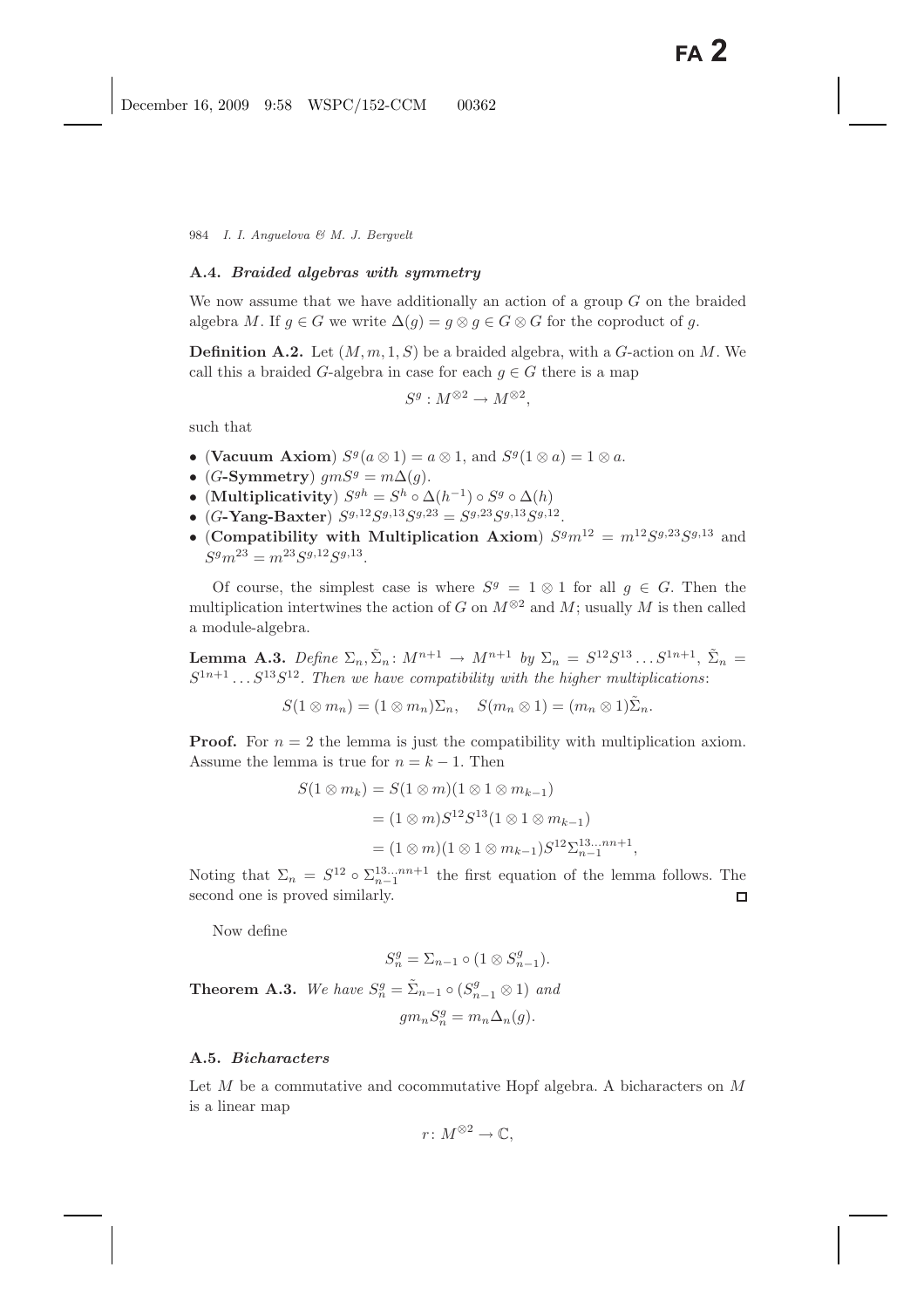satisfying

- (Vacuum)  $r(a \otimes 1) = r(1 \otimes a) = \epsilon(a), a \in M$ .
- (**Multiplication**) For all  $a, b, c \in M$  we have  $r(a \otimes bc) = \sum r(a' \otimes b)r(a'' \otimes c)$ and  $r(ab \otimes c) = \sum r(a \otimes c')r(b \otimes c'')$ .

Here and below we use the notation  $\Delta(a) = \sum a' \otimes a''$  for the coproduct for  $a \in V$ . Often we will also omit the summation symbol, to unclutter the formulas.

We can multiply bicharacters: if r, s are bicharacters and  $a, b \in M$  then

$$
(r * s)(a \otimes b) = r(a' \otimes b')s(a'' \otimes b'').
$$
\n(A.2)

The unit bicharacter is

$$
\epsilon(a \otimes b) = \epsilon(a)\epsilon(b). \tag{A.3}
$$

Since  $M$  is a Hopf algebra it comes with an antipode, and all bicharacters are invertible, with inverse given by

$$
r^{-1}(a\otimes b)=r(S(a)\otimes b).
$$

The set of bicharacters forms an Abelian group.

The transpose of a bicharacter is defined by

$$
r^{\tau}(a\otimes b)=r(b\otimes a).
$$

The transpose is an involution of the algebra of bicharacters:

$$
(r * s)^\tau = (r^\tau * s^\tau).
$$

If r is an invertible bicharacter with inverse  $r^{-1}$  we define another bicharacter

$$
R = r^{\tau} \ast r^{-1},\tag{A.4}
$$

We will call R the *braiding bicharacter* associated to r. It will control the braiding in the braided algebra we are going to construct from  $r$  below. The braiding bicharacter R is *unitary*:

$$
R^{\tau} = R^{-1}.\tag{A.5}
$$

Also we have

$$
r * R = r^{\tau}.
$$
\n(A.6)

For any bicharacter  $\rho$  on M we define a map

$$
S^{(\rho)}\colon M^{\otimes 2} \to M^{\otimes 2}, \quad a \otimes b \mapsto a' \otimes b' \rho(a'' \otimes b''). \tag{A.7}
$$

**Lemma A.4.** (1) *If*  $\epsilon$  *is the unit bicharacter on M*, *then*  $S^{(\epsilon)} = 1_{M^{\otimes 2}}$ *.* (2) If  $\rho$ ,  $\sigma$  are bicharacters on M, then  $S^{(\rho*\sigma)} = S^{(\rho)} \circ S^{(\sigma)}$ . (3) If  $\rho$  is a bicharacter, then  $\tau \circ S^{(\rho)} \circ \tau = S^{(\rho^*)}$ .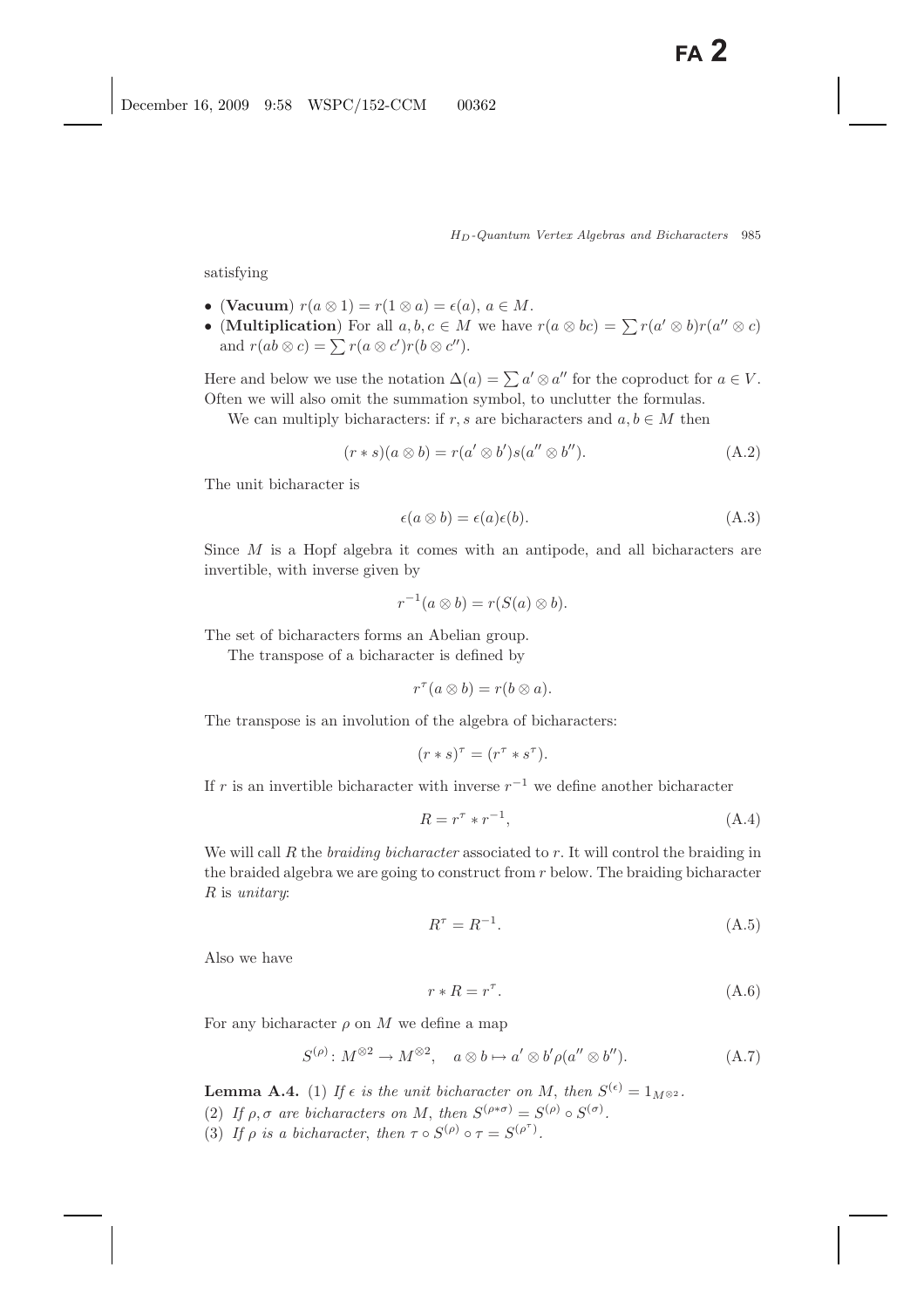**Lemma A.5.** *For all*  $a \in M$  *and bicharacters*  $\rho$  *on*  $M$  *we have* 

- (1) (*Vacuum*)  $S^{(\rho)}(a \otimes 1) = a \otimes 1$  *and*  $S^{(\rho)}(1 \otimes a) = 1 \otimes a$ *.*
- (2)  $(Yang-Baster) S^{(\rho),12}S^{(\rho),13}S^{(\rho),23} = S^{(\rho),23}S^{(\rho),13}S^{(\rho),12}$

Now we fix a bicharacter  $r$  on  $M$ , and define a twisting of the multiplication  $m$ on M:

$$
m_r = m \circ S^{(r)} \colon M^{\otimes 2} \to M.
$$

**Lemma A.6.** For any bicharacter *ρ* the map  $S^{(\rho)}$  is compatible with the twisted  $multiplication m_r$ :

$$
S^{(\rho)}(m_r \otimes 1) = (m_r \otimes 1)S^{(\rho),23}S^{(\rho),13}, \quad S^{(\rho)}(1 \otimes m_r) = (1 \otimes m_r)S^{(\rho),12}S^{(\rho),13}
$$

**Proof.** For  $a, b, c \in M$  we have

$$
S^{(\rho)}(m_r \otimes 1)(a \otimes b \otimes c) = S^{(\rho)}(a'b' \otimes c)r(a'' \otimes b'')
$$
  
=  $(a'b')' \otimes c'\rho((a'b')'' \otimes c'')r(a'' \otimes b'')$   
=  $a''b'' \otimes c'\rho(a''' \otimes c'')\rho(b''' \otimes c''')r(a'' \otimes b'')$ 

Now by coassociativity and cocommutativity of M we have  $a'' \otimes a'' \otimes a'' = a'' \otimes a$  $\otimes a'' \otimes a''$ , so that we get

$$
= a''b''r(a'' \otimes b''') \otimes c'\rho(a'' \otimes c''')\rho(b'' \otimes c''')
$$
  
=  $(m_r \otimes 1)S^{(\rho),23}S^{(\rho),13}(a \otimes b \otimes c).$ 

The proof of the other part is similar.

Recall the braiding bicharacter  $R = r^{-1} * r^{\tau}$  associated to r, and write  $S = S^{(R)}$ .

**Proposition A.1.** *For any bicharacter* <sup>r</sup> *on* <sup>M</sup> *the twist* (M,mr, <sup>1</sup>, S) *is a braided algebra.*

**Proof.** We need to check the axioms in Definition A.1. The vacuum and Yang– Baxter axioms are dealt with in Lemma A.5. For unitarity we have  $\tau \circ S \circ \tau = S^{(R^{\tau})}$ so that by Lemma 23.1 and (A.5)

$$
S \circ \tau \circ S \circ \tau = S^{(R)} \circ S^{(R^{\tau})} = S^{(R \ast R^{\tau})} = S^{(\epsilon)} = 1_{M^{\otimes 2}}.
$$

Compatibility of S with the multiplication  $m_r$  is the case  $\rho = R$  of Lemma A.6.

Now  $m_r$  is braided commutative:

$$
m_r S = m \circ S^{(r)} \circ S^{(R)} = m \circ S^{(r^{\tau})} = m \circ \tau \circ S^{(r)} \circ \tau = m_r \circ \tau,
$$

by Lemma 23.1,  $(A.6)$  and the fact that m is commutative. From compatibility of S with multiplication  $m_r$  and the Yang–Baxter equation it follows that  $m_r$  is associative. The braiding axiom for  $m_{r,3} = m_r(1 \otimes m_r) = m_r(m_r \otimes 1)$  follows from this. from this.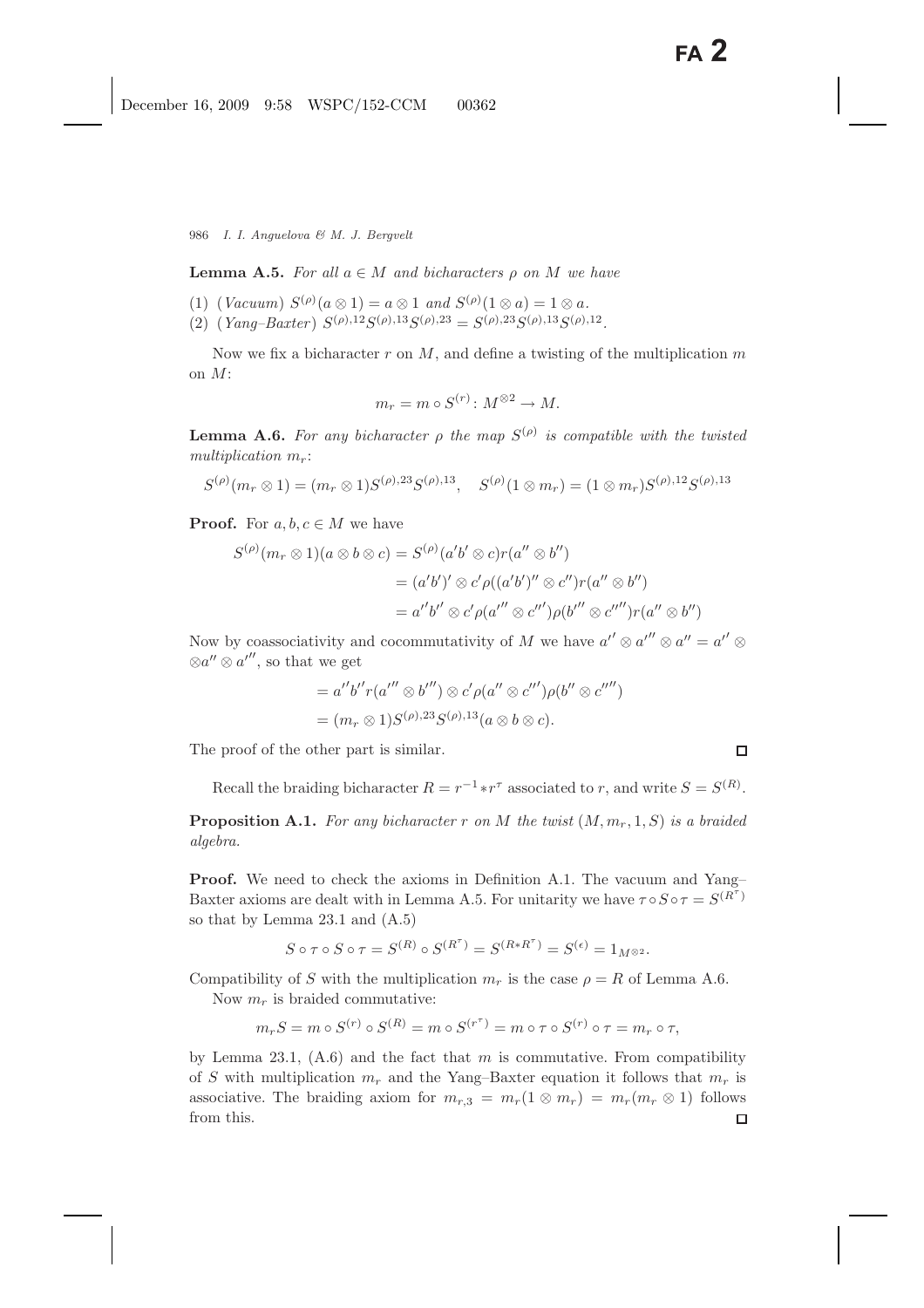### **A.6.** *Bicharacters and group action*

Now we assume that we have an action of a group  $G$  on the commutative and cocommutative Hopf algebra M compatible with the multiplication and the comultiplication:

$$
gm = m \circ \Delta(g), \quad \Delta(gm) = \Delta_G(g)\Delta(m).
$$

Define for any bicharacter r on M and  $q \in G$ 

$$
r^g = r \circ \Delta(g).
$$

It is easy to check that  $r<sup>g</sup>$  is again a bicharacter, so that we can write

$$
r^g = r * R^g, \quad R^g = r^{-1} * r^g. \tag{A.8}
$$

Also  $R^g$  is then a bicharacter. Define  $S^g = S^{(R^g)}$ .

**Lemma A.7.** *For all*  $g \in G$  *and bicharacters*  $r$  *on*  $M$ 

$$
gm_rS^g = m_r\Delta(g).
$$

**Proof.** By Lemma 23.1 and (A.6)

$$
gm_rS^g = gm \circ S^{(r)} \circ S^{(R^g)} = gm \circ S^{(r*R^g)}
$$
  
=  $gm \circ S^{(r^g)} = m \circ \Delta(g) \circ S^{(r^g)} = m \circ S^{(r)}\Delta(g)$ .

Here we use

$$
\Delta(g)S^{(r^g)} = S^{(r)}\Delta(g),\tag{A.9}
$$

 $\Box$ 

which follows from the definition of  $S^{(r)}$ , see (A.7).

**Corollary A.1.** *Let* r *be a bicharacter on a commutative and cocommutative Hopf algebra* M *with an action of a group* G. Then  $(M, m_r, 1, S)$  *is a braided* G-algebra *for the maps*

$$
S^g = S^{(R^g)}, \quad g \in G,
$$

*where*  $R^g$  *is defined in*  $(A.8)$ *.* 

**Proof.** We need to check the axioms in Definition A.2. The G-symmetry axiom is verified in the previous Lemma A.7. The Vacuum Axiom and G-Yang–Baxter Axiom for  $S^g$  are verified in Lemma A.5, as  $S^g = S^{(R^g)}$  and  $R^g$  is a bicharacter. The compatibility of  $S^g$  with multiplication  $m_r$  is the case  $\rho = R^g$  of Lemma A.6. For multiplicativity

$$
S^{gh} = S^{(r^{-1} * r^{gh})} = S^{(r^{-1})} \circ S^{(r^{gh})}
$$
  
=  $S^{(r^{-1})} \circ \Delta(gh)^{-1} \circ S^{(r)} \circ \Delta(gh)$  (by (A.9))  
=  $S^{(r^{-1})} \circ \Delta(h)^{-1} \circ S^{(r)} \circ S^{(r^{-1})} \circ S^{(r^{g})} \circ \Delta(h)$   
=  $S^{(r^{-1})} \circ S^{(r^{h})} \circ \Delta(h)^{-1} \circ S^{g} \circ \Delta(h)$   
=  $S^{h} \circ \Delta(h^{-1}) \circ S^{g} \circ \Delta(h)$ .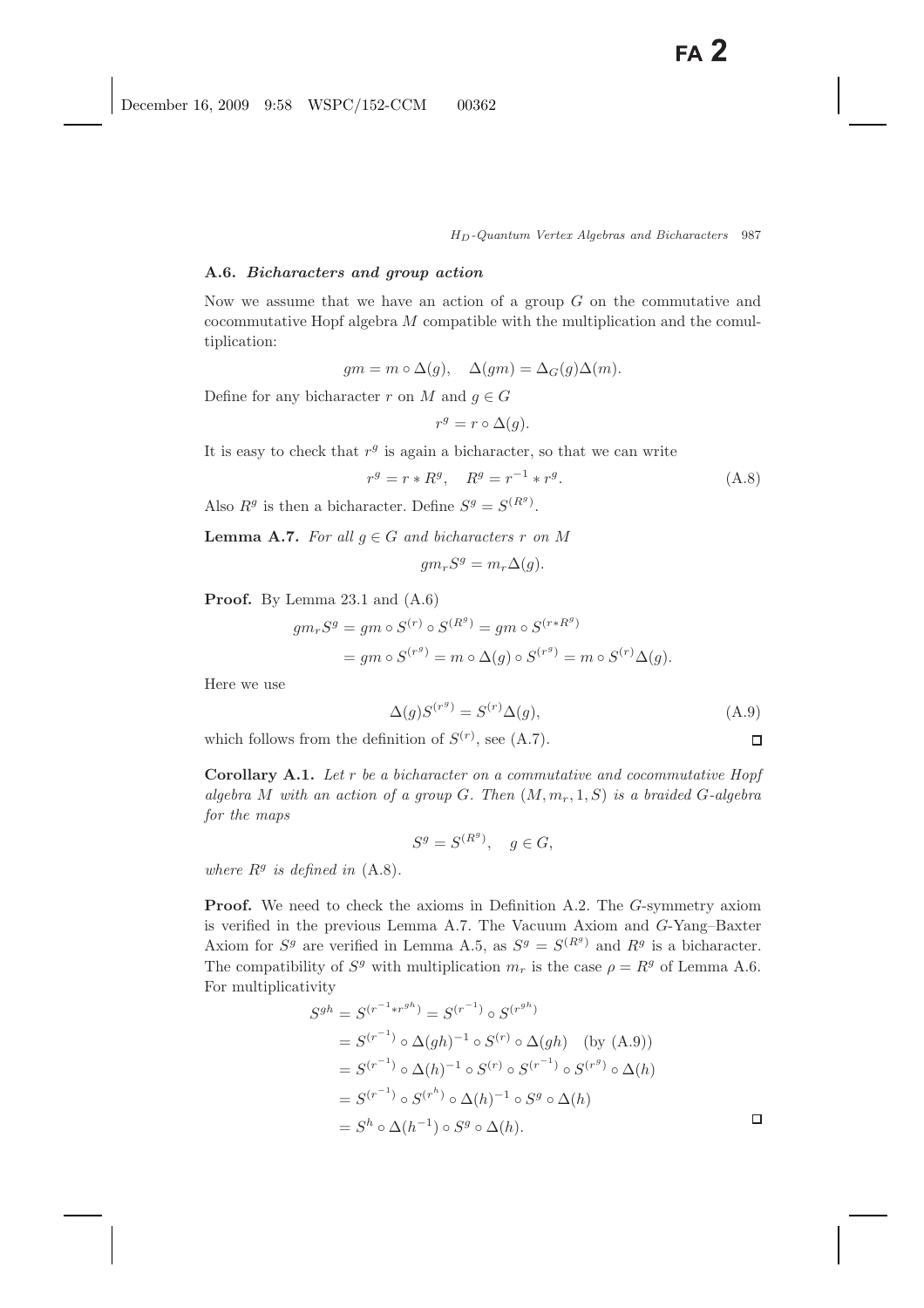**Remark A.2.** In a braided G-algebra we implement the action of G by a system of maps  $S<sup>g</sup>$  satisfying

$$
gmS^g = m\Delta(g).
$$

In the bicharacter case of a twisted multiplication  $m_r = m \circ S^{(r)}$  we can also implement the group action by twisting the coproduct on  $G$ : we have

$$
gm_r = gm \circ S^{(r)} = m \circ \Delta(g) \circ S^{(r)}
$$

$$
= m \circ S^{(r)} \circ S^{(r^{-1})} \circ \Delta(g) \circ S^{(r)}
$$

$$
= m_r \Delta_r(g),
$$

where the twisted coproduct is

$$
\Delta_r(g) = S^{(r^{-1})} \circ \Delta(g) \circ S^{(r)}.
$$

The fact that the two approaches are equivalent,

$$
\Delta(g)(S^g)^{-1} = \Delta_r(g),
$$

follows from (A.9). It is at this point not clear whether one can replace in an arbitrary braided G-algebra the maps  $S<sup>g</sup>$  by a twist of the coproduct.

# **Appendix B. Braiding Maps**

Let V be a topologically free k-module and let  $\text{Map}_{z_1,z_2,\ldots,z_n}(V^{\otimes n})$  be the space of linear maps linear maps

$$
V^{\otimes n} \to V^{\otimes n}[z_i^{\pm 1}, (z_i - z_j)^{-1}][[t]], \quad 1 \le i < j \le n.
$$

Suppose we are given  $S_{z_1,z_2} \in \text{Map}_{z_1,z_2} (V^{\otimes 2})$  that satisfies

$$
S_{z_1, z_2} \circ \tau \circ S_{z_2, z_1} \circ \tau = 1_{V^{\otimes 2}},
$$
\n(B.1)

$$
S_{z_1,z_2}^{12} S_{z_1,z_3}^{13} S_{z_2,z_3}^{23} = S_{z_1,z_3}^{14} S_{z_1,z_3}^{13} S_{z_1,z_2}^{12}.
$$
 (B.2)

We then define for each  $\mathbf{f} \in \mathcal{S}_n$  an element  $S^{\mathbf{f}}_{z_1,\dots,z_n} \in \text{Map}_{z_1,z_2,\dots,z_n}(V^{\otimes n})$  as follows. First, for  $\mathbf{w}_i \in \mathcal{S}_n$  a simple transposition, define

$$
S_{z_1,...,z_n}^{\mathbf{w}_i} = 1^{i-1} \otimes S_{z_i,z_{i+1}}^{(\tau)} \otimes i^{n-i-1},
$$

and extend this to  $f \in S_n$  by expanding it in simple transpositions and using

$$
S_{z_1,\dots,z_n}^{\text{fg}} = S_{z_1,\dots,z_n}^{\text{g}} \sigma_{\text{g}} S_{\text{g}^{-1}(z_1,\dots,z_n)}^{\text{f}} (\sigma_{\text{f}})^{-1}.
$$
 (B.3)

The problem is that the expansion of **f** is not unique, because of the relations (10.1) and  $(10.2)$  in  $S_n$ .

To address this problem introduce the free monoid  $\mathcal{F}_n$  generated by symbols  $\tilde{\mathbf{w}}_i$ ,  $i = 1, 2, \ldots, n-1$ . In  $\mathcal{F}_n$  any element **f** has a unique expression in terms of the  $\tilde{\mathbf{w}}_i$ s. Consider the semi-direct product  $\text{Map}_{z_1,z_2,\ldots,z_n}(V^{\otimes n}) \rtimes \mathcal{S}_n$ : elements of the semi-direct product are pairs  $(A_{z_1,\ldots,z_n},\mathbf{f})$ , with product

$$
(A_{z_1,\ldots,z_n},\mathbf{f}).(B_{z_1,\ldots,z_n},\mathbf{g})=(A_{z_1,\ldots,z_n}\circ\sigma_{\mathbf{f}}^{-1}\circ B_{\mathbf{f}(z_1,z_2,\ldots,z_n)}\circ\sigma_{\mathbf{f}},\mathbf{fg}).
$$
 (B.4)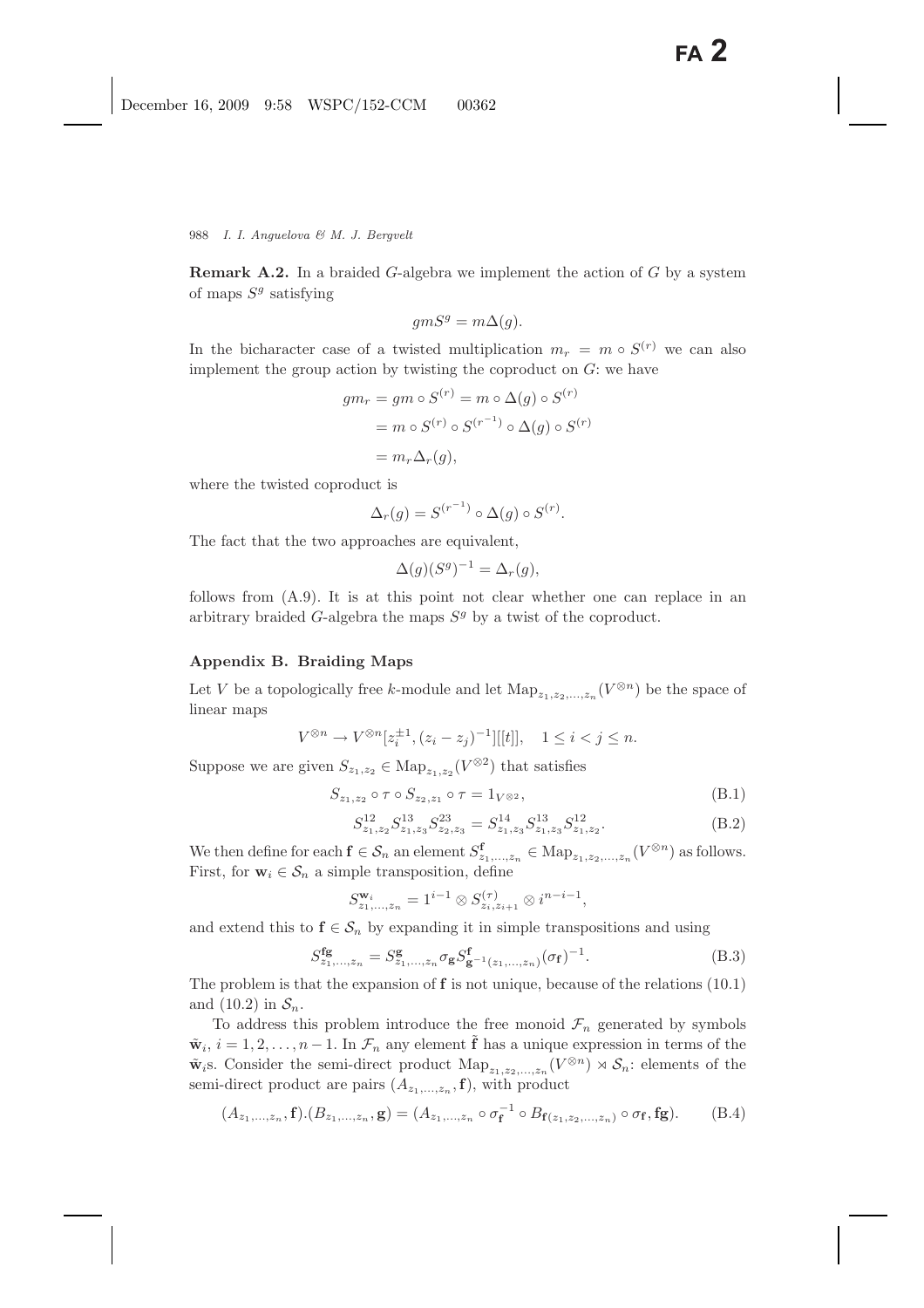We have a homomorphism  $\mathcal{F}_n \to \mathcal{S}_n$ , which maps generator  $\tilde{\mathbf{w}}_i$  to simple transposition  $\mathbf{w}_i$ . Let

$$
\phi \colon \mathcal{F}_n \to \mathrm{Map}_{z_1, z_2, ..., z_n}(V^{\otimes n}) \rtimes \mathcal{S}_n
$$

be given on generators by

$$
\phi(\tilde{\mathbf{w}}_i)=(S^{\mathbf{w}_i}_{z_1,\ldots,z_n},\mathbf{w}_i),
$$

and we extend this to all of  $\mathcal{F}_n$  as an *anti-homomorphism* of monoids.

We need some more notation. If  $\tilde{\mathbf{f}} = \tilde{\mathbf{w}}_{i_1} \tilde{\mathbf{w}}_{i_2} \dots \tilde{\mathbf{w}}_{i_k} \in \mathcal{F}_n$ , and the corresponding permutation is  $\mathbf{f} = \mathbf{w}_{i_1} \mathbf{w}_{i_2} \dots \mathbf{w}_{i_k} \in \mathcal{S}_n$ , then introduce

$$
\mathbf{g}_{\ell}=\mathbf{w}_{i_k}\mathbf{w}_{i_{k-1}}\ldots\mathbf{w}_{i_{\ell+1}}, \quad \ell=1,2,\ldots,k-1,
$$

and  $\mathbf{g}_k = 1$ .

**Lemma B.1.** *Let*  $\tilde{\mathbf{f}} = \tilde{\mathbf{w}}_{i_1} \tilde{\mathbf{w}}_{i_2} \dots \tilde{\mathbf{w}}_{i_k}$  and  $\mathbf{f} = \mathbf{w}_{i_1} \mathbf{w}_{i_2} \dots \mathbf{w}_{i_k}$ . Then

$$
\phi(\tilde{\mathbf{f}}) = (S_{z_1,\ldots,z_n}^{\mathbf{f}}, \mathbf{f}^{-1}) \in \mathrm{Map}_{z_1,z_2,\ldots,z_n}(V^{\otimes n}) \rtimes \mathcal{S}_n,
$$

*where*

$$
S_{z_1,...,z_n}^{\mathbf{f}} = S^k S^{k-1} \dots S^1 \sigma_{\mathbf{f}}^{-1}, \quad S^{\ell} = S_{\mathbf{g}_{\ell}(z_1,z_2,...,z_n)}^{\mathbf{w}_{i_{\ell}}}
$$

*Furthermore*, *for*  $\tilde{\mathbf{f}}$ ,  $\tilde{\mathbf{g}} \in \mathcal{F}_n$ 

$$
S_{z_1,\dots,z_n}^{\text{fg}} \sigma_{\text{fg}} = S_{z_1,\dots,z_n}^{\text{g}} \sigma_{\text{g}} S_{\text{g}^{-1}(z_1,z_2,\dots,z_n)}^{\text{f}} \sigma_{\text{f}}.
$$
(B.5)

**Proof.** Using the anti-homomorphism property of  $\phi$  and the multiplication (B.4) we have

$$
\phi(\tilde{\mathbf{f}}) = \phi(\tilde{\mathbf{w}}_{i_k})\phi(\tilde{\mathbf{w}}_{i_{k-1}})\dots\phi(\tilde{\mathbf{w}}_{i_1})
$$
\n
$$
= (S_{z_1,\dots,z_n}^{\mathbf{w}_{i_k}}, \mathbf{w}_{i_k}) \cdot (S_{z_1,\dots,z_n}^{\mathbf{w}_{i_{k-1}}}, \mathbf{w}_{i_{k-1}})\dots (S_{z_1,\dots,z_n}^{\mathbf{w}_{i_1}}, \mathbf{w}_{i_1})
$$
\n
$$
= (S_{z_1,\dots,z_n}^{\mathbf{w}_{i_k}} \tau_{i_k} S_{\mathbf{w}_{i_k}(z_1,\dots,z_n)}^{\mathbf{w}_{i_{k-1}}}, \mathbf{w}_{i_k} \mathbf{w}_{i_{k-1}})
$$
\n
$$
\cdot (S_{z_1,\dots,z_n}^{\mathbf{w}_{i_{k-2}}}, \mathbf{w}_{i_{k-2}})\dots (S_{z_1,\dots,z_n}^{\mathbf{w}_{i_1}}, \mathbf{w}_{i_1})
$$
\n
$$
= (S^k S^{k-1} \dots S^1 \sigma_{\mathbf{f}}^{-1}, \mathbf{f}^{-1}).
$$

This proves the first part. Then

$$
\phi(\tilde{\mathbf{f}}\tilde{\mathbf{g}}) = \phi(\tilde{\mathbf{g}})\phi(\tilde{\mathbf{f}})
$$
  
=  $(S_{z_1,...,z_n}^{\mathbf{g}}, \mathbf{g}^{-1}) \cdot (S_{z_1,...,z_n}^{\mathbf{f}}, \mathbf{f}^{-1})$   
=  $(S_{z_1,...,z_n}^{\mathbf{g}} \sigma_{\mathbf{g}} S_{\mathbf{g}^{-1}(z_1,...,z_n)}^{\mathbf{f}} \sigma_{\mathbf{g}}^{-1}, \mathbf{g}^{-1} \mathbf{f}^{-1}).$ 

Since  $\sigma_{\mathbf{g}}^{-1} \sigma_{\mathbf{fg}} = \sigma_{\mathbf{f}}$  (B.5) follows.

The observant reader might object to the notation  $S^{\mathbf{f}}_{\mathbf{z}_1,\dots,\mathbf{z}_n}$  used in the above Lemma: this map depends *a priori* on the element  $\tilde{\mathbf{f}} \in \mathcal{F}_n$ , not just on its image in  $\mathcal{S}_n$ . The following Lemma justifies the notation.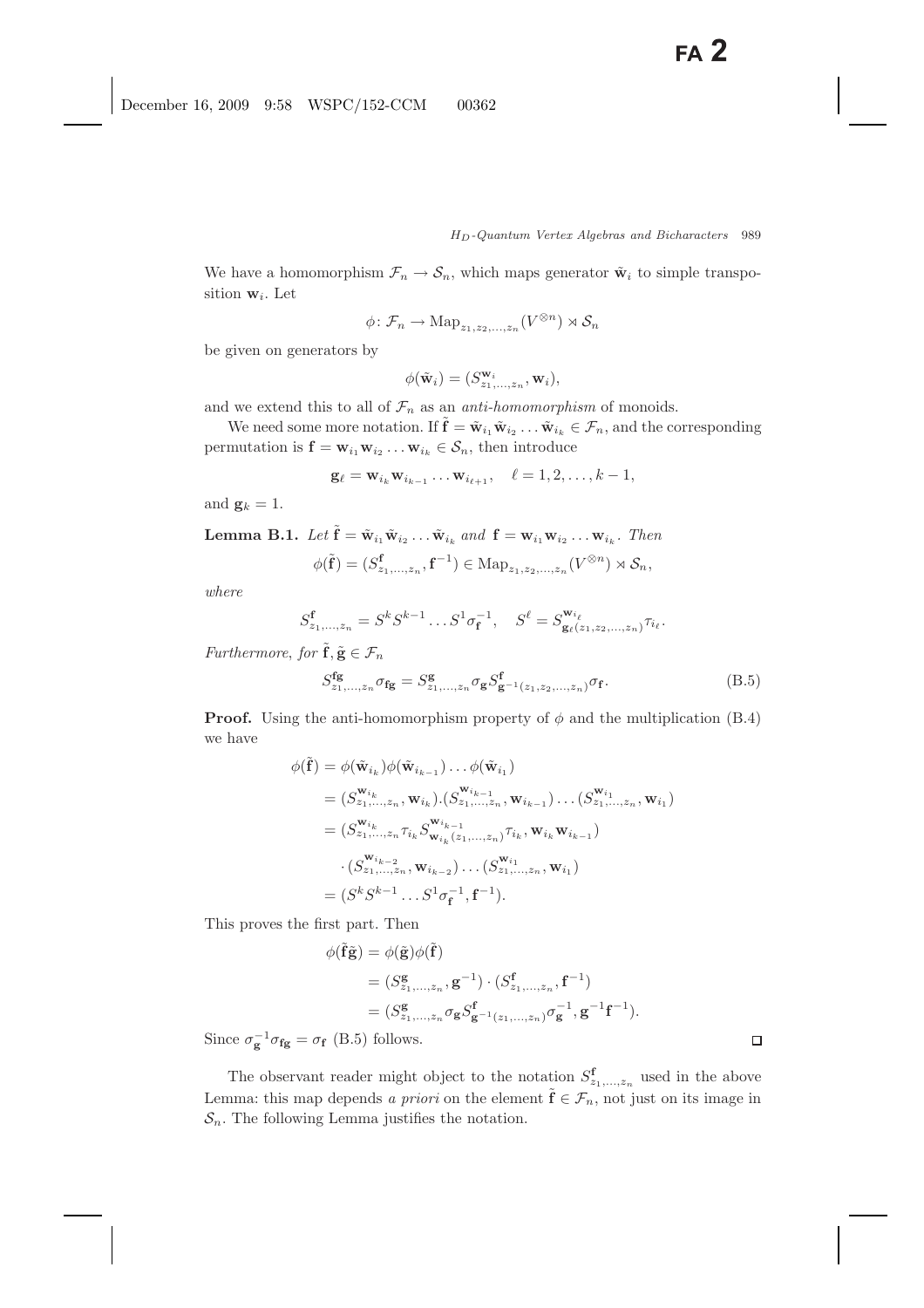**Lemma B.2.** *The map*  $\phi \colon \mathcal{F}_n \to \text{Map}_{z_1, z_2, ..., z_n}(V^{\otimes n}) \rtimes \mathcal{S}_n$  *factors through the canonical map*  $\mathcal{F}_n \to \mathcal{S}_n$ *.* 

**Proof.** We need to check that the relations  $(10.1)$  and  $(10.2)$  (with  $\mathbf{w}_i$  replaced by  $\tilde{\mathbf{w}}_i$ ) belong to the kernel of  $\phi$ . But we have

$$
\phi(\tilde{\mathbf{w}}_i^2) = \phi(\tilde{\mathbf{w}}_i)\phi(\tilde{\mathbf{w}}_i)
$$
  
\n
$$
= (S_{z_1,\ldots,z_n}^{\mathbf{w}_i}, \mathbf{w}_i) \cdot (S_{z_1,\ldots,z_n}^{\mathbf{w}_i}, \mathbf{w}_i)
$$
  
\n
$$
= (S_{z_1,\ldots,z_n}^{\mathbf{w}_i} \tau_i S_{\mathbf{w}_i(z_1,\ldots,z_n)}^{\mathbf{w}_i} \tau_i, \mathbf{w}_i \mathbf{w}_i)
$$
  
\n
$$
= (1, 1)
$$

by the definition (B.3) and the property (10.3). Next, by the definition (B.3) and (10.2) we have, if  $|i - j| > 2$ ,

$$
\phi(\tilde{\mathbf{w}}_i\tilde{\mathbf{w}}_j) = \phi(\tilde{\mathbf{w}}_j)\phi(\tilde{\mathbf{w}}_i) = \phi(\tilde{\mathbf{w}}_i)\phi(\tilde{\mathbf{w}}_j) = \phi(\tilde{\mathbf{w}}_j\tilde{\mathbf{w}}_i).
$$

Finally

$$
\phi(\tilde{\mathbf{w}}_i \tilde{\mathbf{w}}_{i+1} \tilde{\mathbf{w}}_i) = \phi(\tilde{\mathbf{w}}_{i+1} \tilde{\mathbf{w}}_i \tilde{\mathbf{w}}_{i+1})
$$

follows from the Yang–Baxter equation (10.4).

The conclusion is that Definition 10.1 of  $S^{\mathbf{f}}_{z_1,\ldots,z_n}$  is well defined.

### **References**

- [1] I. I. Anguelova, Bicharacter constructions of quantum vertex algebras, Ph.D. thesis, University of Illinois, Urbana-Champaign (2006).
- [2] R. E. Borcherds, Vertex algebras, Kac–Moody algebras, and the monster, *Proc. Nat. Acad. Sci. USA* **83**(10) (1986) 3068–3071; MR MR843307 (87m:17033).
- [3] , Vertex algebras, in *Topological Field Theory, Primitive Forms and Related Topics* (*Kyoto, 1996*), Progr. Math., Vol. 160 (Birkh¨auser Boston, Boston, MA, 1998), pp. 35–77; MR MR1653021 (99m:17034).
- [4] , Quantum vertex algebras, in *Taniguchi Conference on Mathematics Nara '98*, Adv. Stud. Pure Math., Vol. 31 (Math. Soc. Japan, Tokyo, 2001), pp. 51–74; MR MR1865087 (2002k:17054).
- [5] P. Etingof and D. Kazhdan, Quantization of Lie bialgebras. V. Quantum vertex operator algebras, *Selecta Math.* (*N.S.*) **6**(1) (2000) 105–130; MR 2002i:17022.
- [6] I. Frenkel, J. Lepowsky and A. Meurman, *Vertex Operator Algebras and the Monster*, Pure and Applied Mathematics, Vol. 134 (Academic Press Inc., Boston, MA, 1988); MR MR996026 (90h:17026).
- [7] E. Frenkel and N. Reshetikhin, Towards deformed chiral algebras, in *Proc. Quantum Group Symposium at the XXIth International Colloquium on Group Theoretical Methods in Physics*, Goslar, Germany (1996), 18pp.; arXiv:q-alg/9706023.
- [8] N. H. Jing, Vertex operators and Hall–Littlewood symmetric functions, *Adv. Math.* **87**(2) (1991) 226–248; MR MR1112626 (93c:17039).
- [9] V. Kac, *Vertex Algebras for Beginners*, University Lecture Series, Vol. 10, 2nd edn. (American Mathematical Society, Providence, RI, 1998); MR MR1651389 (99f:17033).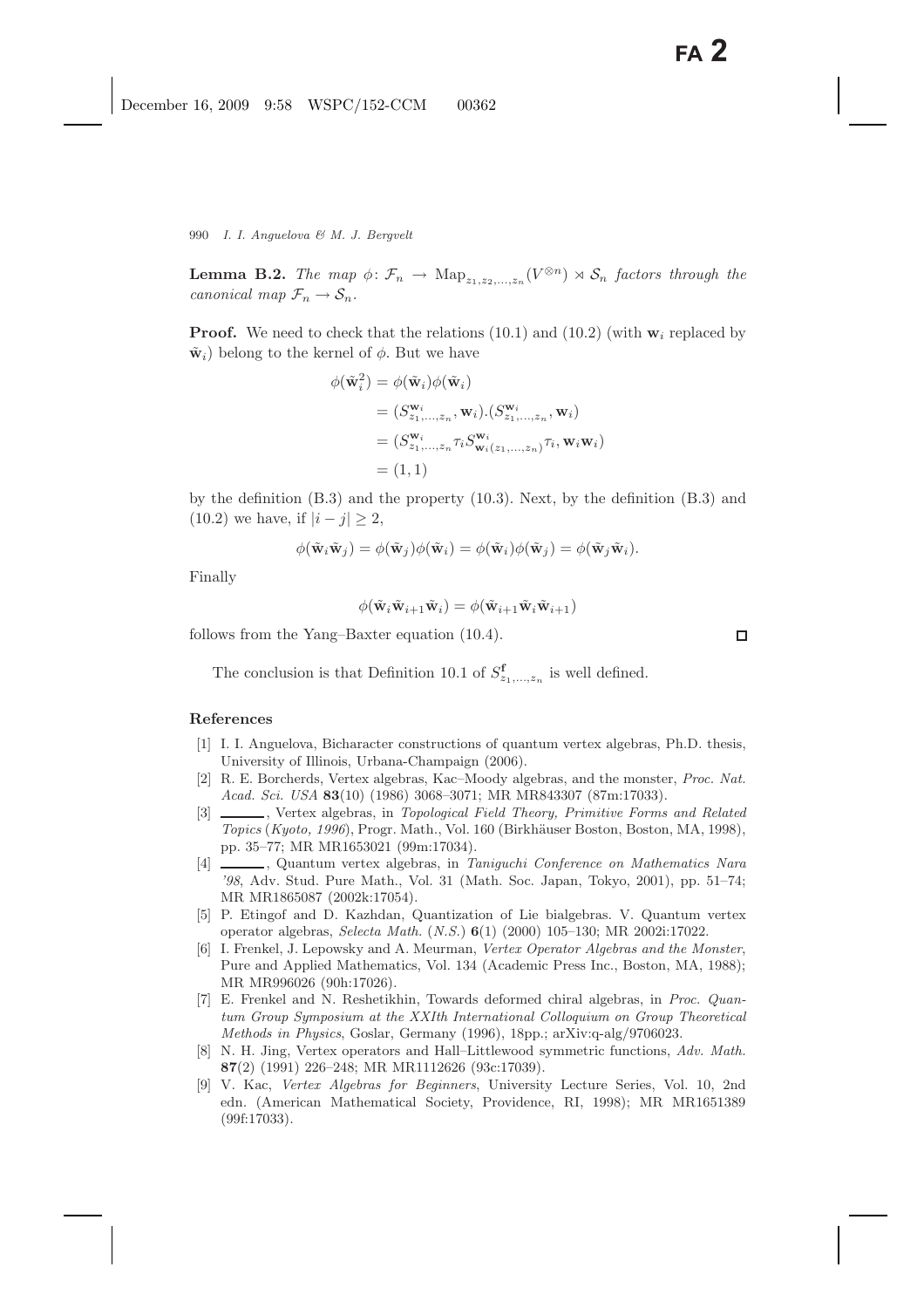- [10] C. Kassel, *Quantum Groups*, Graduate Texts in Mathematics, Vol. 155, (Springer-Verlag, New York, 1995); MR MR1321145 (96e:17041).
- [11] H. Li, Axiomatic *<sup>G</sup>*1-vertex algebras, *Commun. Contemp. Math.* **<sup>5</sup>**(2) (2003) 281–327; MR MR1966260 (2004e:17026).
- [12] , Nonlocal vertex algebras generated by formal vertex operators, *Selecta Math.* (*N.S.*) **11**(3–4) (2005) 349–397; MR MR2215259.
- [13] , Constructing quantum vertex algebras, *Internat. J. Math.* **17**(4) (2006) 441– 476; MR MR2220654.
- [14] , A new construction of vertex algebras and quasi-modules for vertex algebras, *Adv. Math.* **202**(1) (2006) 232–286; MR MR2218823.
- [15] J. Lepowsky and H. Li, *Introduction to Vertex Operator Algebras and Their Representations*, Progress in Mathematics, Vol. 227 (Birkhäuser Boston Inc., Boston, MA, 2004); MR MR2023933 (2004k:17050).
- [16] I. G. Macdonald, *Symmetric Functions and Hall Polynomials*, Oxford Mathematical Monographs, 2nd edn. (The Clarendon Press Oxford University Press, New York, 1995); With contributions by A. Zelevinsky; MR MR1354144 (96h:05207).
- [17] C. T. Snydal, Equivalence of Borcherds G-vertex algebras and axiomatic vertex algebras, arXiv:math.QA/9904104.